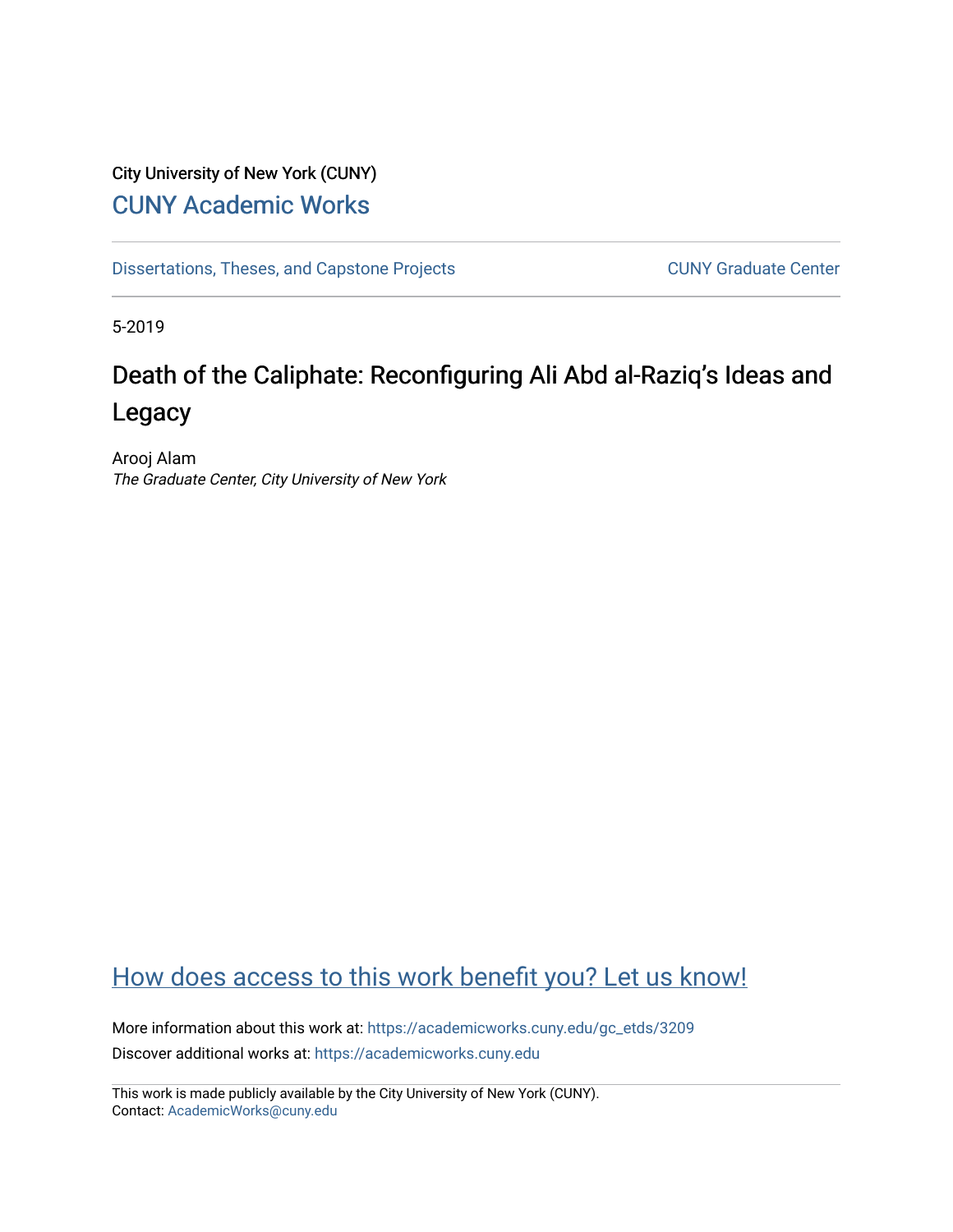### DEATH OF THE CALIPHATE: RECONFIGURING ALI ABD AL-RAZIQ'S IDEAS AND LEGACY

by

## AROOJ ALAM

A master's thesis submitted to the Graduate Faculty in Middle Eastern Studies

in partial fulfillment of the requirements for the degree of Master of Arts, The City University of

New York.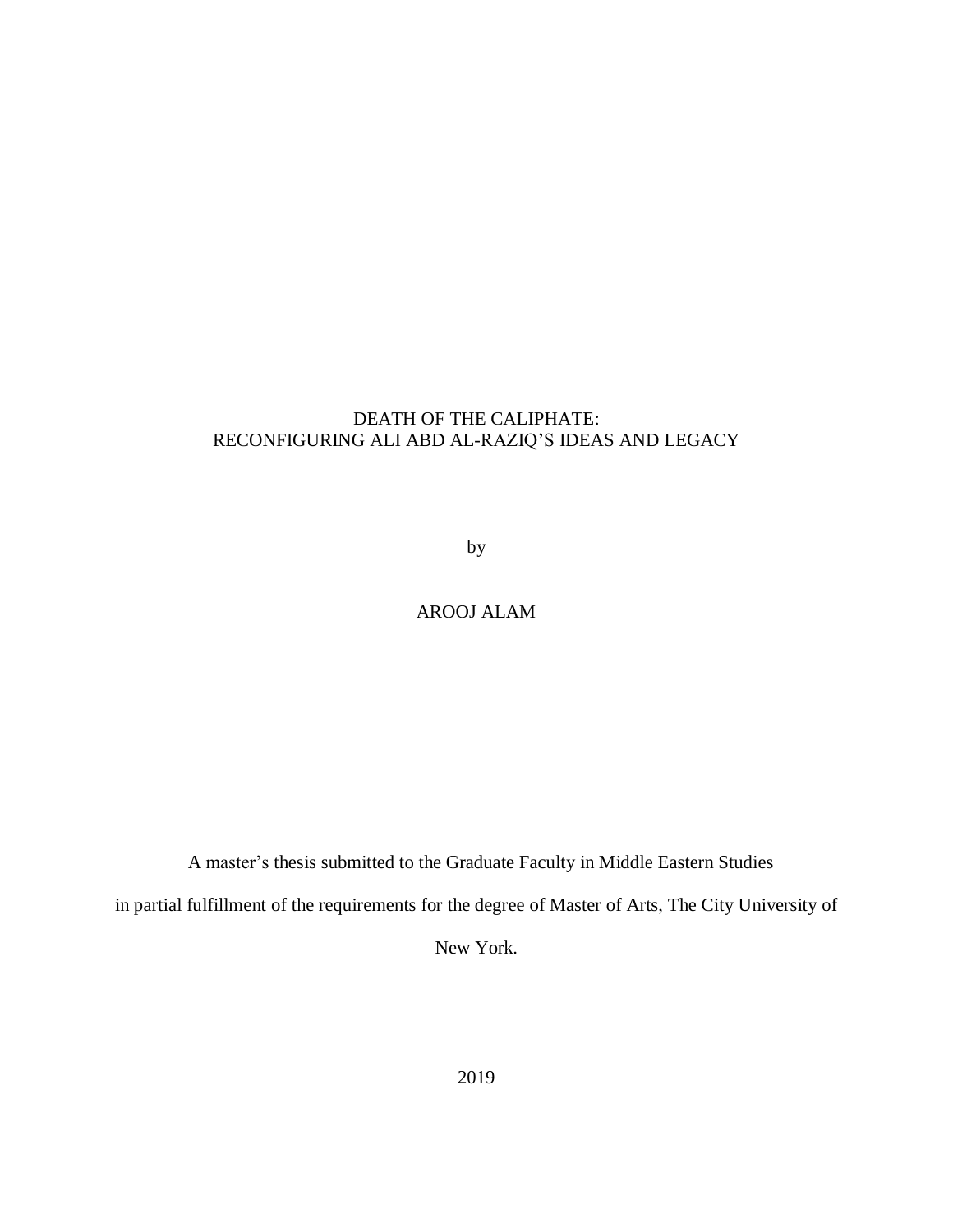## © 2019

## AROOJ ALAM

All Rights Reserved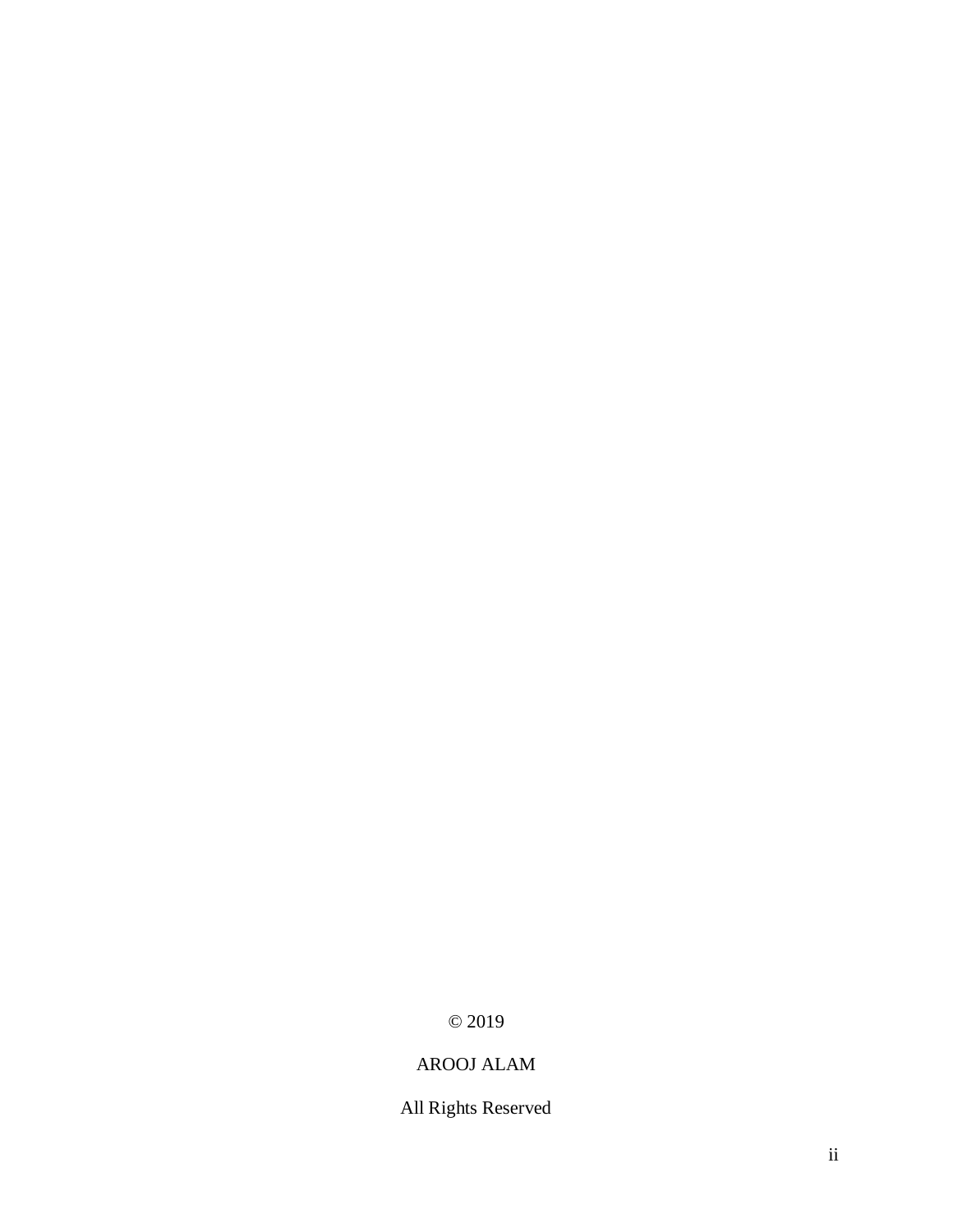Death of the Caliphate: Reconfiguring Ali Abd al-Raziq's ideas and legacy

by

### Arooj Alam

This manuscript has been read and accepted for the Graduate Faculty in Middle Eastern Studies in satisfaction of the thesis requirement for the degree of Master of Arts.

\_\_\_\_\_\_\_\_\_\_\_\_\_\_\_ \_\_\_\_\_\_\_\_\_\_\_\_\_\_\_\_\_\_\_\_\_\_\_\_\_\_\_\_\_\_\_\_\_\_\_\_\_\_\_\_\_\_\_\_\_\_\_\_\_ Date Samira Haj

Thesis Advisor

Date Simon Davis

Executive Officer

\_\_\_\_\_\_\_\_\_\_\_\_\_\_\_ \_\_\_\_\_\_\_\_\_\_\_\_\_\_\_\_\_\_\_\_\_\_\_\_\_\_\_\_\_\_\_\_\_\_\_\_\_\_\_\_\_\_\_\_\_\_\_\_

THE CITY UNIVERSITY OF NEW YORK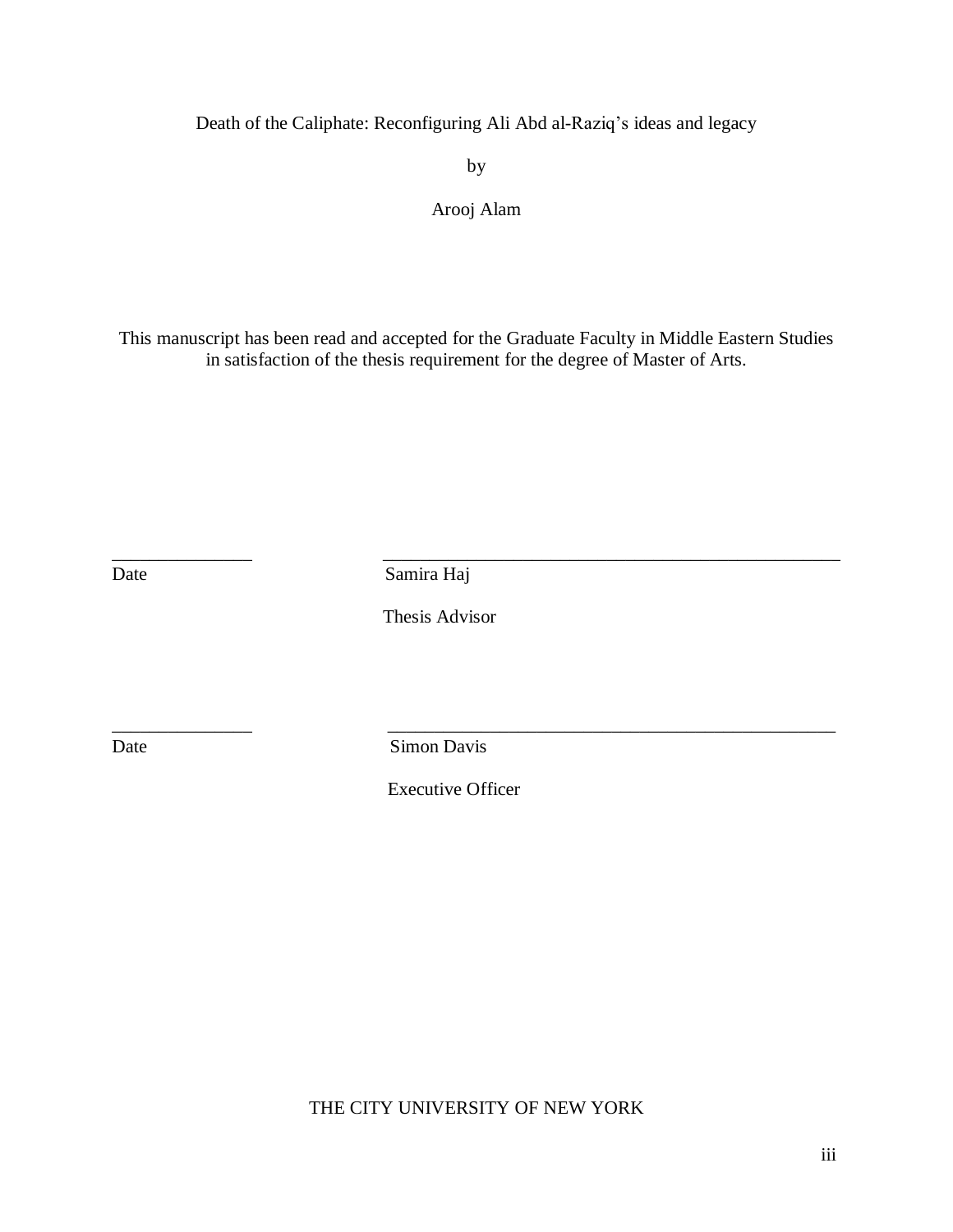#### ABSTRACT

#### Death of the Caliphate: Reconfiguring Ali Abd al-Raziq's ideas and legacy

by

#### Arooj Alam

Advisor: Professor Samira Haj

The demise of the Ottoman Caliphate in 1924 generated vigorous debates throughout the Muslim world regarding the political future of the *Ummah*. While several prominent Muslim thinkers contributed to this "Caliphate debate," none left as contested a legacy as the Egyptian intellectual, 'Ali 'Abd al-Raziq (1888-1966). In his scholarly publication, *Islam and Foundations of Governance*, Abd al-Raziq argued against the revival and resurrection of the Caliphate by redefining it as coercive, monarchal, and as the antithesis of the community first established by Prophet Muhammad. While Abd al-Raziq's book attracted tremendous criticisms in 1925, numerous scholars today have commended and hailed him as the father of Secularism, Liberalism, and Laicism. This thesis, however strongly rejects such labels by investigating how Abd al-Raziq imbued the Caliphate with a modern definition and relied upon authoritative evidence from the Islamic tradition to bolster his analyses. By situating his criticisms within the Islamic tradition, this thesis demands that we reconfigure Abd al-Raziq's ideas and legacy, without the aid of limiting and misleading Western-centric categories. Additionally, by making use of Urdu language primary sources, this thesis brings forth reception of South Asian Muslims on Abd al-Raziq's work, to emphasize cross-cultural debates and disagreements amongst Muslims on the significance of the Caliphate, which continue to persist today.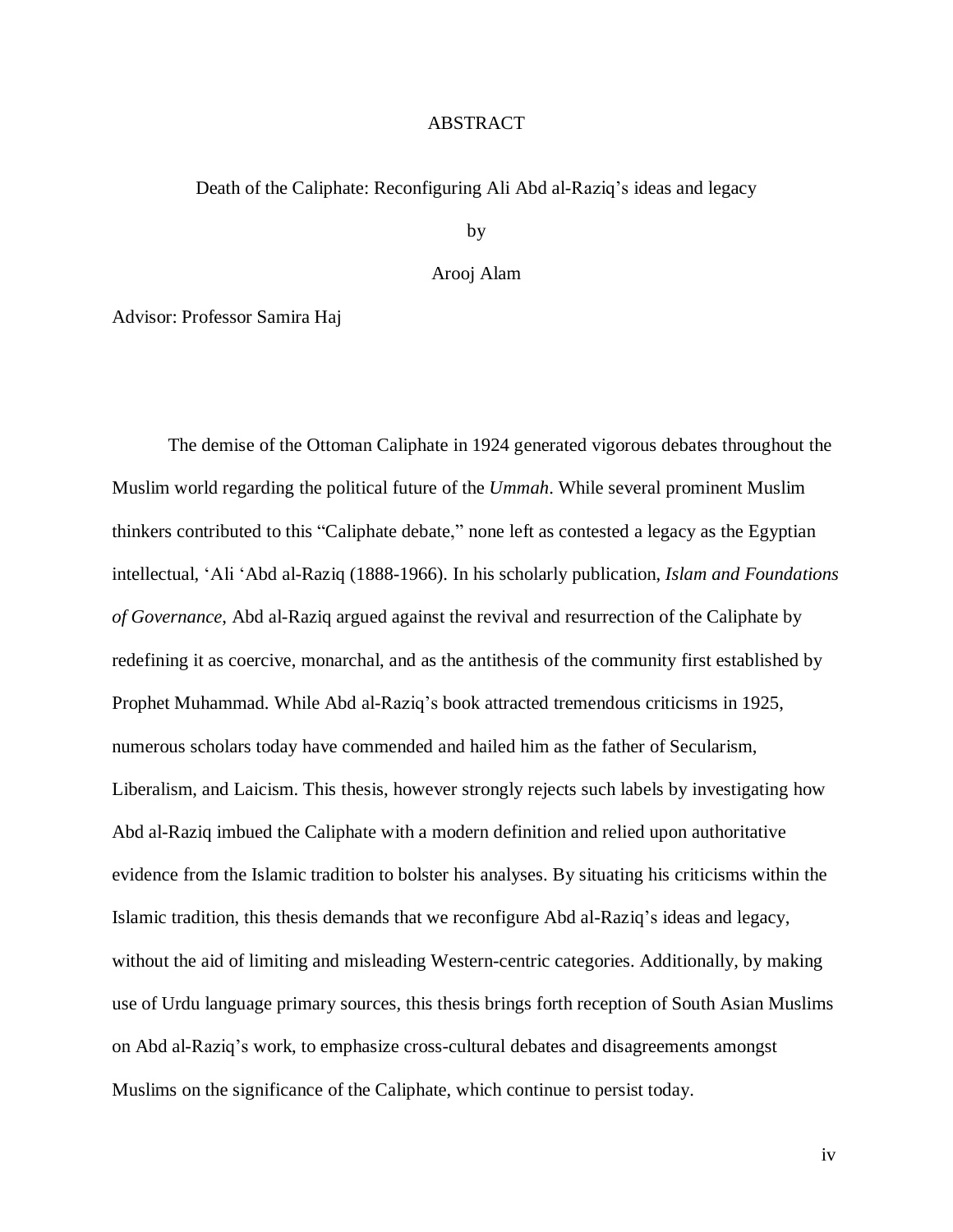#### ACKNOWLEDGMENTS

I want to begin from 2015, when my undergraduate Philosophy Professor and thesis advisor, Andrew Arlig, introduced me to the English translation of Ali Abd al-Raziq's arguments. As a Psychology student at that time, I was unable to fully appreciate Abd al-Raziq's originality, courageousness, and scholarly contributions. However, my time at the Graduate Center, the class on 'Islamic Caliphate in Theory and Practice,' and the guidance of Professors Ana Akasoy and Chase Robinson, all allowed me to finally make sense of Abd al-Raziq's work. My final paper from their Caliphate class served as the inspiration and foundation for this thesis. To Andrew, Professor Akasoy, and Professor Robinson, a heartfelt thank you for being a part of my budding academic journey and assisting me as a junior scholar in training.

During my second semester at the Graduate Center, I had the good fortune of taking a class with Professor Jeffrey Culang, who not only urged me to read Professor Samira Haj's book *Reconfiguring the Islamic Tradition*, but to also enroll in her class*.* To him, I say, "The best advice ever, thank you!" It is no exaggeration that Professor Haj's book has changed my life completely by presenting a novel way of situating Islamic reformers like Abd al-Raziq within the Islamic tradition, among many other things. This thesis would not have come to fruition had Professor Haj not so graciously taken me under her wing and agreed to serve as my advisor. Her mentorship, guidance, several insightful comments, class lectures, book suggestions, and above all, kindness, allowed me to questions several of my underlying assumptions and made this thesis stronger than it could have ever been. Words cannot sufficiently and adequately describe how grateful I am to her.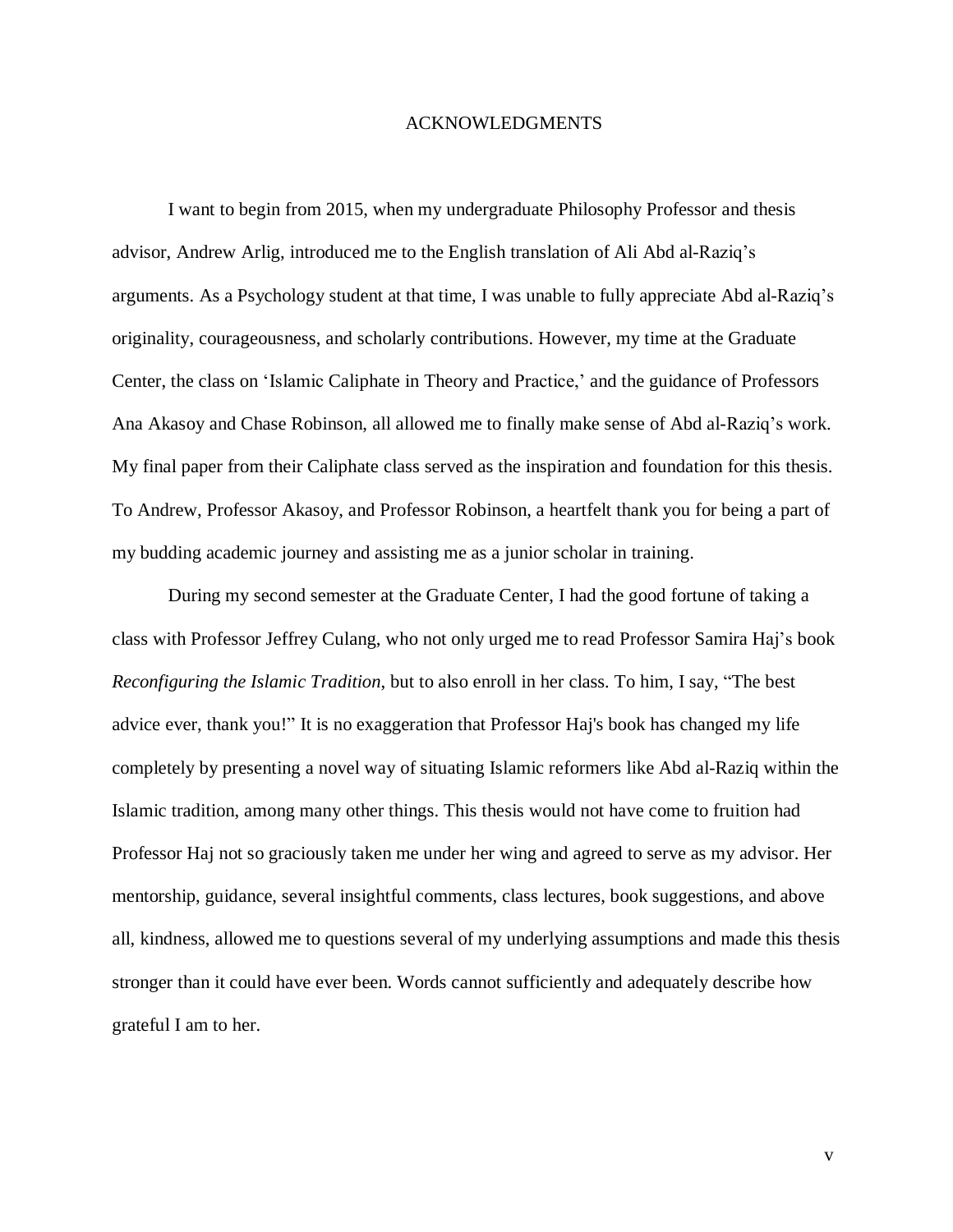To my peers; Liz, Kate, Samina, Jean, and Donnise, who reviewed several drafts of this thesis, offered incredibly honest and constructive comments and put so much faith in me and in this thesis; I feel grateful to have met you all this semester. Thank you for taking such interest in my work and encouraging me. To my girls at the GC who discussed my drafts in progress during our weekly thesis group meetings, thank you all for your friendship, support, and humor. I could not have survived this hectic semester without your wonderful company. To all my other friends and kind-hearted professors, who cheered me on during my two years in the program; KC Johnson, Kristina Richardson, Simon Davis, as well as Shani, Zeineb, Tamara, Zahra, Ayca, Fadi, and Onur; thank you for making my time at the GC so pleasant.

Turning towards my inner circle, I offer tremendous gratitude to my family for selflessly funding my education and giving me the freedom to pursue my passion for Islamic studies. A luxury, which is not available to every girl in the Pakistani culture. Hugs to my father and brother for making me laugh and preserving my sanity on the days when I was deeply submerged within the waters of modern Islamic political thought. Hugs also to my sisters: Julia, Sabrina, Cat, Rachel, and Tati, all of whom have been by my side throughout these years, and who continue to comfort and love me unconditionally. Last but not least, I thank my amazing mother who means the world to me. Our countless discussions on this project and Abd al-Raziq's work, as well as those late nights expended by sifting through numerous pages of Urdu sources, all have made this project even more special. I am so blessed to have her in my life, and I hope to continue making her proud.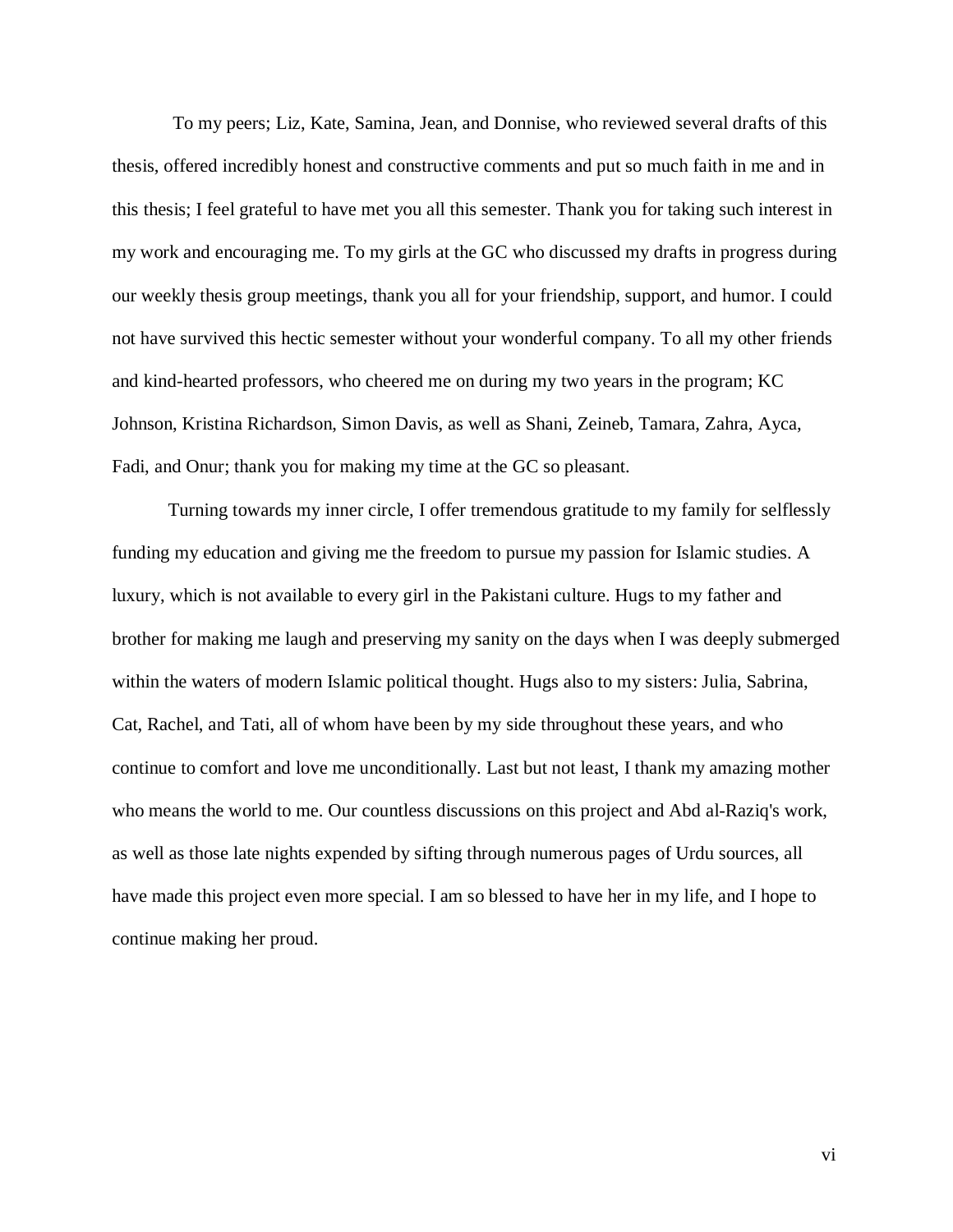## TABLE OF CONTENTS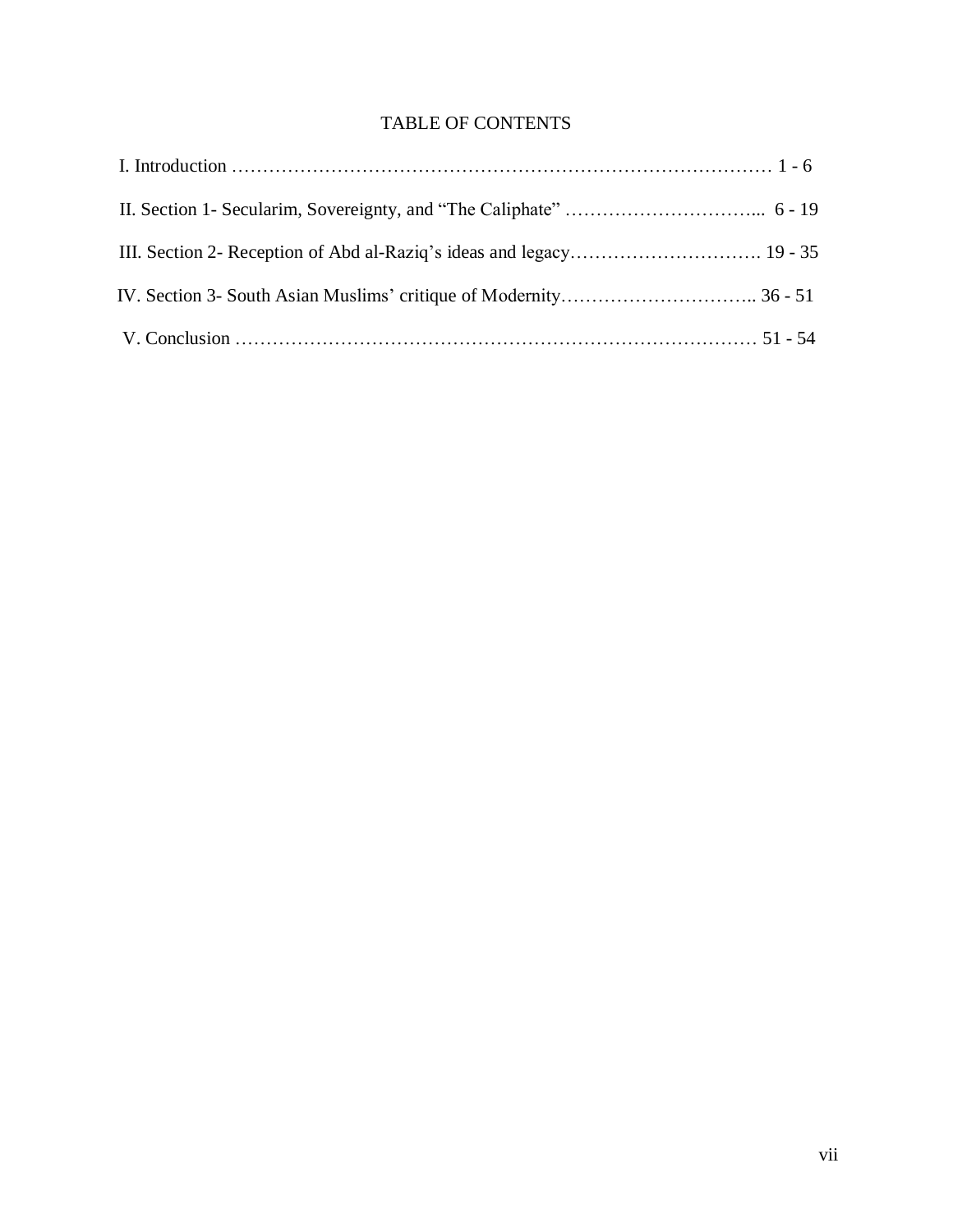#### **I. Introduction**

The term "Caliphate" is deployed frequently by both the Western and Muslim media, thus emboldening certain Islamic extremist groups, such as the Islamic State, to appropriate this concept for their political discourses worldwide.<sup>1</sup> However, before the hijacking of this concept, Muslims debated, discussed, and disagreed amongst themselves over the significance of this term throughout history. Medieval and pre-modern Muslims theorized various blue prints for sustaining an ideal Caliphate, which would emulate the time of Prophet Muhammad and his immediate successors, the Rightly Guided Caliphs (*Khulafa al-Rashidun*).<sup>2</sup> The term Caliphate was thus molded and remolded by various Muslims throughout history, since it did not have a single definition within the authoritative texts of the Holy Quran and Prophetic Sunnah (*hadith*).

Interestingly, the word Caliphate (*al-Khilafa*) meaning the political institution overseen by a person in charge, emerged out of the word "Caliph" (*Khalifa*), and its plural (*Khulafā*), as mentioned in the Quran.<sup>3</sup> The Quran offers multiple definitions for the word Khalifa; the primary definition referring to a "successor, substitute, replacement, or deputy" or a group of people, "*replaced*" by Allah, with another morally steadfast community.<sup>4</sup> The second definition of *Khalifa* implies one who "settles on earth"; it appears throughout the Adam verses in the Quran

<sup>1</sup> Graeme Wood, "What ISIS Really Wants," *The Atlantic*, March 2015,

[https://www.theatlantic.com/magazine/archive/2015/03/what-isis-really-wants/384980/.](https://www.theatlantic.com/magazine/archive/2015/03/what-isis-really-wants/384980/) Hassan Hassan, "The Sectarianism of the Islamic State: Ideological Roots and Political Context," Carnegie Endowment for International Peace, June 13, 2016, [https://carnegieendowment.org/2016/06/13/sectarianism-of](https://carnegieendowment.org/2016/06/13/sectarianism-of-islamic-state-ideological-roots-and-political-context-pub-63746)[islamic-state-ideological-roots-and-political-context-pub-63746.](https://carnegieendowment.org/2016/06/13/sectarianism-of-islamic-state-ideological-roots-and-political-context-pub-63746)

 $<sup>2</sup>$  After this first time, all mentions of the Rightly Guided Caliphs will be abbreviated as merely the</sup> *Rashidun*. For more information on modern and medieval Islamic political theory see L. Carl Brown, "16- Islamic Political Thought," in *The New Cambridge History of Islam Volume 6: Muslims and Modernity: Culture and Society since 1800*, ed. Robert W. Hefner (Cambridge: Cambridge University Press, 2010), 385-410. Also, Han Hsien Liew, "Writing Away the Caliph: Political and Religious Legitimacy in Late Medieval Islamic Political Thought" (MA Thesis, Wesleyan University, 2012).

<sup>3</sup> Wadad Kadi, "Caliph," in *Encyclopaedia of the Qurʾān*, ed. Jane Dammen McAuliffe (Leiden, 2001-6), 277.

<sup>4</sup> Ibid.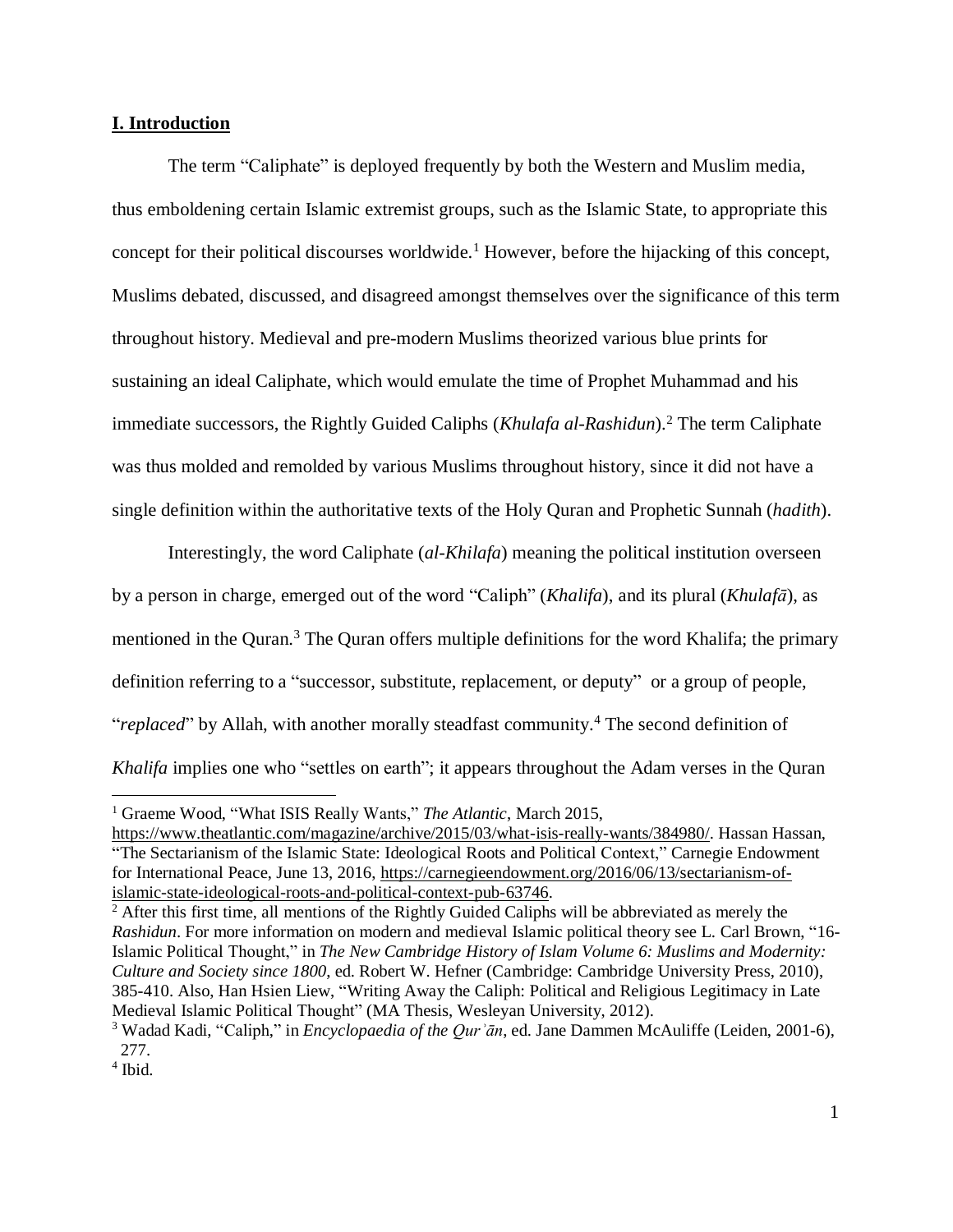when Allah informs his angels, "Indeed, I will make upon the earth a *successive authority*" (which refers specifically to Adam) but is applicable to all of the humankind according to some Quranic interpreters.<sup>5</sup> According to Wadad Kadi, the third, and rarer political definition - as someone who possess authority to govern - appears only in the David verses of the Quran when Allah proclaims, "O David we have made you a *Khalīfa* on earth; *so judge justly between people* and follow not desires lest they should thwart you from God's path."<sup>6</sup> These various definitions, contexts, and occurrences of the term *Khalifa* in the Quran puzzled Quranic exegetes (*Mufasirun*) endlessly.

Signifcant for my thesis is the fact that pre-modern exegetes did not rely upon the political definition of *Khalifa* until the advent of the Persian polymath, al-Tabarī (d. 310/923).<sup>7</sup> Al-Tabari was responsible for standardizing the political definition of *Khalifa*, by combining "the Qurānic *Khalīfa* with the head of the Islamic community" within Sunni political thought, under the Abbasid caliphs.<sup>8</sup> Whereas historically Muhammad's immediate successors had differentiated their authority as Caliphs from the Prophet's (which consisted of messenger-ship), by coining the title *Khalīfat Rasūl Allāh* (successor of the messenger of God), and not *Khalīfat Allāh* (vicegerent of God).<sup>9</sup> Both Kadi and Han Hsien Liew's work emphasize that historically *Rashidun* had not combined political and religious authority, thus challenging works of some

<sup>5</sup> Quran, 38:26, *The Noble Quran*, [https://quran.com/38/26.](https://quran.com/38/26)

 $6$  Kadi, "Caliph," 277.

<sup>7</sup> Han Hsien Liew, "The Caliphate of Adam: Theological Politics of the Qurʾānic Term Ḫalīfa," *Arabica* 63, (2016):1-29, https://doi 10.1163/15700585-12341381. In the footnotes, Liew writes, "Up till the end of the fourth/tenth century, the word *sulṭān* was understood in the sense of governmental power or of the person who at a particular time is the personification of impersonal governmental power. The latter meaning is found for the caliphs as early as the caliph al-Mansūr (d. 158/775) who referred to himself as *sulṭān Allāh fī arḍihi* (*Sultan on Allah's earth*)."

<sup>8</sup> Kadi, "Caliph," 278.

<sup>&</sup>lt;sup>9</sup> Ibid.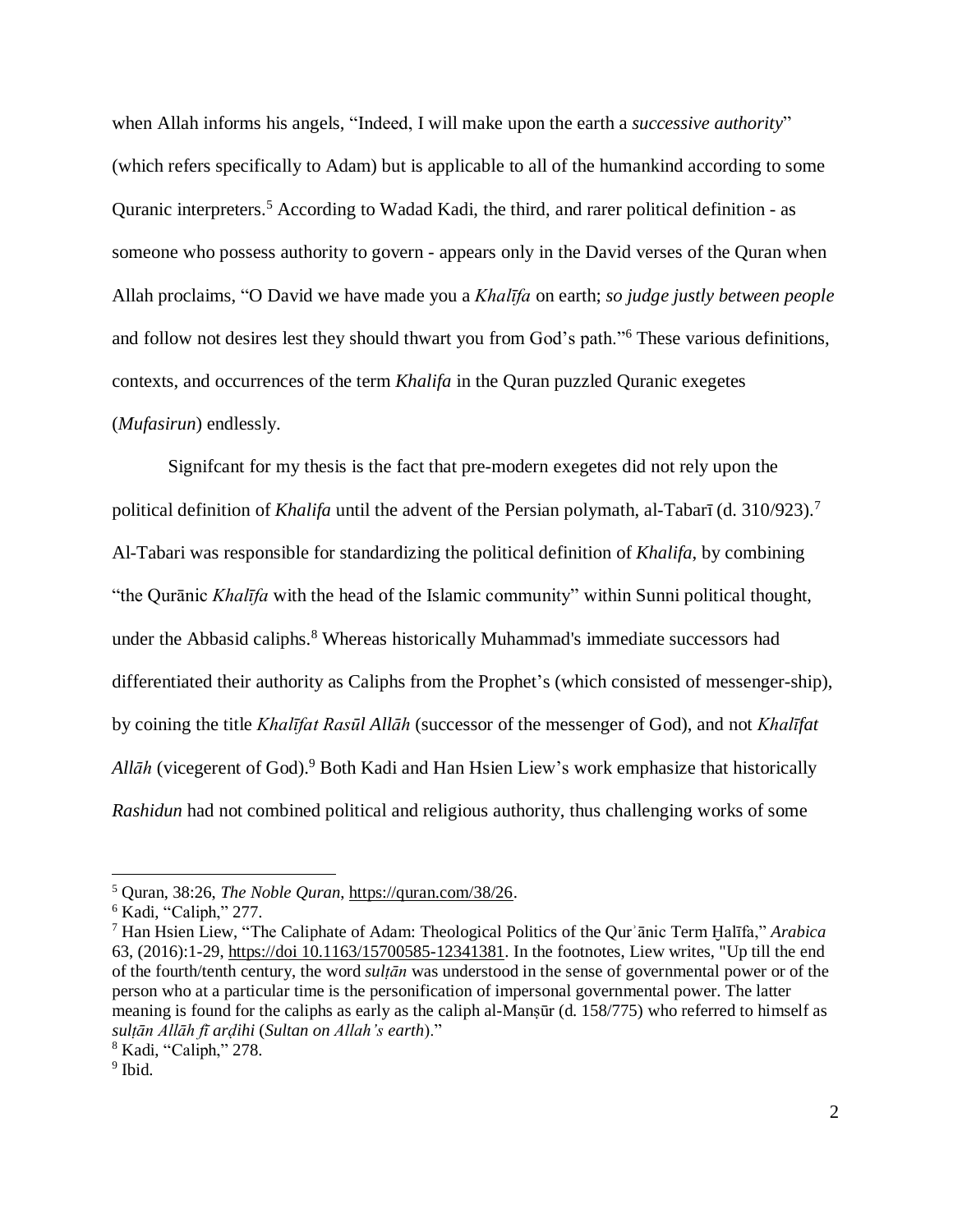Orientalists who maintain that religious, legislative, and political authority all were initially vested under the Caliph's title.<sup>10</sup> The ambiguity of the term *Khalifa* in the Quran clearly shows that there was no agreement amongst pre-modern Muslims, over the meaning of this concept, from the death of the Prophet until the 10th century.

Since the Caliphate as a category has a history its meaning, and how that meaning changed over time, both have to be explained historically. How that meaning gets to be transcribed into practice is bound to be different from one period to another, and as such, it does not have an immutable essence. Additionally, the Caliphate which emerged at the time of the *Rashidun* was very different from the one which was established under various dynasties, since "the institution of the Caliphate developed gradually with time and crystallized only at the beginning of the Abbasid period in the second half of the eighth century."<sup>11</sup> Thus, when we refer to the Caliphate or a Caliph, it is not in the same sense as what had existed in the past, since our conception of the past and conditions of the present are vastly different.

Overall, the debates over the nature of the Caliphate in modern times are bound to be different from those of earlier times; while Muslims attempt to locate new meanings within the Islamic tradition, such meanings are necessarily shaped by the conditions dictated by modernity. Living under the project of modernity, neither Muslims nor non-Muslims can ever revive the past; they can only re-imagine it as it unfolds within language, history, and different temporalities. As the German conceptual historian, Reinhart Koselleck, has elucidated, concepts have multilayered and overlapping temporalities. Thus a conceptual history brings forth a history

<sup>10</sup> Patricia Crone and Martin Hinds, *God's Caliph: Religious Authority in the First Centuries of Islam,* (Cambridge: Cambridge University Press, 2003).

<sup>11</sup> Wadad Kadi, "Caliph," in *The Princeton Encyclopedia of Islamic Political Thought,* eds. Gerhard Bowering, Patricia Crone, Wadad Kadi, Devin J. Stewart, Muhammad Qasim Zaman, and Mahan Mirza (Princeton: Princeton University Press, 2012), 81.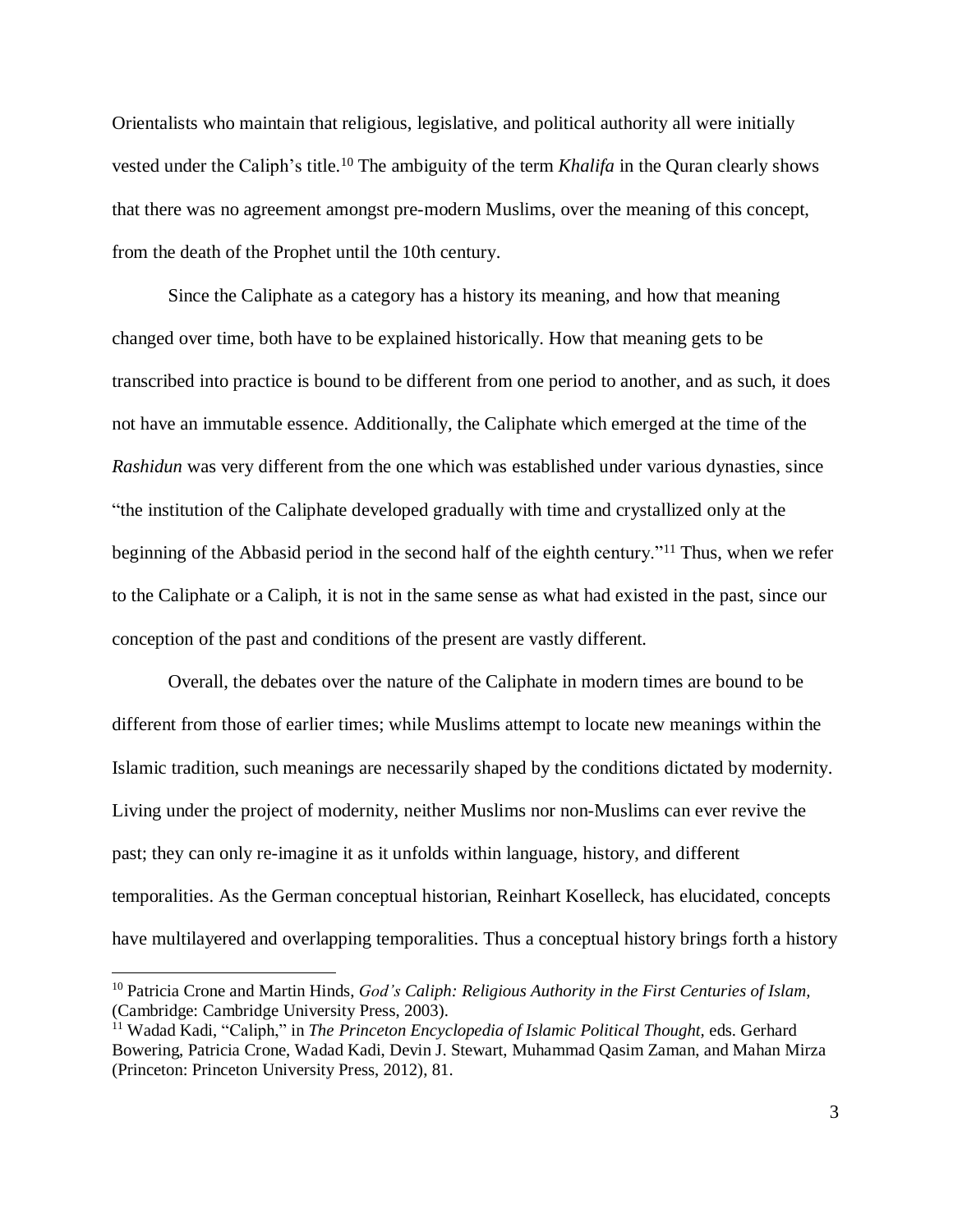which is alive, active, and which cannot be fitted into categories of beginnings, ends, transitions, ruptures, and brakes.<sup>12</sup> Similarly the concept of a pristine Caliphate, to which modern Muslims frequently refer, did not emerge until the Sunni tradition elevated the status of the four Caliphs (Abu Bakr, Umar, Uthman, Ali) with Prophet Muhammad's *hadith*, which stated that "*Khilāfa* (Caliphate) after me will be thirty years; after that, it will be kingship."<sup>13</sup>

Some Western and Muslims scholars would argue that "above all, a Caliph was Muslims' religious leader who ensured the obedience of the community to the divine law (*Sharia*)."<sup>14</sup> However, I contend, the seemingly "religious" activities performed by the *Rashidun* were symbolic functions assigned out of deference for their positions as political leaders. Additionally, we need to consider the tribal structure of the *Rashidun*'s community, which was far more egalitarian, less centrally organized, and based on kinship, to reach the conclusions of Kadi.<sup>15</sup> It is no accident that the succession conflict over Uthman and Ali's authority after the death of the second Caliph, Umar, emerged due to the lack of consensus in *consultation* among the tribal community.

Consultation (*al-Shura*) during the time of the *Rashidun* included leading members from the community, who came together to pledge allegiance to the most qualified person for the title of the Caliph. This principle of *shura*, as mentioned in the Quran was central for early Muslims since it determined the Caliph's authority—both moral and political. Members of the *majlis alshura* (those gathered to consult) measured a candidate's qualifications (for the Caliphate) based upon his wisdom and morality, similar to the traits exhibited by Prophet Muhammad. However,

<sup>12</sup> Jordheim Helge, "Against Periodization: Koselleck's Theory of Multiple Temporalities," History *and Theory*, no. 2 (2012):151–171, [https://doi.org/10.1111/j.1468-2303.2012.00619.x.](https://doi.org/10.1111/j.1468-2303.2012.00619.x)

<sup>13</sup> Kadi, "Caliph" in *The Princeton Encyclopedia of Islamic Political Thought*, 84.

 $14$  Ibid.

<sup>15</sup> Ibid.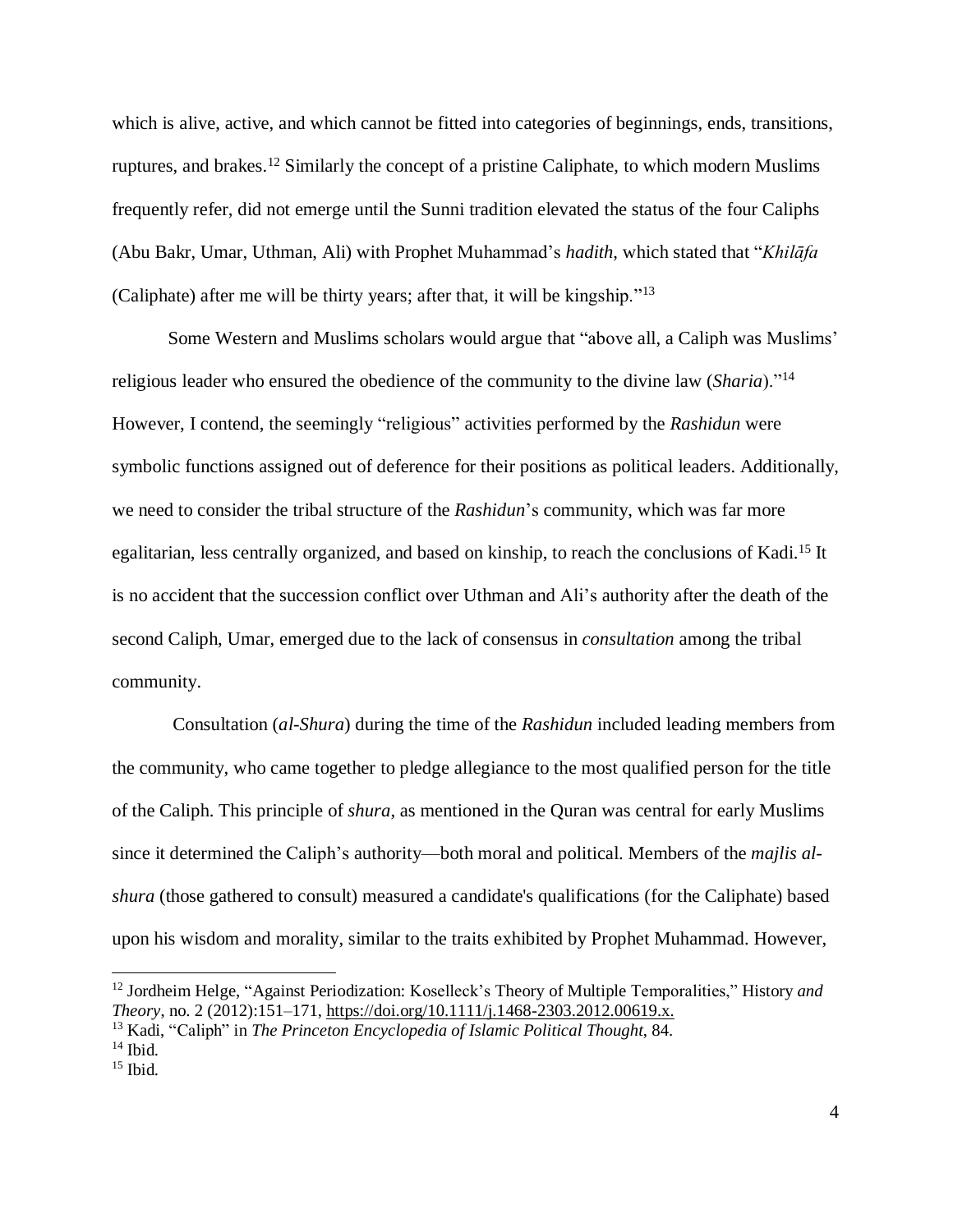these members did not consider the Caliphs would supersede the role of the Prophet as the final messenger of God. It might be tempting then to posit here the categories of "religious" and "political" to differentiate prophetic authority from that of the *Rashidun*. However, we must remember that even the binaries of "religious" and "political" authority did not exist in the lexicon of the Arab tribes then. There was no language available then to delineate these different meanings. Instead, it is helpful to think of prophetic authority as being concerned with transforming the ethical sensibilities of believers, whereas Caliphal and *Rashidun*'s authority concerned itself with leading the believers in a world without prophecy.<sup>16</sup>

The Egyptian intellectual, *Sharia* court judge, and Islamic reformer, Ali Abd al-Raziq, similarly differentiated prophetic authority from Caliphal authority in his book *al-Islam wa-usulal-hum* (*Islam and the Foundations of Governance*). In it, he argued that the nature of political sovereignty in Islam was different from "religious" authority. This understanding of Islamic history and the *Rashidun* Caliphate cost Abd al-Raziq dearly, as he lost his judgeship license, and attracted tremendous criticisms throughout the Muslim world in 1925. My primary purpose here is to understand, how Abd al-Raziq attempted to legitimize the historic separation of powers by locating his argument within the Islamic tradition and Islamic history. Also, I explore Muslim responses and reactions to Abd al-Raziq's book, especially those living in modern day India and Pakistan.

This thesis offers a way for present day Muslims and Western scholars to read, interpret, and come to terms with Abd al-Raziq's ideas and legacy, as well as the nature of political and religious authority in Islam. As David Scott reminds us, "morally and politically what ought to

<sup>&</sup>lt;sup>16</sup> Due to a lack of adequate substitutes, I will continue to employ the categories of "Religious" and "Political" authority throughout this thesis. However, I hope that the readers will consider the shortcomings of these terms and the specific historicity of these categories.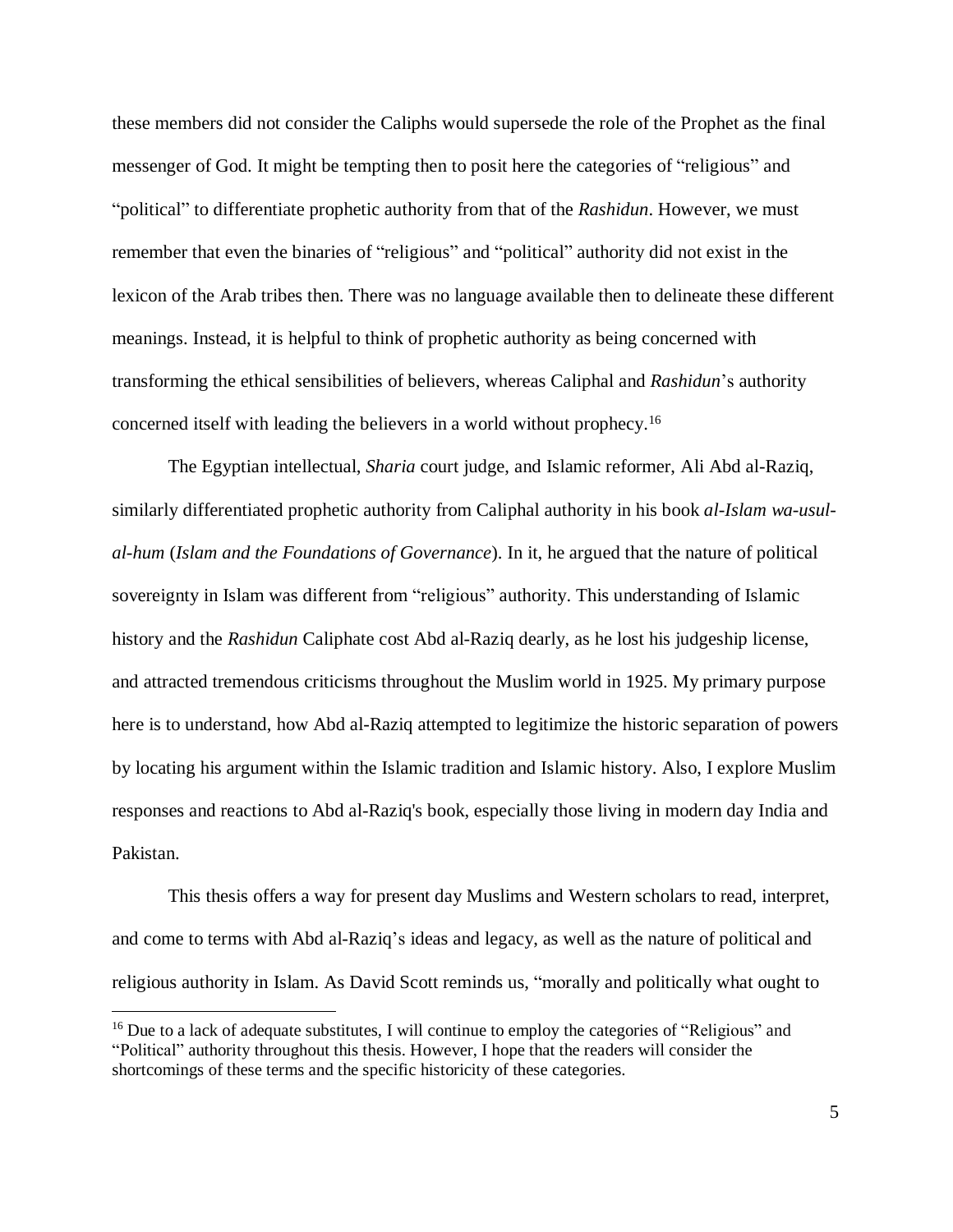be at stake in historical inquiry is a *critical appraisal of the present itself*, not the mere reconstruction of the past."<sup>17</sup> Hence my thesis poses the dilemma of how Muslims can reconcile the contradictions posited by modern state structures and their institutions with Islam as a living tradition? Solving this dilemma has real-world implications, since redefining the nature of sovereignty and religious authority in Islam can alter how we moderns reimagine Islam. A religion, which is not a monolithic, static, and irrational system of "belief" but a dynamic, diverse, and living entity.

This thesis is divided into the following sections; Section 1 presents a brief history of secularization and the nature of political sovereignty in Turkey and Egypt during the early 1920s. It is against this backdrop, I argue, that Abd al-Raziq made specific arguments against the possibility of a renewal of the Caliphate. Section 2 explores the reception of Abd al-Raziq's ideas by both Muslim and Western scholars. In this section, I challenge specific Western-centric labels by situating his work within the Islamic tradition. Lastly, Section 3 traces the broad crosscultural connections between the Middle East and South Asia and more specifically between Egypt, India, and Pakistan, with a focus on primary Urdu sources. I select South Asian Muslims and their critique of Abd al-Raziq's work to bridge a glaring gap in scholarship as well as to highlight how Muslims have continually debated the significance of the Caliphate throughout history.

\* \* \* \* \*

In 1924, the Turkish Grand National Assembly's decision to abolish the Ottoman Caliphate triggered intense debates throughout the Muslim world. Disagreements abounded

<sup>17</sup> David Scott, *Conscripts of Modernity* (Durham and London: Duke University Press, 2004), 41.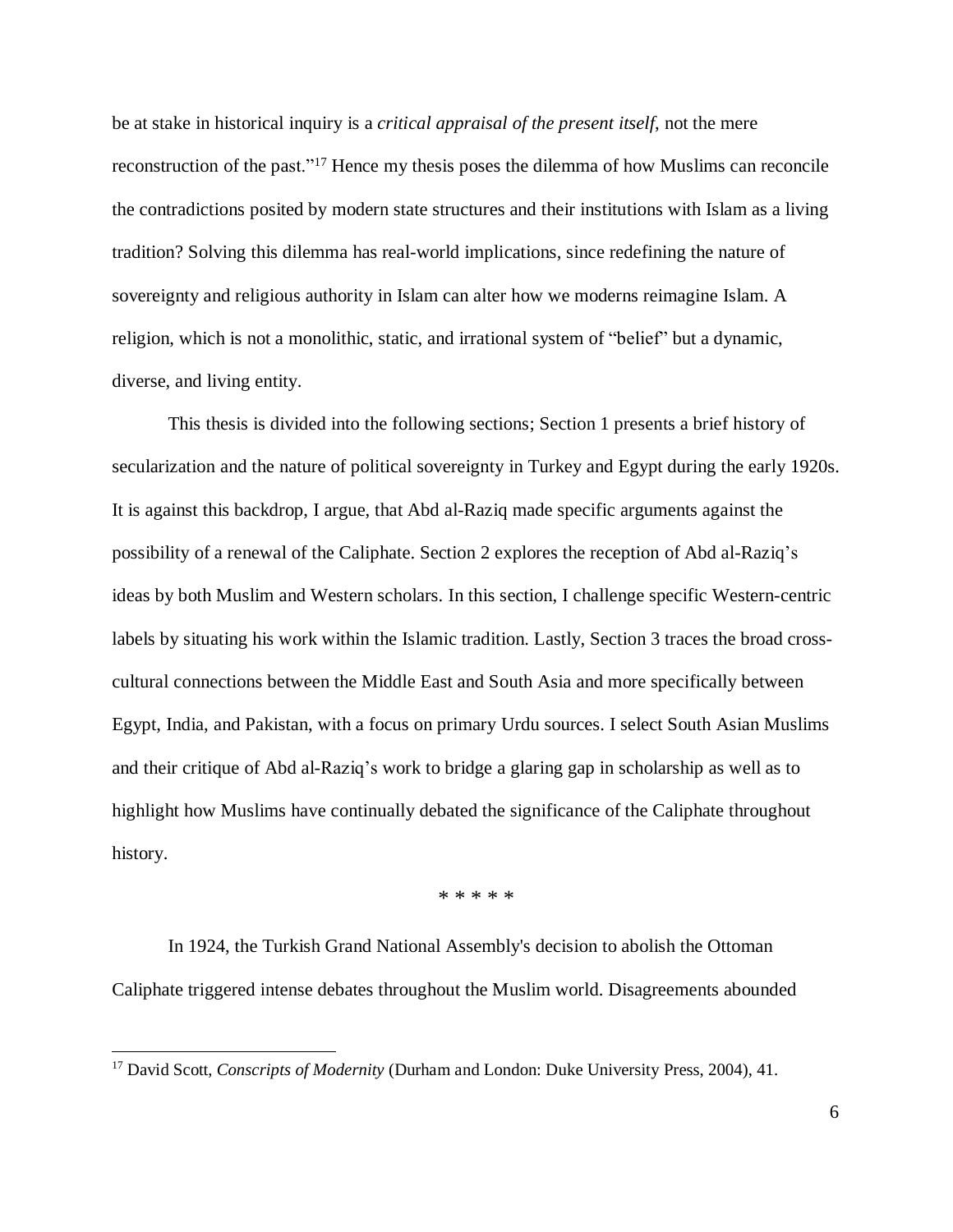among Muslims from Egypt to India, on how to proceed in the aftermath of this occurrence. The responses ranged between the two positions of either reinstating the Caliphate or moving on from this institution; these different positions later came to be identified as the "Caliphate debate." History shows, there were never any clear winners within this debate, but several losers, such as the Ottoman Caliph Abdulmecid II, and the Egyptian reformer Ali Abd al-Raziq. It has taken 80 years after Abd al-Raziq's death for Muslims and non-Muslims to revisit his ideas on the Caliphate and hail him as the father of Islamic liberalism, secularism, and laicism.<sup>18</sup> However, this revision of his ideas and legacy have not only oversimplified Abd al-Raziq's views but have also overlooked his commitments to Islam. Since he was first a Muslim judge, who eventually published his research in 1925, his views regarding Islam should be front and center when discussing his critique of the Caliphate as mentioned in his book, *al-Islam-wa-usul-al-hukm* (*Islam and the Foundations of Governance*).<sup>19</sup>

Abd al-Raziq's primary critique of the Caliphate was that this concept was not a "religious" obligation within the Islamic tradition but merely a necessity for a specific period. No doubt, this provocative and bold argument should be re-examined more closely. In this section, I proceed to do precisely that by first providing a brief background to the conflict over the nature of the Caliphate engendered by the modernizing project during the Ottoman Empire and

<sup>&</sup>lt;sup>18</sup> On the labels of "liberalism," "secularism" and "laicism" with regards to Abd al-Raziq's work consult: Leonard Binder, *Islamic Liberalism: A Critique of Development Ideologie*s, (University of Chicago Press, 1989). David Sagiv, "Chapter 7: Attitudes to the Caliphate and the Imamate" in *Fundamentalism and Intellectuals in Egypt 1973-1993,* (Routledge, 1995). Luay Radhan, *Muslims against the Islamic State: Arab Critics and Supporters of Ali Abdarraziq's Islamic Laicism,* (Ph.D. diss.*,* Peter Lang Academic Research, 2014).

<sup>19</sup> According to Charles Butterworth, a more appropriate translation for the title would be *Islam and the roots of governance* instead of; fundamentals of government, sources of political authority, bases of power, or foundations of political power. "Law and the Common Good; To bring about a virtuous city or preserve the old order," in *The Mirror for the Muslim Prince: Islam and theory of Statecraft,* ed. Mehrzad Boroujerd (Syracuse University Press, 2013), 218.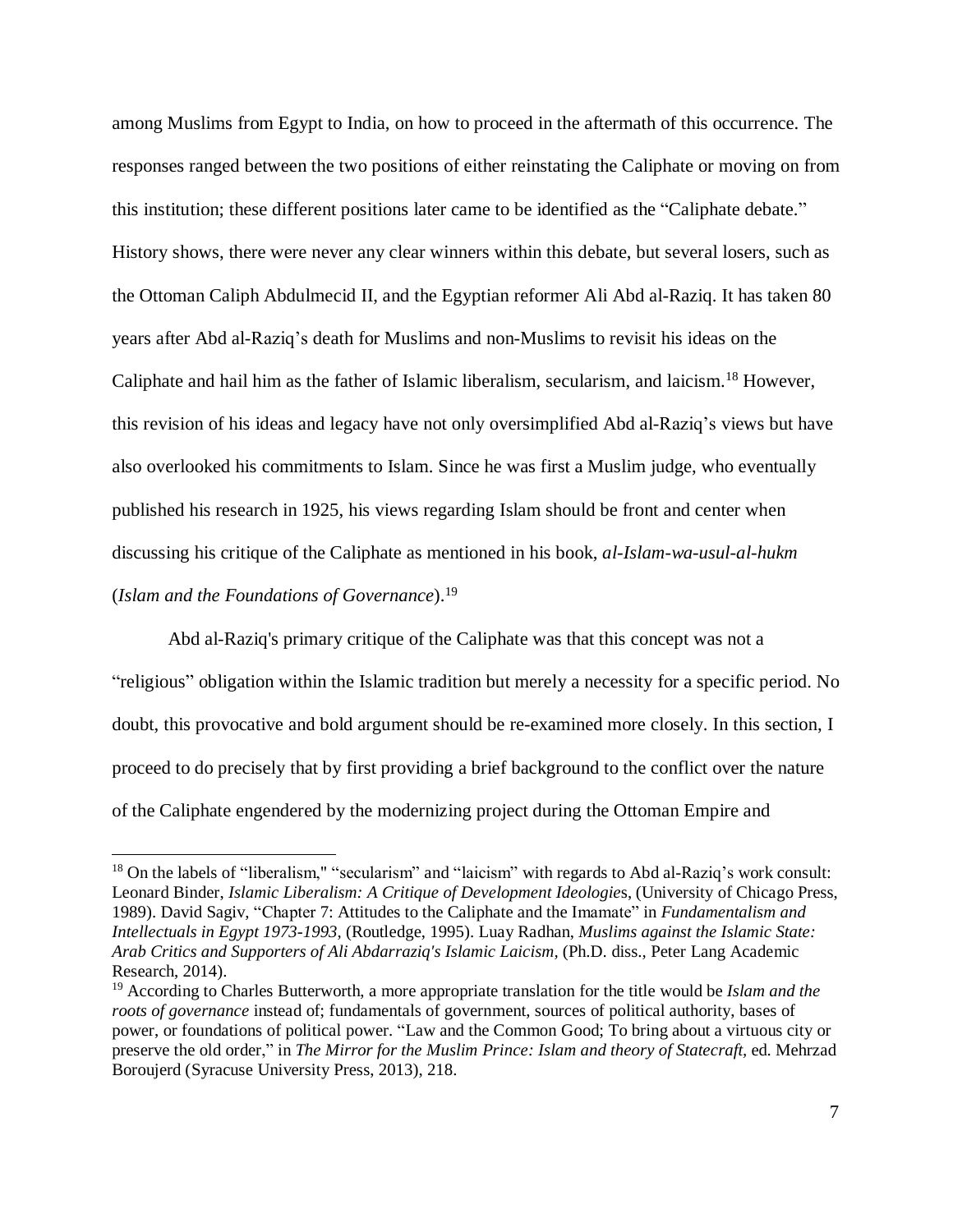immediately after its collapse in the aftermath of World War I. My focus here is primarily on Egypt and Turkey, where the question of the Caliphate as combining religious and political authority was hotly debated. Secondly, I discuss the details of Abd al-Raziq's critique against the Caliphate in his book *al-Islam*, which argues that the Caliphate historically was a political institution rather than "religious" in nature. He does that by making both a historical as well as a "religious" argument and by providing evidence from within the Islamic tradition to bolster his claims.

\* \* \* \* \*

The modernizing project of the Ottoman Empire took place under what is known today as the Tanzimat system lasting between 1839-1876. Ottoman Bureaucrats pushed for reforms to combat the aggression of external Western enemies, as well as to control the wave of nationalist uprisings within the Empire. The Tanzimat system continued under the reign of Sultan, and selfappointed Caliph, Abdulhamid II (1842-1918), hence heralding the Hamidian regime of power. Abdulhamid II's regime generated stronger calls for popular sovereignty and the demand for a constitution to limit his political power - since he had re-molded the category of the Caliphate to having a "pious" meaning by combining both religious and political authority under this title. Most importantly, he imbued the title of the Caliph with new meanings, as he created new traditions and ceremonies in his honor and rewarded those loyal to him, thus departing from the practices and conduct of the *Rashidun.*

As Sukri Hanioglu explains, the calls for a constitution within the Empire first emerged in 1826 when Ottoman bureaucrats monopolized power at the expense of other political groups. It was then hoped that the Constitution would allow Muslim masses' public opinion to lead the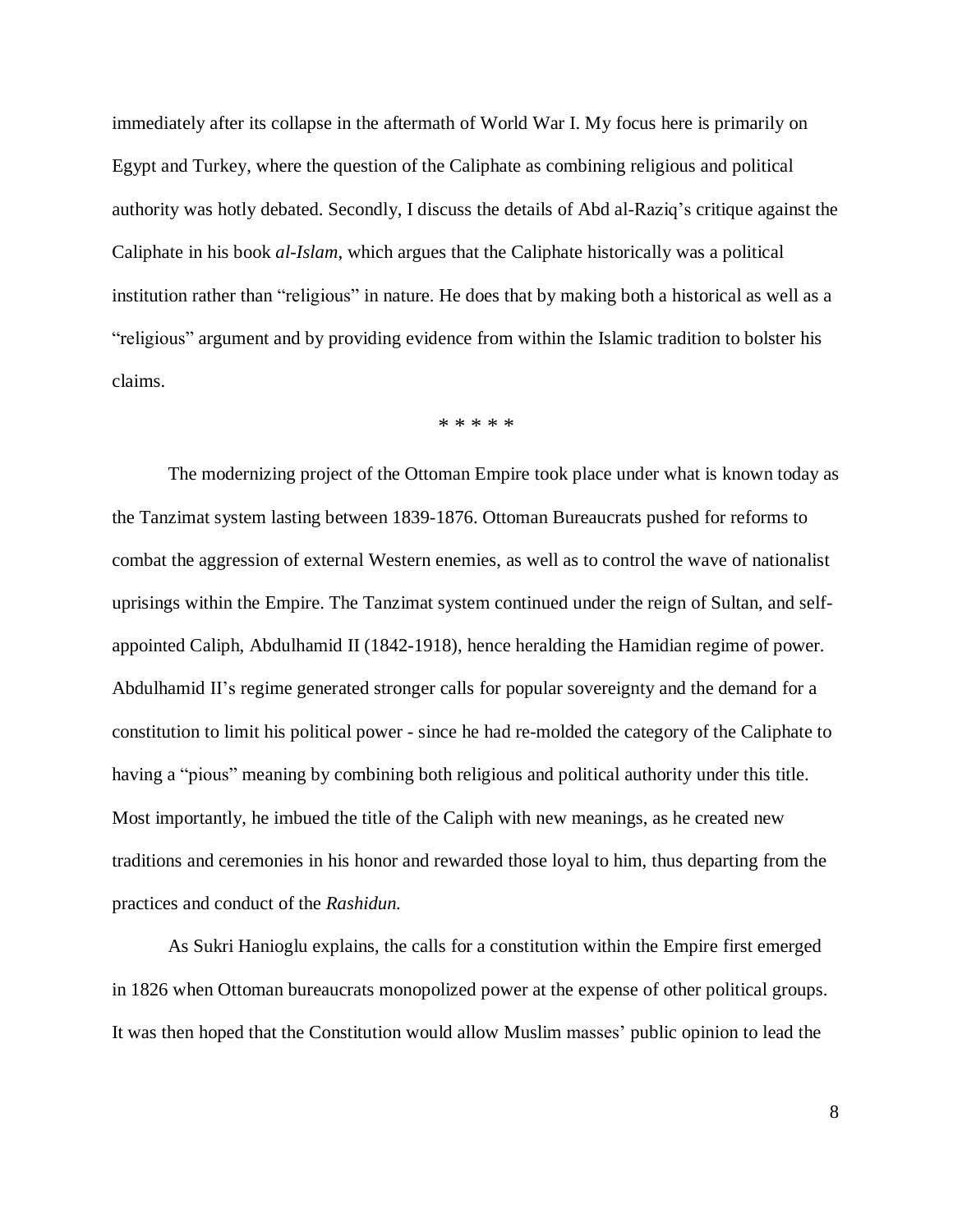government, thus the emergence of their concept of popular sovereignty.<sup>20</sup> By Sultan Abdulhamid II's time, Ottoman bureaucrats joined forces with their critics in re-demanding the Constitution, which they hoped, would curb the ambitions of the Sultan. Abdulhamid II, like "his predecessors, the Tanzimat statesmen" however, imposed strict adherence to the letter of the law, while also presenting himself as a "just" Islamic Caliph.<sup>21</sup>

After the collapse of the Empire in the aftermath of World War I, Mustafa Kemal (d.1938) came to a head the new nation-state of Turkey, and under his leadership, the contest between state sovereignty and popular sovereignty resumed once more, albeit under different historical conditions. Give the title (*Ataturk*) or father of the secular Turkish nation-state, Kemal is best remembered as having encouraged the ideal of popular sovereignty, while historically he consolidated his power under this guise.<sup>22</sup> First, he ended the Sultanate, and eventually the Caliphate in 1924, as part of his aggressive policy of secularizing and modernizing Turkey a la Europe. His abolishment of the Caliphate generated different reactions; those like the "two members of the Indian *Khilafat* Movement, Maulana Mohammad Ali and Shaukat Ali, urged Kemal to preserve the Ottoman Caliphate for the sake of Islam."<sup>23</sup> However, as Basher Nafi points out:

"Under Turkey's new nationalist government, (Khilafat Movement's requests) however, was construed as foreign intervention, and any form of foreign intervention was labeled an insult to Turkish

<sup>20</sup> Şükrü Hanioğlu, *A Brief History of the Late Ottoman Empire* (Princeton: Princeton University Press, 2008), 112.

<sup>21</sup> Ibid, 123.

<sup>22</sup> Basheer M. Nafi, "The Abolition of the Caliphate in Historical Context," in *Demystifying the Caliphate: Historical Memory and Contemporary Contexts*, ed. by Malawi Al-Rasheed, Carool Kersten, and Marat Shterin (Oxford: Oxford University Press, 2015), 31. See also; Serif Mardin. "Religion and Secularism in Turkey" in *The Modern Middle East: A Reader*, eds. Albert Hourani, Philip S. Khoury, and Mary C. Wilson (University of California Press, 1993), 347–74.

<sup>&</sup>lt;sup>23</sup> Basheer M. Nafi, "The Abolition of the Caliphate in Historical Context," 33.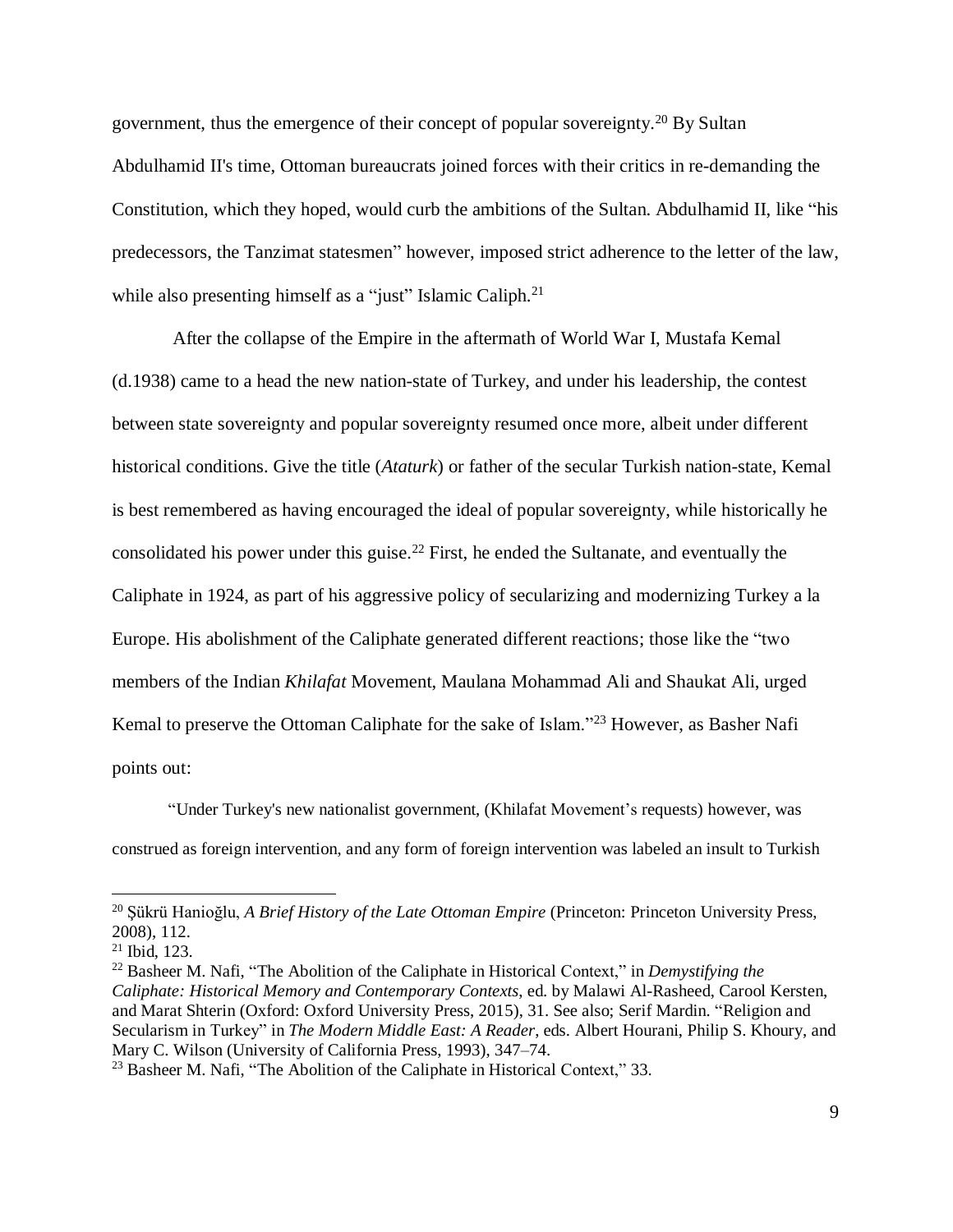sovereignty, and worse, a threat to State security. Kemal promptly seized his chance...on his initiative; the National Assembly abolished the Caliphate on February 20, 1924."<sup>24</sup>

By the 1920's a contest over sovereignty also ensued between the Egyptian King Fuad I (1868-1936), and the Egyptian political elite parties and intellectuals who aspired for popular sovereignty. In her book *A Short History of Modern Egypt*, Afaf Marsot describes how under nominal independence granted by the British, the Egyptian parliament created a constitution which allowed Fuad to "chose and appointed the Prime Minister and dismiss the cabinet and postpone the parliament….the king was therefore given too much power, a power he used to undermine the workings of parliament."<sup>25</sup> However, Fuad's reign was not uncontested since prominent members, such as Saad Zaghloul of the Wafd party repeatedly challenged the king's authority. The abolition of the Ottoman Caliphate in 1924 then presented the perfect opportunity for Fuad to not only fill the power vacuum left in the Muslim world but also to silence his opponents like Zaghloul. It was against this background that Abd al-Raziq's work came to the forefront in 1925 and criticized, not the fitness of Fuad for the Caliphal office, but rather the institution of the Caliphate, and its place within the Islamic tradition and history.

\* \* \* \* \*

Born in 1888 to an illustrious Egyptian landowning family, Ali Abd al-Raziq grew up around an intellectually energizing environment. He came from a long line of scholars and political party members as his father Hasan founded the Ummah party in 1907, and one of his

 $24$  Ibid, 54.

<sup>25</sup>Afaf Lutfi Sayyid-Marsot, *A Short History of Modern Egypt* (Cambridge, Cambridge University Press, 1985), 24.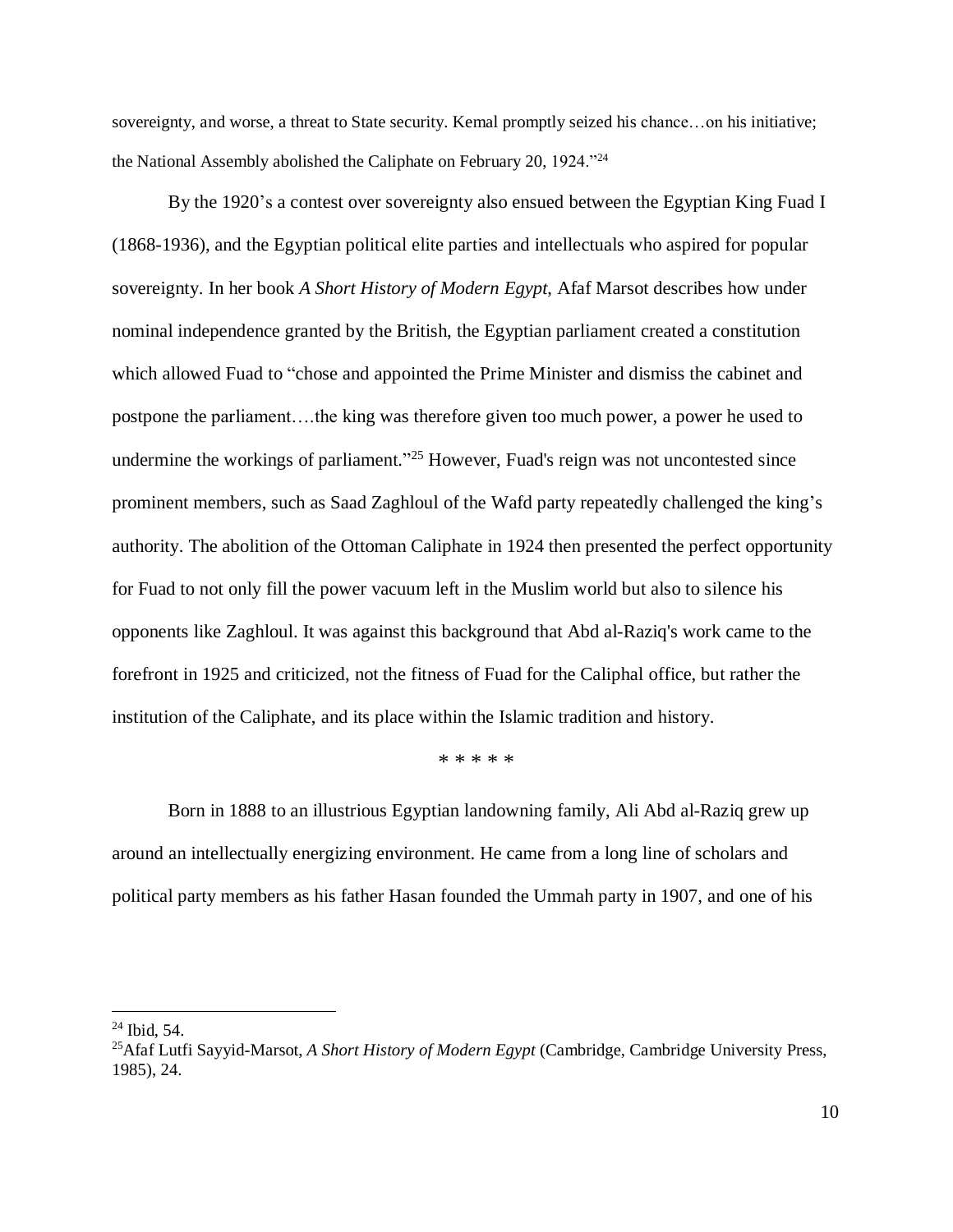brothers, Mahmud, co-founded the Liberal Constitutionalist Party in 1922.<sup>26</sup> After having memorized the Quran at the tender age of 10, Ali Abd al-Raziq attended the prestigious Islamic University of Al-Azhar for "religious" education. There he attained familiarity with Islamic history, philosophy, jurisprudence, and political theory, as well as knowledge of Quranic sciences, narrations of Prophetic statements (*hadith*), and Islamic theology. In 1915, he graduated with the certificate of a religious scholar (*Alim*) which allowed him to teach as well as work in an Islamic court as a judge (*Qadi*) in the city of Alexandria. During the early 1900's Al-Azhar's curriculum did not concern itself with western subjects such as ancient philosophy or modern political science, thus to address this lack Abd al-Raziq went on to attend the University of Cairo for secular studies. There he worked under the guidance of the Italian Orientalist, Carlo Alfonso Nallino; he also immersed himself in the study of Islamic history and jurisprudence, both of which led him to the concept of the Caliphate.<sup>27</sup>

After attaining his degree at the University of Cairo, Abd al-Raziq traveled to the United Kingdom and briefly attended the University of Oxford. Unfortunately, he could not finish his studies due to the effects of World War I in England and thus returned to Egypt soon after. Upon his return, Abd al-Raziq worked as a Qadi, taught courses, and embarked upon a decade of a lengthy and extensive investigation into the topic of the Caliphate. Having sifted thoroughly through authoritative Sunni sources, Abd al-Raziq published his findings on the Caliphate in his 1925 book, *al-Islam*. It is important to note that the ideas of moving on from the Caliphate, as well as for its preservation, were all circulating in the Muslim world well before and after the

<sup>&</sup>lt;sup>26</sup> James Broucek, "The Controversy Of Shaykh 'Ali 'Abd Al-Raziq," (Phd.diss., The Florida State University College of Arts and Sciences, 2012), 2.

<sup>27</sup> Mona Hassan, "Debating a Modern Caliphate," in *Longing for the Lost Caliphate: A Transregional History* (Princeton University Press, 2016), 225.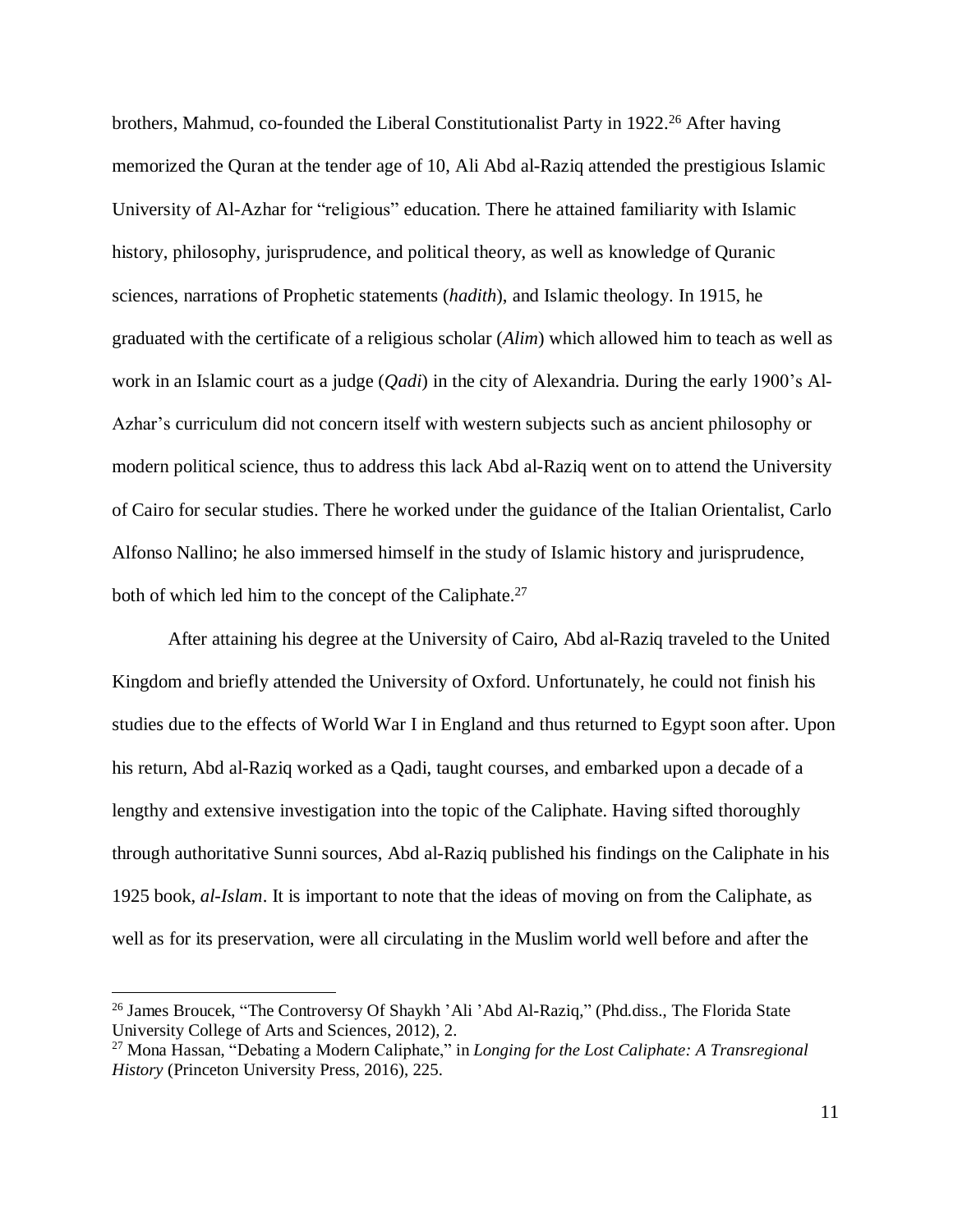demise of the Ottoman Caliphate. While, it is plausible that Abd al-Raziq meant to question King Fuad's right to the Caliphate, I do not think this explanation alone suffices. I contend that Abd al-Raziq was also conducting a revisionist history of the early years of Islam and the *Rashidun* Caliphate, thus imbuing the concept of the Caliphate with a modern definition, which was absent from its past usage.<sup>28</sup> Even though Abd al-Raziq's *al-Islam* has attracted the most fame and infamy, he also authored a second lesser known book, titled *Al Ijma fi al-Sharia al Islamiyya* (*Consensus in Islamic Sharia)* in 1947.<sup>29</sup> Long after the scandal of losing his judgeship license due to Al-Azhar's critique of his book as "unIslamic," Abd al-Raziq remained active politically within the Egyptian Parliament and intellectual by teaching at the Egyptian Language Academy.<sup>30</sup> He passed away in 1966, which regenerated once again the controversy surrounding his book, *al-Islam*.

\* \* \* \* \*

The central thesis of *al-Islam* was that the Caliphate, a political institution since the early years of Islamic history, had never been a "religious" obligation. Since its formation, this institution had little authority over the *Sharia* and, or other matters of the faith. The Caliphate, which emerged immediately after the death of the Prophet, was never present during Muhammad's lifetime. Had it been a central tenet of faith, then Muhammad would undoubtedly have declared himself the first ever Caliph. However, this was not what occurred. Muhammad laid the foundations for a pluralist and multi-religious community in Medina where his followers, including the Medinan Jews, and non-Jewish Arabs (*al-Ansar*) agreed to cohabit peacefully, as

<sup>28</sup> James Broucek, "The Controversy Of Shaykh 'Ali 'Abd Al-Raziq," 4.

<sup>29</sup> Mona Hassan, "Debating a Modern Caliphate," 225.

<sup>30</sup> Orit Bakshin, "Ali Abd Al-Raziq," in *The Princeton Encyclopedia of Islamic Political Thought*, ed*.* Gerhard Bowering (Princeton: Princeton University Press, 2013), [www.jstor.org/stable/j.ctt1r2g6m.](http://www.jstor.org/stable/j.ctt1r2g6m)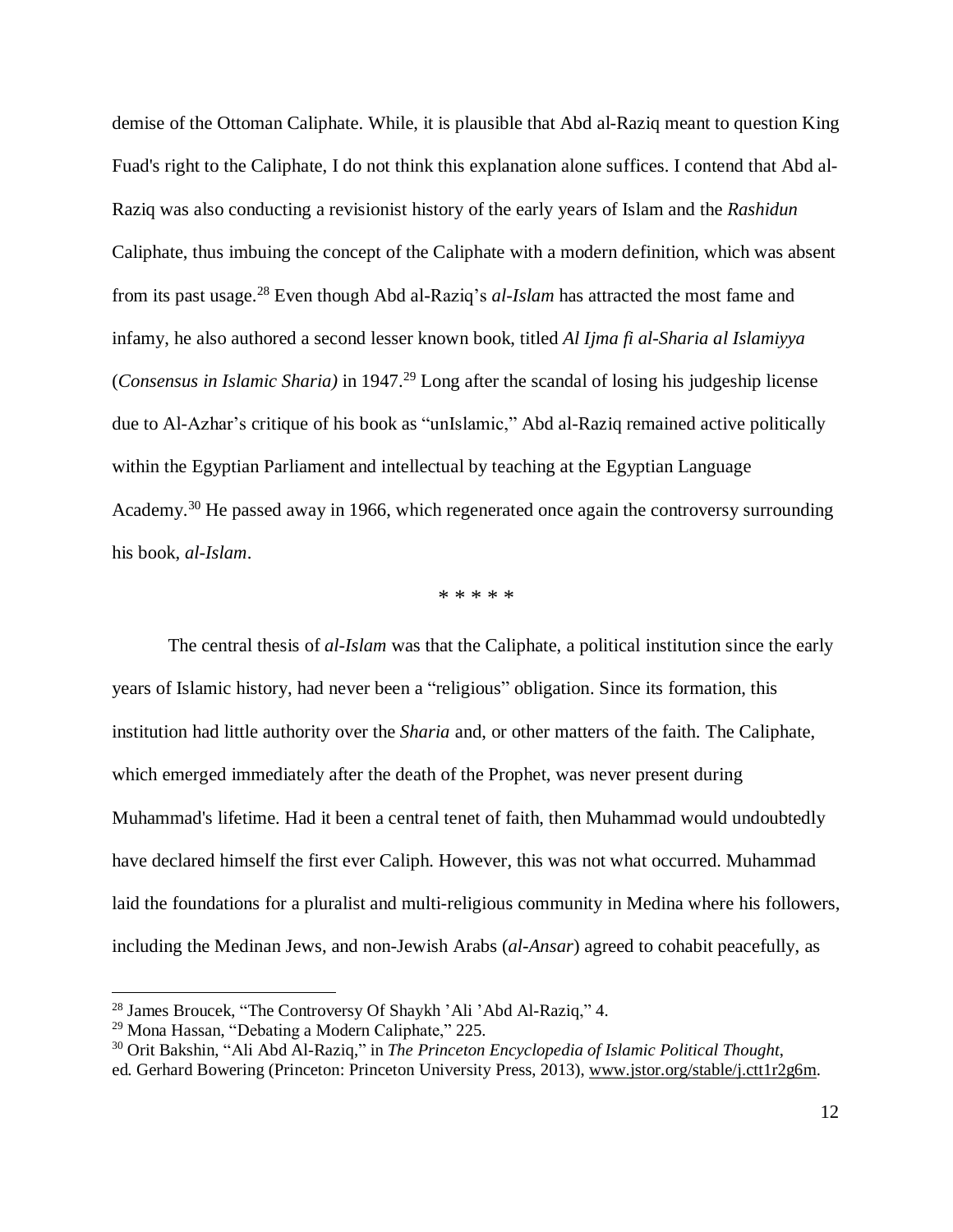documented in the authentic Medina Document. Moreover, as Abd al-Raziq further argued, nowhere in that document was there any mention of the terms Caliphate or Caliph, nor an obligation for Muslims to establish a specific political order.<sup>31</sup>

With these facts in mind, Abd al-Raziq presented his argument in three parts. In part one titled "The Caliphate and Islam," he deconstructed the linguistic and theological significance of the term Caliphate, as well as how it had been interpreted by Quranic exegetes, and philosophers within the Sunni tradition. Abd al-Raziq emphasized that the Caliphate assumed a "religious significance" retroactively in time, since its definition within the Quran was ambiguous, occurring only in passages referring to Adam or David instead of Muhammad or any of his followers. In the second section labeled "Islam and Government," Abd al-Raziq made one of the most original contributions within modern Islamic political theory by reinterpreting Prophet Muhammad's legacy. He described Muhammad's leadership as purely "religious" which was different from the Orientalists' description of him as a shrewd and brilliant military strategist, tactician, and politician.

In the third and final section of his book "The Caliphate and the Government throughout History," Abd al-Raziq defended his main argument regarding the separation of "religious" and political authority in Islam. Since the Caliphate was never required for believers, and since Prophet Muhammad was only a messenger of God, then logically the Caliphate of Muhammad's successors --the *Rashidun*-- were all primarily political, in Abd al-Raziq's opinion. Therefore, he

<sup>31</sup> For a detailed reading of the Medina Constitution/Charter consult; Michael Lecker, *The "Constitution of Medina*," *in Muhammad's First Legal Document*, (Princeton: Princeton University Press, 2004). Moreover, Walid Nuwayhid, "Chapter 8: The Medina Charter," in *Human Rights in Arab Thought; A Reader,* ed. Salma K. Jayyussi (New York; I. B. Taurus, 2005), 229-249.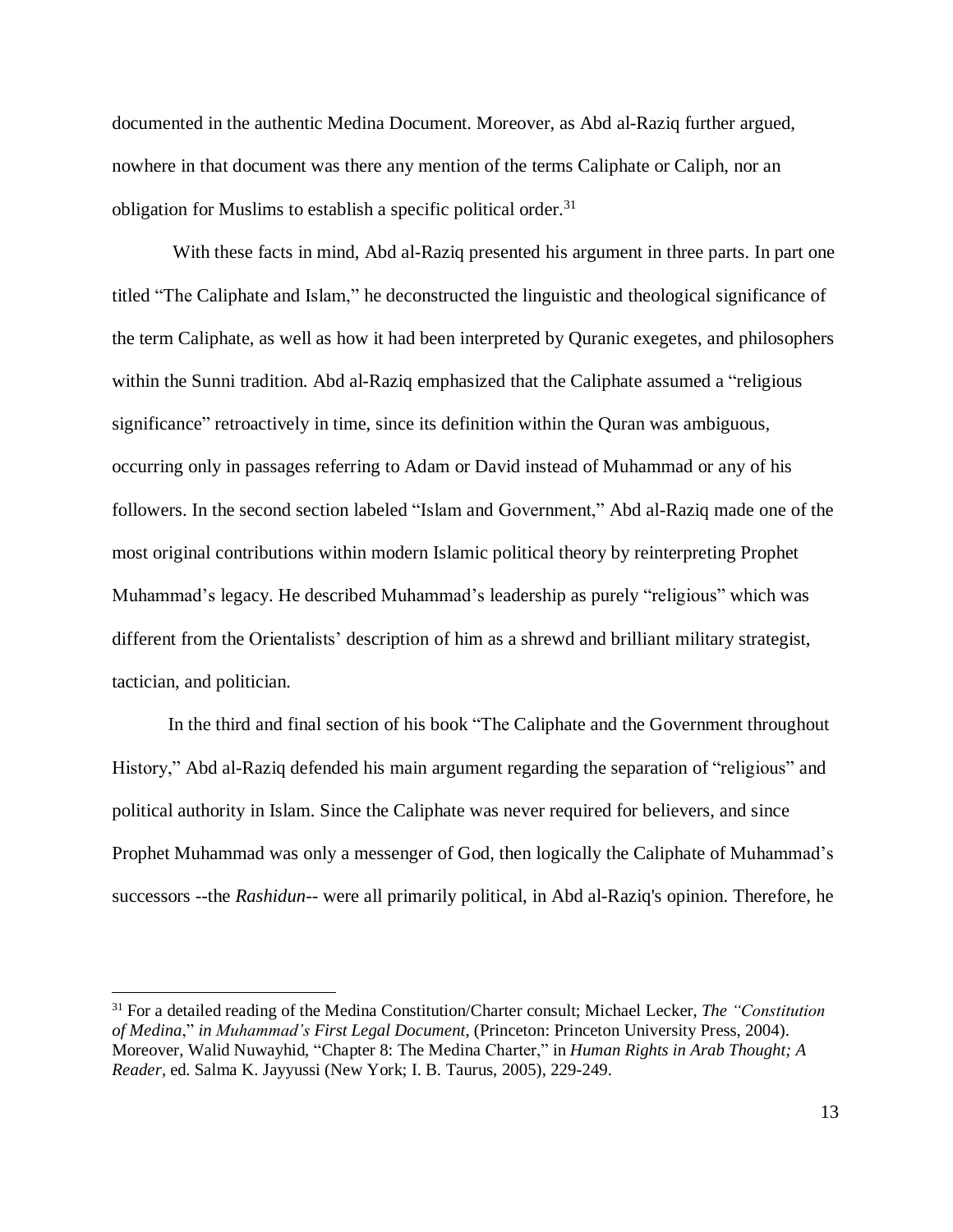insisted that the Caliphate was never incumbent upon the believers, and indeed not upon the modern Muslims.

In sum, Abd al-Raziq asserted that "religious" authority or the authority exercised by Prophet Muhammad as a messenger and prophet, had ceased with his death, and did not transfer on to the *Rashidun*, or the religious scholars (*Ulama*), nor the Muslim Community (*Ummah*). Furthermore, he described Islam as a *din*, which was much more than simply a "religion," and as such did not necessitate the establishment of a particular form of political institution.<sup>32</sup> The Caliphate, as well as the concept of giving allegiance to a Caliph (*bay'a*), were both innovative concepts which involved some form of duress according to Abd al-Raziq. Also, electing a Caliph with public consensus *(ijma)* occurred only at specific instances in Islam's history, thus reviving the Caliphate as a political institution was no longer a necessity for Muslims of his time.<sup>33</sup>

\* \* \* \* \*

In part one Abd al-Raziq grappled with the term *Khalifa* as mentioned in the Quran, which refers to a person who stands as a substitute for someone else. Based on this Quranic definition, all political leaders who followed Muhammad, were *Khalifat Rasul Allah* rather than *Khilafat Allah*, in Abd al-Raziq's opinion. <sup>34</sup> However some *Ulama* had extended the title of God's Caliph on to all of humanity as descendants of Adam, who was the first human, and assigned the title of *Khalifa* on earth, as Allah proclaimed, "I shall appoint a deputy (*Khalifa*) on

<sup>&</sup>lt;sup>32</sup> "Din can generally refer to any path that humans follow for their lives or more specifically to Islam as the comprehensive way of life chosen by God for humanity's temporal and eternal benefit. Din encompasses beliefs, thought, character, behavior, and deeds… which comprises Islam." John L Esposito, "Din," *Oxford Islamic Studies Online,* [http://www.oxfordislamicstudies.com/article/opr/t125/e541.](http://www.oxfordislamicstudies.com/article/opr/t125/e541)

<sup>33</sup> Leonard Binder, *Islamic Liberalism: A Critique of Development Ideologie*s (Chicago: University of Chicago Press, 1989),141.

<sup>34</sup> Patricia Crone and Martin Hinds, *God's Caliph: Religious Authority in the First Centuries of Islam* (*Cambridge:* Cambridge University Press, 1986).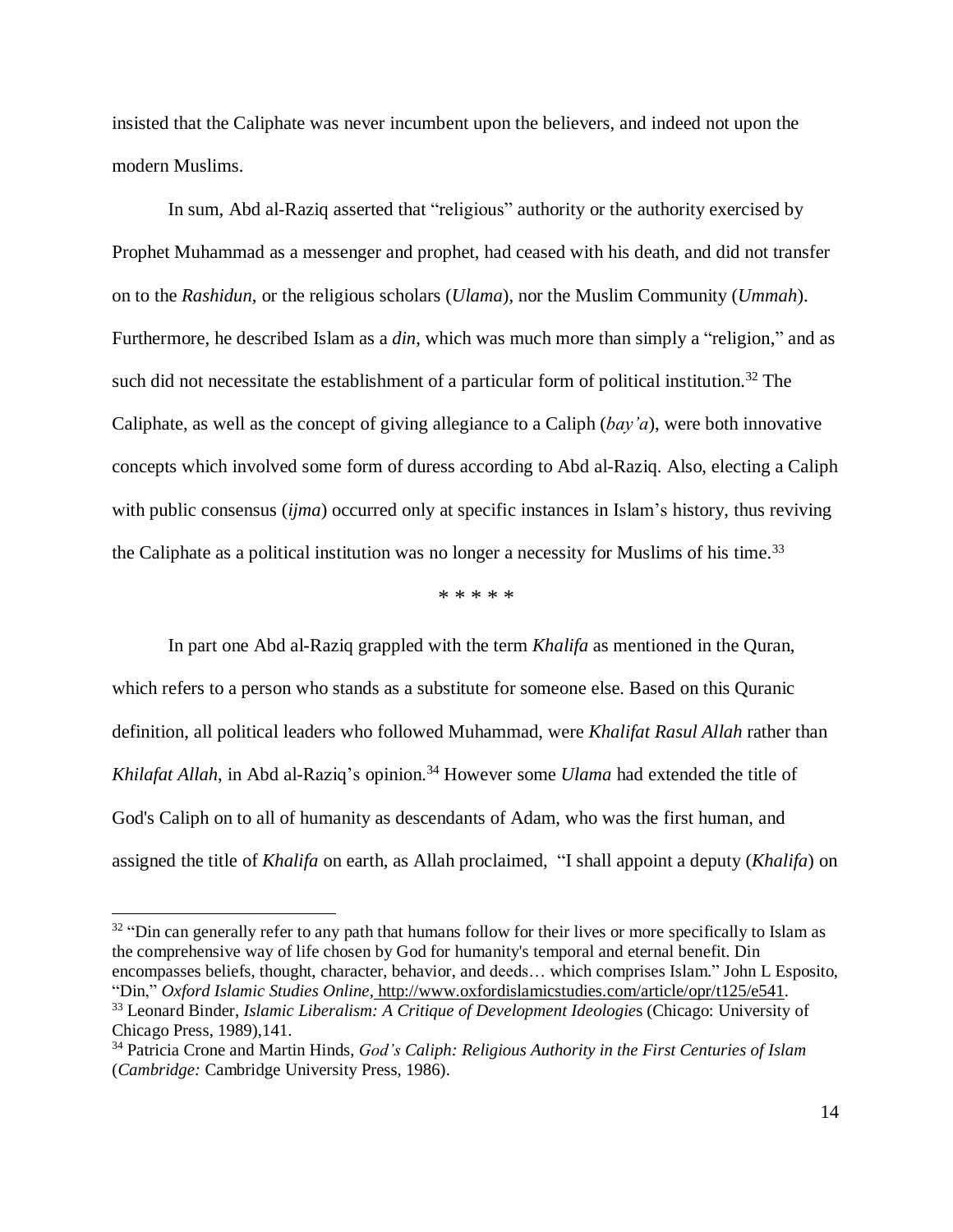earth."<sup>35</sup> As a deputy and substitute, a Caliph by Quranic definition could not precede a Messenger or Prophet, given the elevated status (*darjah*) of the latter, within the hierarchies of God's creations. However, Muslims scholars had committed this exact error as Abd a-Raziq mentions, "these scholars (those who permit the term *God's Caliph*) suggested that the Caliph assumes the same position as the Prophet towards the faithful…he (*Caliph*) becomes the supreme overseer and defender of the faith."<sup>36</sup> Hence Abd al-Raziq found the elevation of the status of Caliphs to the status of Prophet Muhammad problematic, since it was their fellow Muslims who chose the former, rather than appointed directly by God.

Abd al-Raziq also problematized the extent to which Sunni scholars had encouraged obedience within the *Ummah*, which resulted in out of proportion devotion to the Caliphs. He argued that if a fallible being always filled the Caliphal position and not a divinely chosen human such as Prophet Muhammad, then both the Caliph and the Caliphate could never be the equivalent of a Prophet or Prophethood. As the Islamic profession of faith also made apparent in his view, Muslims declared their belief in the unity of God and the finality of His messenger, Muhammad. Thus, he wrote, "We cannot find, in the entire body of the (Islamic) tradition, any evidence that the institution of the Caliphate was a matter of religious dogma, or that it was entailed by religious belief."<sup>37</sup>

In part two, Abd al-Raziq differentiated the duties associated with Prophethood versus those invested under the title of a Caliph who had temporal authority. He convincingly asserted that a Muslim Caliph's responsibilities entailed providing security, protection, and defense--as

<sup>35</sup> Ali Abd al-Raziq, *Islam and the Foundations of Political Power*, ed. Abdou Filali-Ansary, trans. Maryam Loutfi (Edinburgh: Edinburgh University Press & The Aga Khan University, 2014), 27.

<sup>36</sup> Abd al-Raziq, *Islam and the Foundations of Political Power,* 28.

<sup>37</sup> Ibid, 40.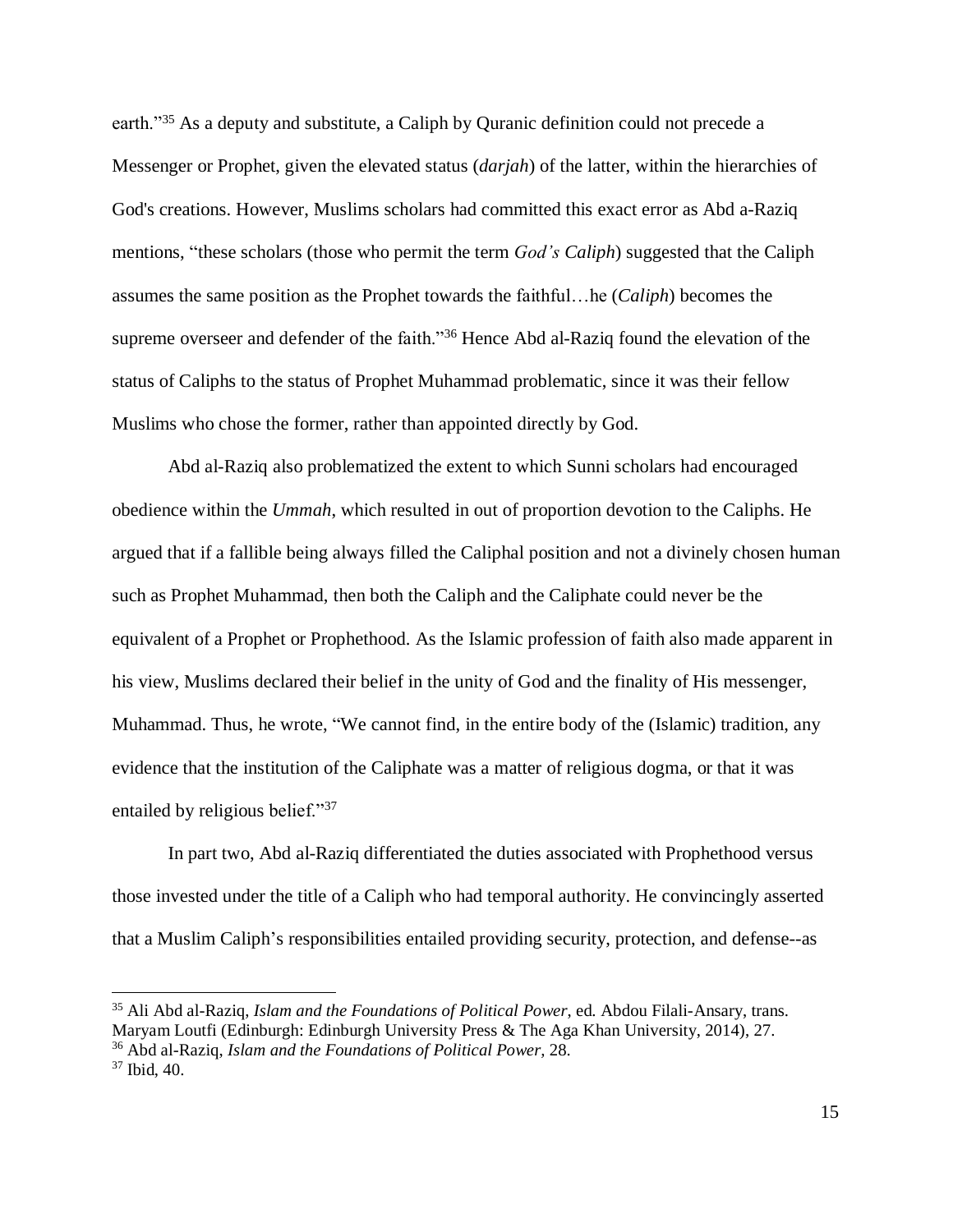well as conducting warfare—and establishing order and being just. Here Abd al-Raziq admitted there appears to be some overlap between the functions of a Caliph and those executed by Prophet Muhammad, since the latter also conducted raids (*maghazi*), fought against disbelievers, and resolved conflicts amongst his community members.<sup>38</sup> However, Muhammad's primary duty was to preach the word of God, in Abd al-Raziq's scholarly opinion.

For Prophets, the activity of preaching is a performance which aims at transforming the listeners morally, and converting them as fellow believers in the present.<sup>39</sup> Similarly, Prophet Muhammad's role was to guide his community by teaching them how to be morally good Muslims since Islam is an embodied practice rather than a declaration of faith. Abd al-Raziq understood the power of Prophetic preaching as performed when he wrote, "Religious preaching…takes effect only by word, *by the change wrought in the heart through persuasion*, by an impact on human sensibility. Religious preaching cannot take effect by coercion or force; thus, in the Quran God himself declares that."<sup>40</sup>

While Prophet Muhammad and his followers participated in warfare to protect their faith and community, this was a unique case: an instance of "religious" and political authority existing simultaneously, Abd al-Raziq explained. Above all, Muhammad's most important task was to guide his community and instill faith as a Messenger and Prophet, a role which was later adopted

<sup>38</sup> Ibid, 70.

<sup>&</sup>lt;sup>39</sup> Ibid, 71. On an intriguing article regarding "religious" talk as a form of transformative performance see Bruno Lauter, "Thou Shall Not Freeze-Frame, or, How Not to Misunderstand the Science and Religion Debate." in *Science, Religion, and the Human Experience* ed. by James D. Proctor, (Oxford: Oxford University Press, 2005), 27-48. And F. E. Peters, *Jesus and Muhammad. Parallel Tracks, Parallel Lives* (New York: Oxford University Press, 2010).

<sup>40</sup> Ibid.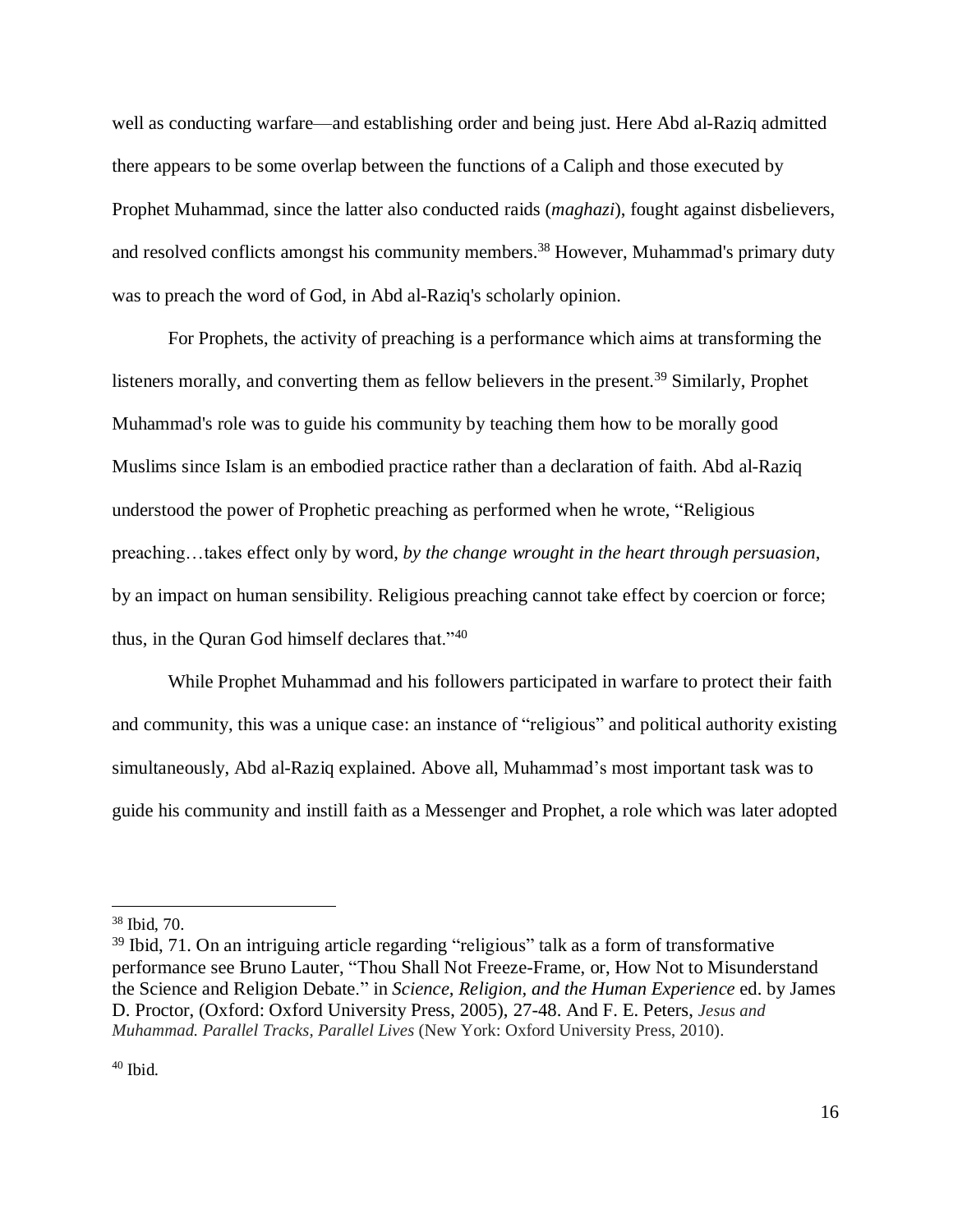by Holy Men.<sup>41</sup> For Abd al-Raziq, Prophecy was a unique role which could not be performed by any temporal ruler since "This role (Prophethood) involves a function which is unique and which he does not share with anyone else."<sup>42</sup> Since Prophet Muhammad was the last Prophet of his kind, and since no one after him could claim the mantle of prophecy, it followed that the leadership after his death came to be purely political. For Abd al-Raziq, Prophet Muhammad was a reformer and renewer of faith, who had no need for coercion or violence, unlike the figure of a Caliph. The Caliph was a political leader who did not refrain from using coercion and violence to assert his power. This is how Abd al-Raziq summarized his views:

"It is equally understandable that the authority of a new type, sharing nothing with the function of transmitting the divine message…should appear after him (Muhammad). This would have to be a secular power, a temporal or political rather than a "religious" power. This is in fact what happened."<sup>43</sup>

In the last section of his book, Abd al-Raziq boldly claimed that the Caliphate was an innovation from the age of the *Rashidun* who, despite their piety, were never inheritors of Prophetic authority since one group or another opposed each Caliph. This meant that none of them was chosen unanimously by the *Ummah*. For example, the war of Apostasy (*Haroub al-Riddah*) immediately after Abu Bakr was chosen to lead the Muslim community, occurred because all three parties including; the Mecca emigrants (*Muhajirun*), the Medinan helpers (*al-Ansar*), and Prophet Muhammad's companions, were competing for the Caliphal title. This was a political struggle which was later assigned a "religious" significance long after the events. Abd

**<sup>41</sup>** David Sagiv, "Chapter 7: Attitudes to the Caliphate and the Imamate," in *Fundamentalism and Intellectuals in Egypt 1973-1993*, (London: Routledge, 1995), 148. For a fascinating article on Prophecy and Holy Men in Arabia and early history of Islam see Chase F. Robinson, "Prophecy and Holy Men in Early Islam," in *The Cult of Saints in Late Antiquity and the Middle Ages: Essays on the Contribution of Peter Brown,* eds. James Howard-Johnston and Paul Anthony Hayward (Oxford: Oxford University Press), 1999.

<sup>42</sup> Ali Abd al-Raziq, *Islam and the Foundations of Political Power,* 83. <sup>43</sup> Ibid, 107.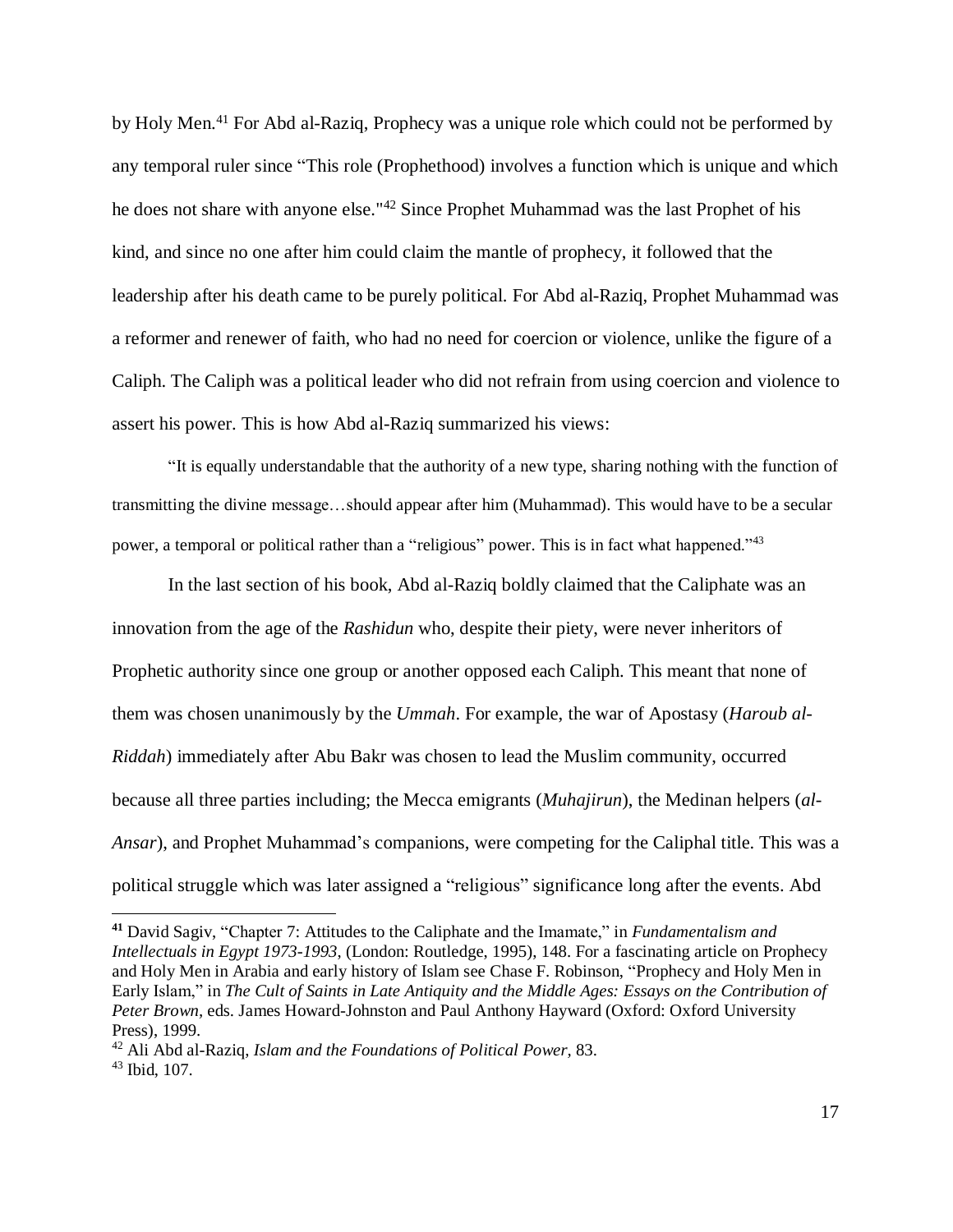al-Raziq described the outcome of these wars as, "These rivalries persisted until allegiance was finally given to Abu Bakr… this allegiance had very much to do with a temporal or political pledge; that it had all the attributes of a newly created state."<sup>44</sup> According to Abd al-Raziq, these wars and contests over the Caliphal office cannot be described as Wars of "Apostasy" since they never represented a threat to the faith. Neither Abu Bakr, nor any of the *Rashidun* ever pretended to take over Muhammad's role as a Prophet, as evident by Abu Bakr declaration, "O people, I am one of you. I do not know whether you will expect from me things that the Messenger of God could offer. God has elected Muhammad over all his creation, and has protected him from error, *while I am merely a follower*."<sup>45</sup>

By establishing specific points against the "religious" significance of the Caliphate, Abd al-Raziq concluded that Muslims were free to create any form of government as long as it upheld Islamic values of justice as delineated within the *Sharia*. <sup>46</sup> He explained that since the body of Islamic law (*Sharia*) had allowed Muslims to make changes to its structure, believers did not have to follow failed models of governance such as the Ottoman Caliphate.<sup>47</sup> In the final section, he also insisted that "this institution (*Caliphate*) has nothing to do with Islam (*din*). No principle prevents those (modern Muslims) from dismantling this obsolete system; from building their state and their system of government based on past constructions of human reason."<sup>48</sup> While

<sup>44</sup> Ibid, 109.

<sup>45</sup> Ibid, 110.

<sup>46</sup> Binder, *Islamic Liberalism: A Critique of Development Ideologie*s, 131. For a nuanced understanding of the *Sharia,* consult Asma Afsaruddin, "What Sharia Law Means: Five Questions Answered," *The Conversation*, June 15, 2017, [http://theconversation.com/what-sharia-law-means-five-questions](http://theconversation.com/what-sharia-law-means-five-questions-answered-79325)[answered-79325.](http://theconversation.com/what-sharia-law-means-five-questions-answered-79325)

<sup>47</sup> Mark Wegner, *Islamic Government: The Medieval Sunnī Islamic Theory of the Caliphate and the debate over the revival of the Caliphate in Egypt, 1924–1926* (Ph.D. diss., Chicago: University of Chicago, 2012), 221, protesthttps://search.proquest.com/docview/304737827. <sup>48</sup> Ali Abd al-Raziq, *Islam and the Foundations of Political Power*, 118.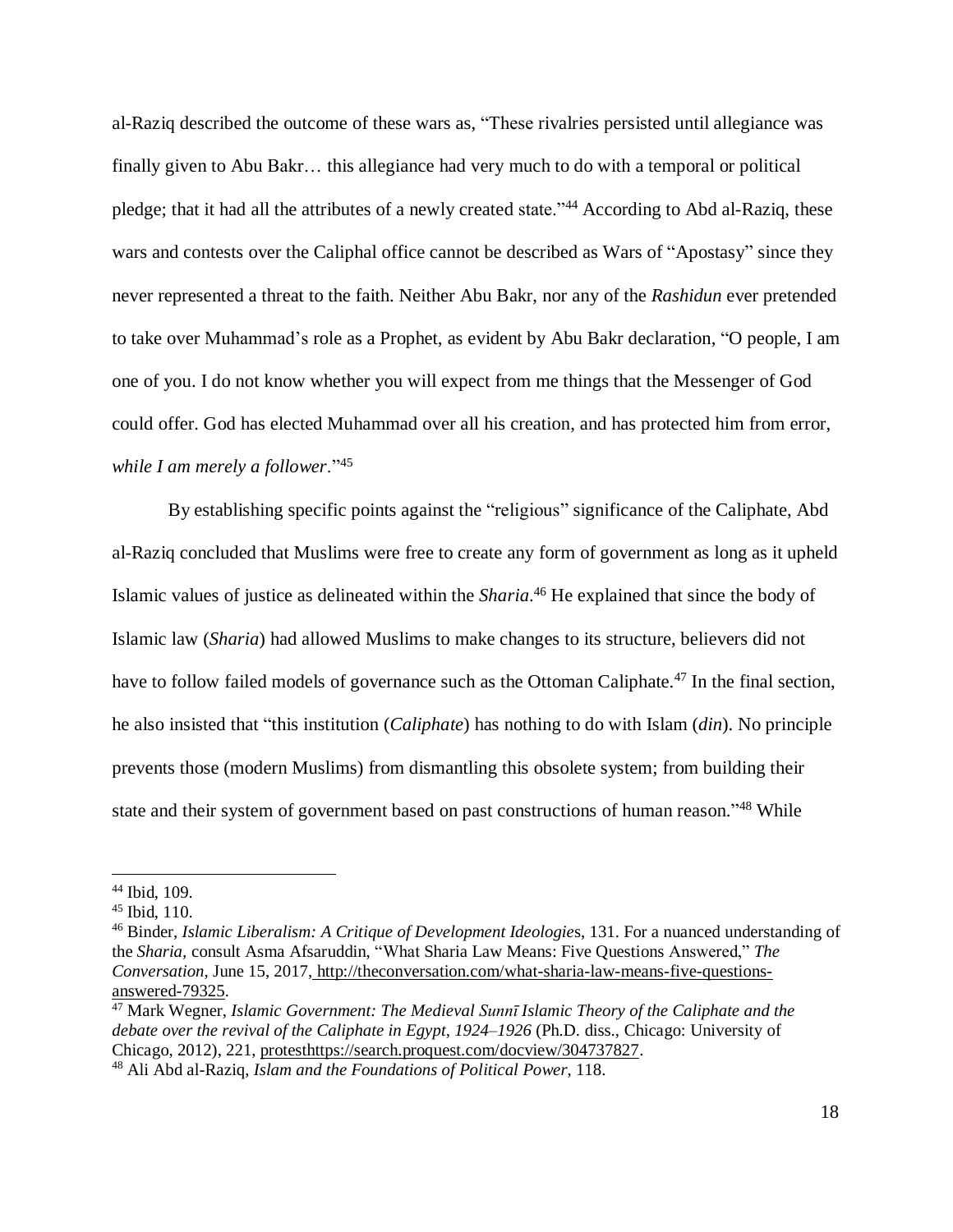elaborating on an alternative political model would have strengthened Abd al-Raziq's case further, one hypothesizes that his intentions were not to force a model on to the *Ummah.*<sup>49</sup>

Instead, Abd al-Raziq left the door ajar to the political possibilities, thus allowing the *Ummah* to make political decisions collectively. Most importantly, the primary purpose of his work, I believe, was to demonstrate the historical significance of the Caliphate as a political institution and not an article of faith or an inherent part of Islam as a *din*. By making his argument against the revival of the Caliphate, Abd al-Raziq opened the space for Muslims to imagine the modern state as a viable replacement to the political intuition he identified as the Caliphate. He made the argument that political sovereignty in Islamic history had always been secular, since the Caliphate was never authorized with the right to lead or guide the Muslim community. Thus, in his opinion, Muslims should not aspire for this political institution, and instead should seek other ways of organizing themselves befitting the needs of their present.

\* \* \* \* \*

Both Muslim and Western scholars have wondered why Abd al-Raziq, a Sunni religious scholar and *Sharia* court judge, made a case against the historic Caliphate? Was he reframing Orientalist arguments in Islamic garb, as his critics charged him? Alternatively, was he remolding the discursive Islamic tradition in the image of liberalism? Questions such as these abounded throughout the Muslim world in 1925 and continue to do so today. Some scholars suggest his motives were primarily political; to criticize King Fuad who was vying for the Caliphal title immediately after Ottoman Caliphate's fall in 1924. Others counter that Abd al-

<sup>&</sup>lt;sup>49</sup> According to Butterworth, the biggest shortcoming of Abd al-Raziq's work was his failure to offer concrete suggestions and alternative political reforms in place of the Caliphate. "Those critics have had an easy time largely because Abd al-Raziq is so vague about what he means by change, reform, and modernization. At no point does he identify the political or social organizations he desires or thinks Muslims now need" (p.239).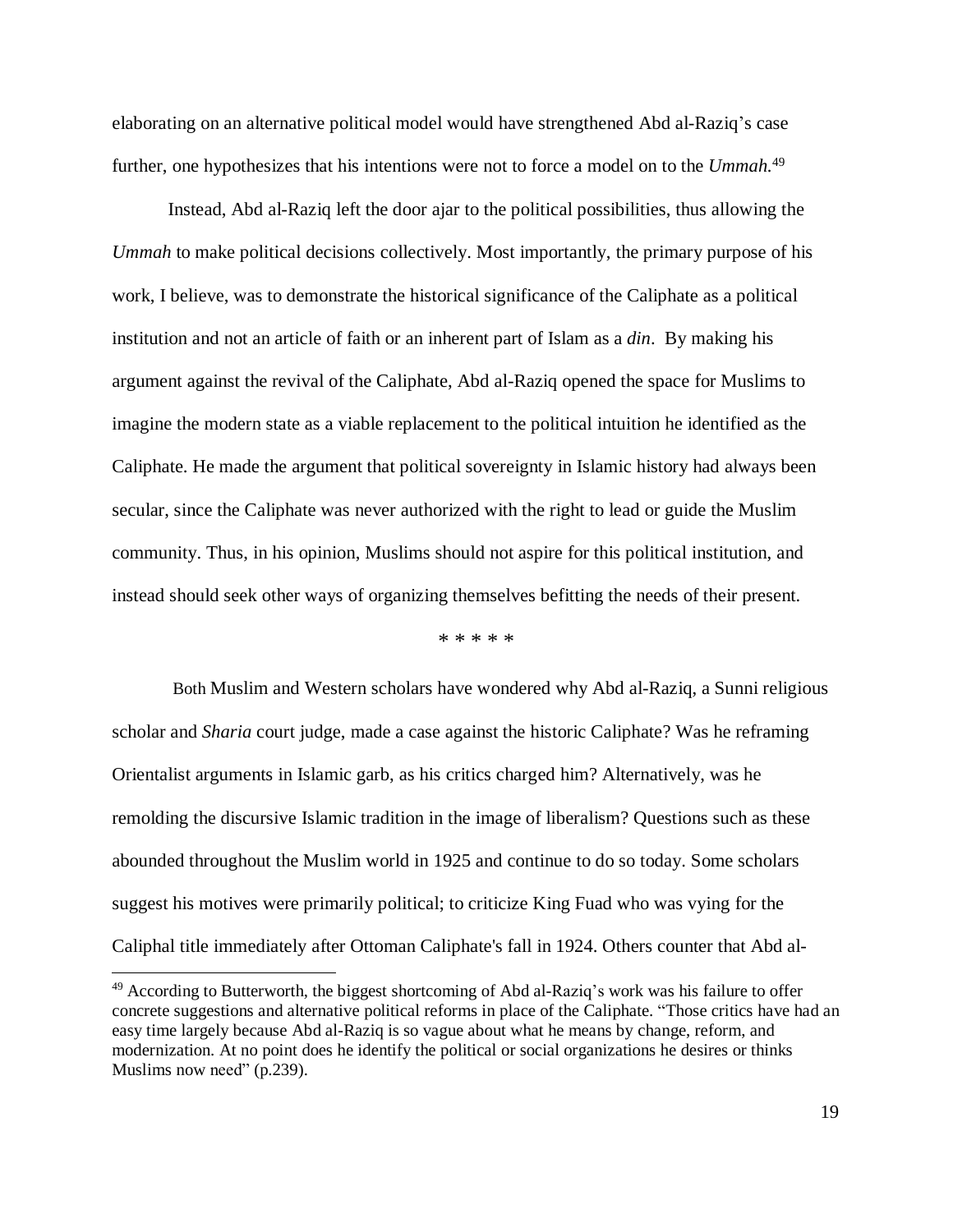Raziq's secular education during the first decade of the 20<sup>th</sup> century, under the mentorship of Western Orientalists, led him to present a revisionist account of both Islamic history and tradition. The first part of this section discusses hypotheses from both groups of scholars, those relying upon political motives versus those who attribute it to conditions engendered by the modernizing project. Such a comparison allows us to analyze how scholars overall have received and read Abd al-Raziq's ideas. After accomplishing this, I proceed to summarize how three distinct ideological schools such as the Revivalists, Muslim Laicists, and Modern liberals, have responded to Abd al-Raziq's work. This information serves well to emphasize how Muslims vertically- meaning cross-culturally, and horizontally- meaning those from Abd al-Raziq's time until our present, have read and (re)read *al-Islam*, thus disagreeing about what the Caliphate means.

Lastly, I present my analysis of Abd al-Raziq's legacy by utilizing Samira Haj's ideas in *Reconfiguring the Islamic Tradition.* I argue that categories such as "liberal," "secular," and "laicist," hinder more than they aid, as these categories overlook Abd al-Raziq's commitment to Islam which he repeatedly affirmed within *al-Islam*. By eliminating these Western-centric categories, we can appreciate Abd al-Raziq's ideas as a question on the nature of political power within the Islamic tradition while also responding to the conditions of possibility available to him at that time.

\* \* \* \* \*

Orientalist scholars have consistently argued that Abd al-Raziq's *al-Islam* was a political statement against King Fuad, camouflaged as a critical historical analysis of the Caliphate institution. For instance, the Orientalist, Leonard Binder in *Islamic Liberalism* claimed that Abd al-Raziq's *al-Islam* was directed at King Fuad's ambition to reclaim the title of the Caliphate for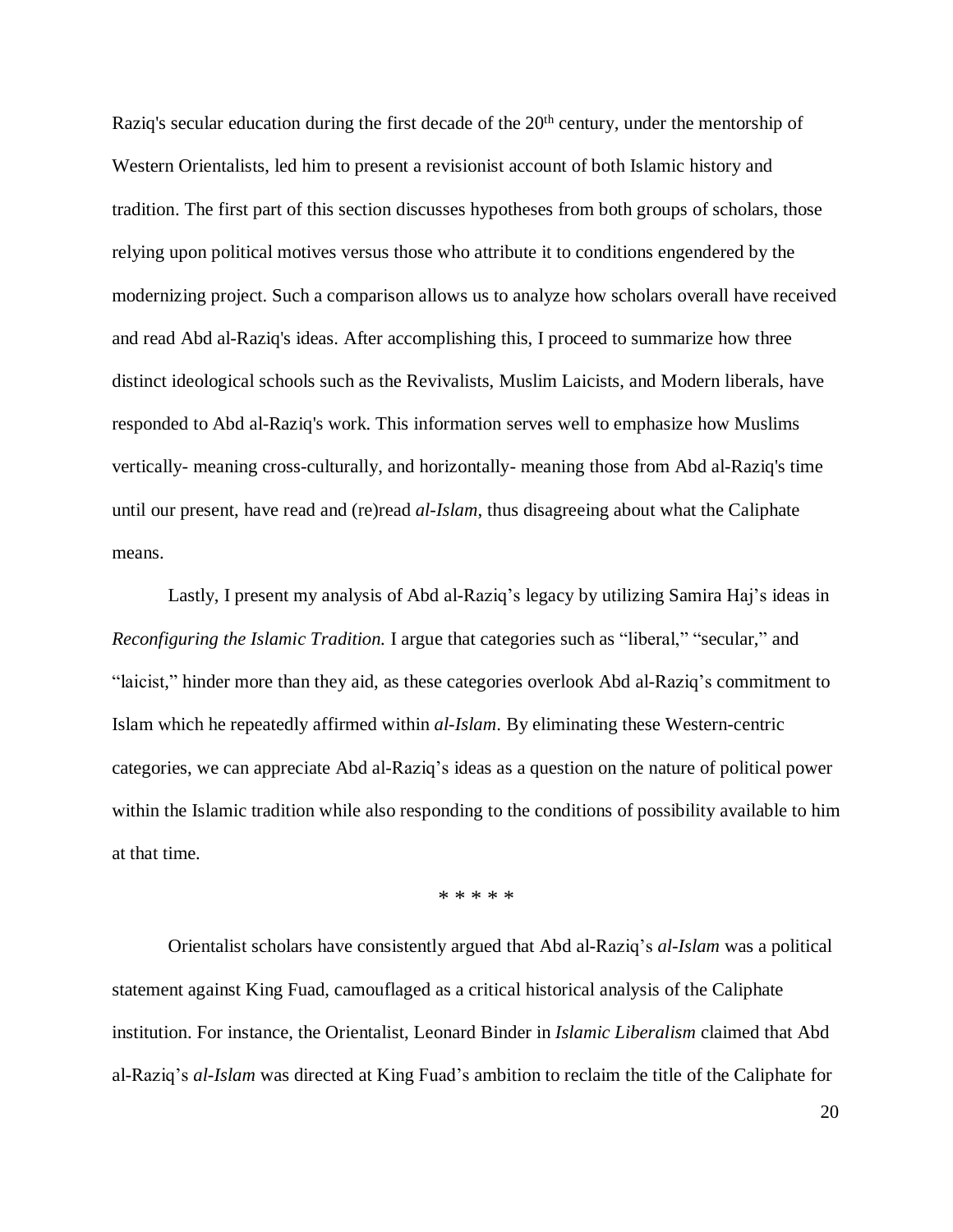himself.<sup>50</sup> However, Binder's explanation does not necessarily explain why Abd al-Raziq favored the dismantling of the Caliphate? Surely it would have been easier for him to support the Ottoman Caliph, Abdulmecid II, Sharif Hussain of Mecca, or any other better-suited candidates instead of Fuad. Why then argue against how Modern Muslims had come to conceive of Prophet Muhammad's legacy and that of the *Rashidun* Caliphate? As an alternative to the Orientalists' hypotheses, I find James Broucek's perspective helpful, which explains why Abd al-Raziq's efforts were a form of "revisionist history of the Prophet's mission, and Abu Bakr's Caliphate."<sup>51</sup>

Broucek describes that while Abd al-Raziq was guided by his Orientalist Professor Nallion, to conduct a revisionist history of the early years of Islam, he managed to depart from his mentor's ideas significantly. He trod an "uncharted territory" by asking, what was the nature of Prophet Muhammad's mission and the first Caliphate after his death? Abd al-Raziq's response to these questions did not signify a "fabrication of history" as was often the charge by some of his critics. Instead, in Broucek's opinion, he was "inventing the (Islamic) tradition" as is commonly done by members of various "religious" communities throughout history, who reformulate their origins narratives when experiencing historical changes.<sup>52</sup> I, on the other hand, do not find Abd al-Raziq to be reinventing the Islamic tradition, but rather remolding the definition of Caliphate from his present lens, and genealogically tracing how the separation of powers was historically present within the Islamic tradition.

Arab scholars Mona Hassan and Souad Ali favor the 'conditions of modernity hypothesis' to explain why Abd al-Raziq attacked the historic Caliphate and not Fuad's

<sup>50</sup> Binder, *Islamic Liberalism*, 132. Binder offers a useful analysis of 'Abd al-Raziq's arguments, including a summary the first half of his book which was a refutation of both Ibn Khaldun's and Rashid Rida's theories of the Caliphate.

<sup>51</sup>." James Broucek, "The Controversy Of Shaykh 'Ali 'Abd Al-Raziq," 162. <sup>52</sup> Ibid.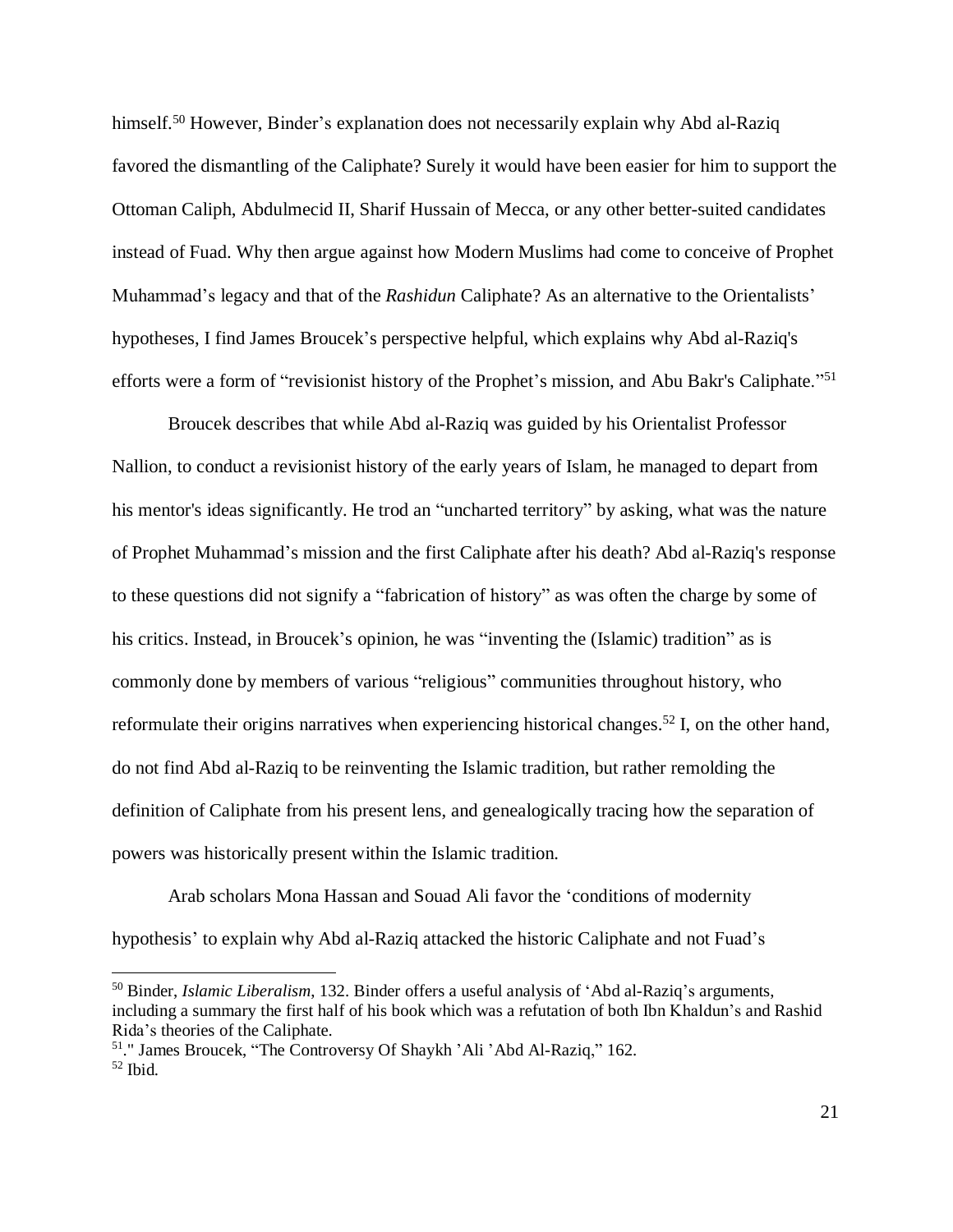candidacy directly. In their opinions, Abd al-Raziq's work was primarily a departure from the legacy of the Egyptian "modernizer" Muhammad Abduh (d.1905), thus reflecting the influence of his secular Western education. Both Hassan and Ali find Abd al-Raziq implicitly promoting the idea of a secular state and a de-politicized Islam. Mona Hassan, in *Longing for the Lost Caliphate* further hypothesizes that Abd al-Raziq looked upon a secularized Turkey for inspiration. There a certain Mehmet Sayyid Celebizade supported the Ottoman Caliphate's abolition by arguing how the Muslim community could easily revoke the power they had once endowed upon the Caliph.<sup>53</sup>

Also, according to Souad Ali, multiple factors, such as the persistent independence discourses of the mid-20s, the availability of Western education, and the interactions with Orientalist faculty at the University of Cairo—all contributed to the formation of Abd al-Raziq's secular opinions.<sup>54</sup> Additionally, Abd al-Raziq's privileged position as a members of the Liberal Constitutionalist Party, and his fear of an autocratic monarchy, led him to favor the secular model of separation of religious and political powers. This was modeled on the complex history of separation of Church and State, which had emerged out of Western Christian Europe.

Here we must remember that the separation of Church and State did not exist inherently within Christianity, contrary to popular opinions. New Testament scholar, Elaine Pagels' groundbreaking research on the Gnostic texts has shown, that during the early ministry of Peter a political struggle ensued between Jesus's disciples regarding who had the authority to lead

<sup>53</sup> He was a lawyer, Turkish senate member, as well as the author of *Hilafet ve Hakimiyet i Milliya* (The Caliphate and The National Sovereignty) which published anonymously in Turkey. It was translated in Arabic in 1924. This information is mentioned in Mona Hassan's *Longing for the Lost Caliphate: A Transregional History*. Princeton, N.J: Princeton University Press, 2016.

<sup>54</sup> Souad Ali, *A Religion, Not a State: Ali ʻAbd Al-Raziq's Islamic Justification of Political Secularism* (Utah: University of Utah Press, 2009), 55.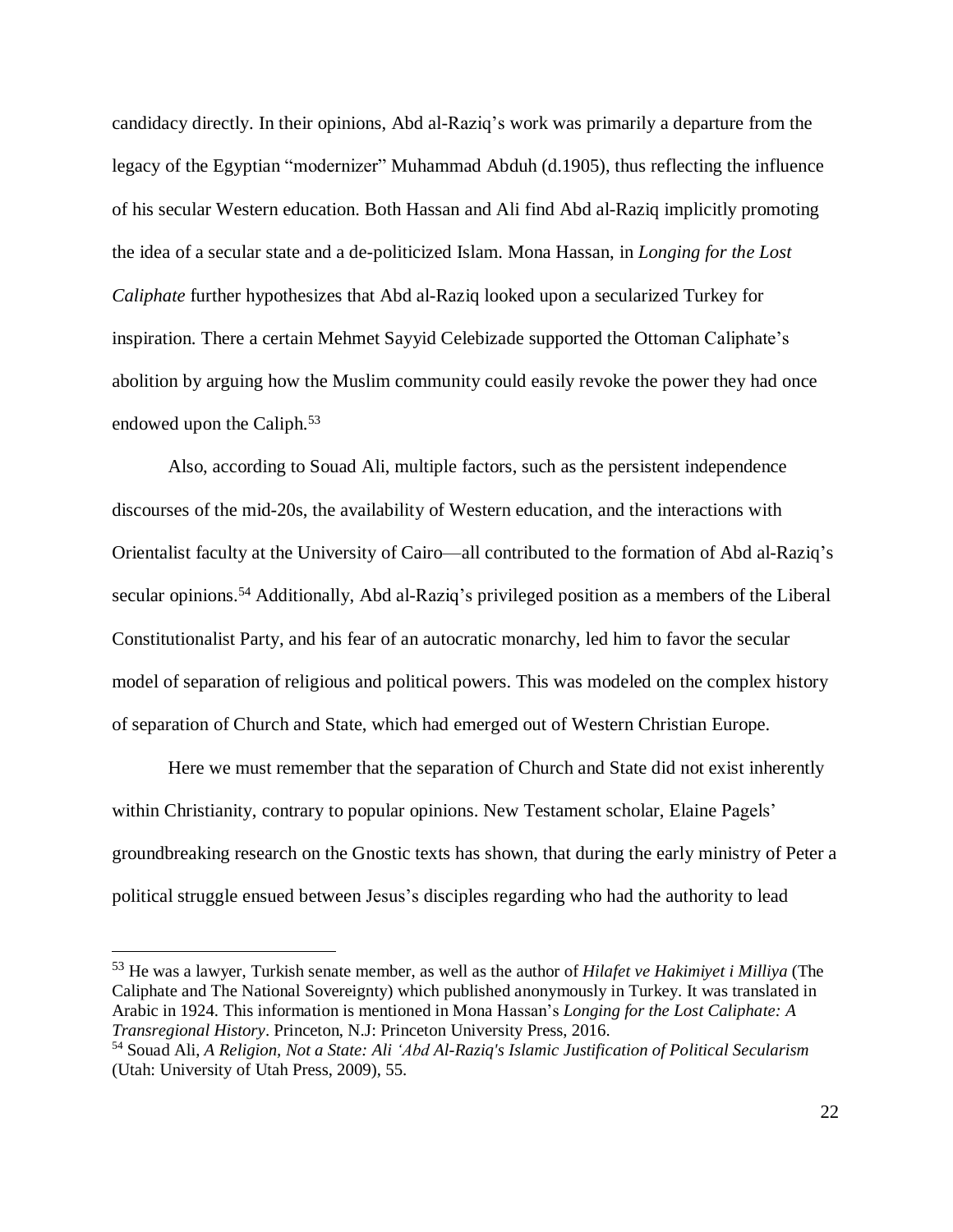believers. Pagels writes, "The central tenets of Christian faith were constructed to confer legitimacy on to a select group of men (eleven apostles like Peter), who claimed to have witnessed Jesus' resurrection first hand, though we have only second-hand testimony from believers who affirm this and skeptics who deny it."<sup>55</sup> Historicizing the Western European separation of powers between Church and State makes apparent the specific conditions in time and history which lead to this phenomenon. Abd al-Raziq was not encouraging modern Muslims of his time to emulate this Western phenomenon but rather was challenging their reconstruction of early Islamic history, and their reverence for the category of the Caliphate.

While I agree with Hassan, that Sayyid Bey's ideas may have bolstered Abd al-Raziq's confidence in publishing *al-Islam*, I find Abd al-Raziq's scope much broader than Bey's since the latter redefined Prophet Muhammad's authority in his work; I also do not doubt that by working with Nallino and reading Orientalist, Thomas Arnold's *The Caliphate*, affected Abd al-Raziq profoundly. However, I emphasize that his work was more than just a political statement since he did not offer any concrete remedies or solutions on how Egyptians political leaders could replace the Caliphate or King Fuad's authority. This is something lacking within his work, and I will offer my hypothesis on this later on.<sup>56</sup>

\* \* \* \* \*

<sup>55</sup> Elaine Pagels, *The Gnostic Gospels* (New York: Random House, 2004), 9.

<sup>56</sup> Both Hassan and Ali also trace Abd al-Raziq's "liberal" thoughts back to his mentor Muhammad Abduh, who believed in Islam's compatibility with modernity but who never went as far as to claim that the Caliphate had no place within Islam. Abduh rejected politics as corrupting and concerned himself the improvement of Islamic education. However, if Abd al-Raziq charted a new territory distinct from his mentor then to what extent did Abduh's thoughts guided him? Abd al-Raziq greatly admired Abduh since he and his older brother Mustafa both had studied under the brilliant teacher for several years. Nonetheless, we should be cautious in giving Abduh credit unduly.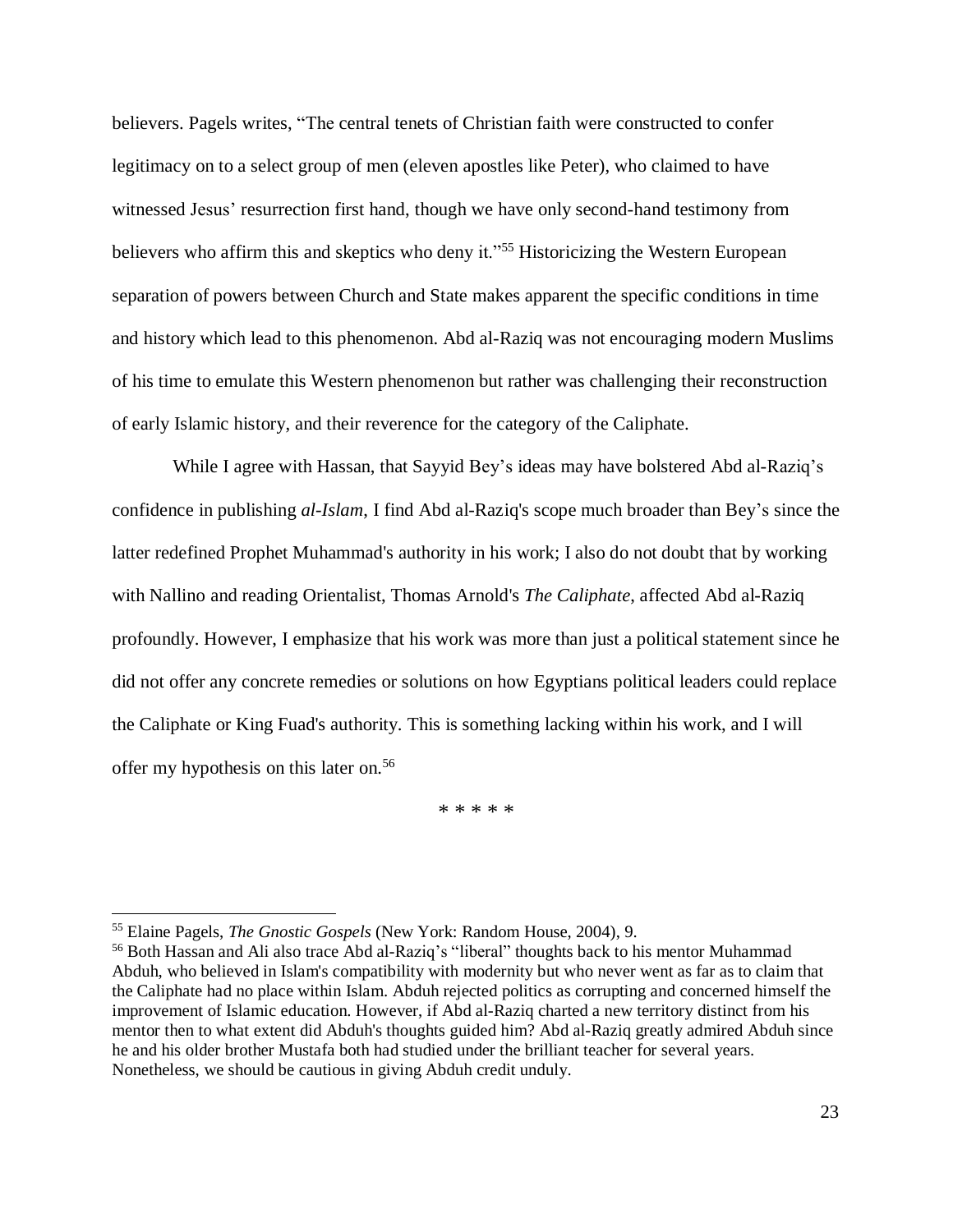Muslims, who adhere to a literal interpretation of authoritative Islamic sources of the Quran and *hadith*, are generally thought of as "Traditionalists" or as "Literalists." Renowned Anthropologist, Talal Assad, however, cautions that categories of "tradition" and especially "Islamic tradition" cannot be envisioned as being static or frozen in time. Assad writes, "The internal temporal structure of tradition is obscured if we represent it as the inheritance of an unchanging cultural substance from the past."<sup>57</sup> Hence disregarding the term "Traditionalists," I label one specific group of Muslims as "Revivalists" because this designation adequately captures how they imagine the historic Caliphate, and how in their opinion, this institution should be revived in modern times. I am also discarding the term "Literalist"" since the Revivalists' aspirations are not limited to what the literal word of the Quran and *hadith* states.

As I have repeatedly mentioned above, Abd al-Raziq was a Muslim reformer attempting to find new ways of accommodating modern political sovereignty, i.e., the state, without compromising the Islamic faith. For Abd al-Raziq, historically speaking, the Caliphate was merely a political institution, implicitly suggesting that its replacement with the modern state is not un-Islamic. Others, like the Revivalists, however aspire to reviving a Caliphate modeled after the early era of Islam, and the era of Prophet Muhammad and his successors, as an institution that would combine both political and religious authority. For them, Abd al-Raziq's work was a gross misrepresentation and distortion of Islamic history. They chastised him for discarding the Caliphate, upon which "all Muslims" have agreed on for centuries. In their opinion there could

<sup>57</sup> Talal Asad, *Formations of the Secular: Christianity, Islam, Modernity* (Stanford: Stanford University Press, 2003) 221. Quoting Barber Johansen's work Assad explains, "The respect for normative pluralism (*ikhtilaf*) is possible only because the *fiqh* scholars conceive of an ontological difference between the knowledge as revealed by God in Q texts, the Prophet's praxis, or the communal consensus on the one hand, and the knowledge which human beings acquire through their reasoning. The second one is fallible and has to interpret the first but cannot aspire to reach its rank. Therefore, Muslim jurists recognize the contingency of all results of scholarly reasoning."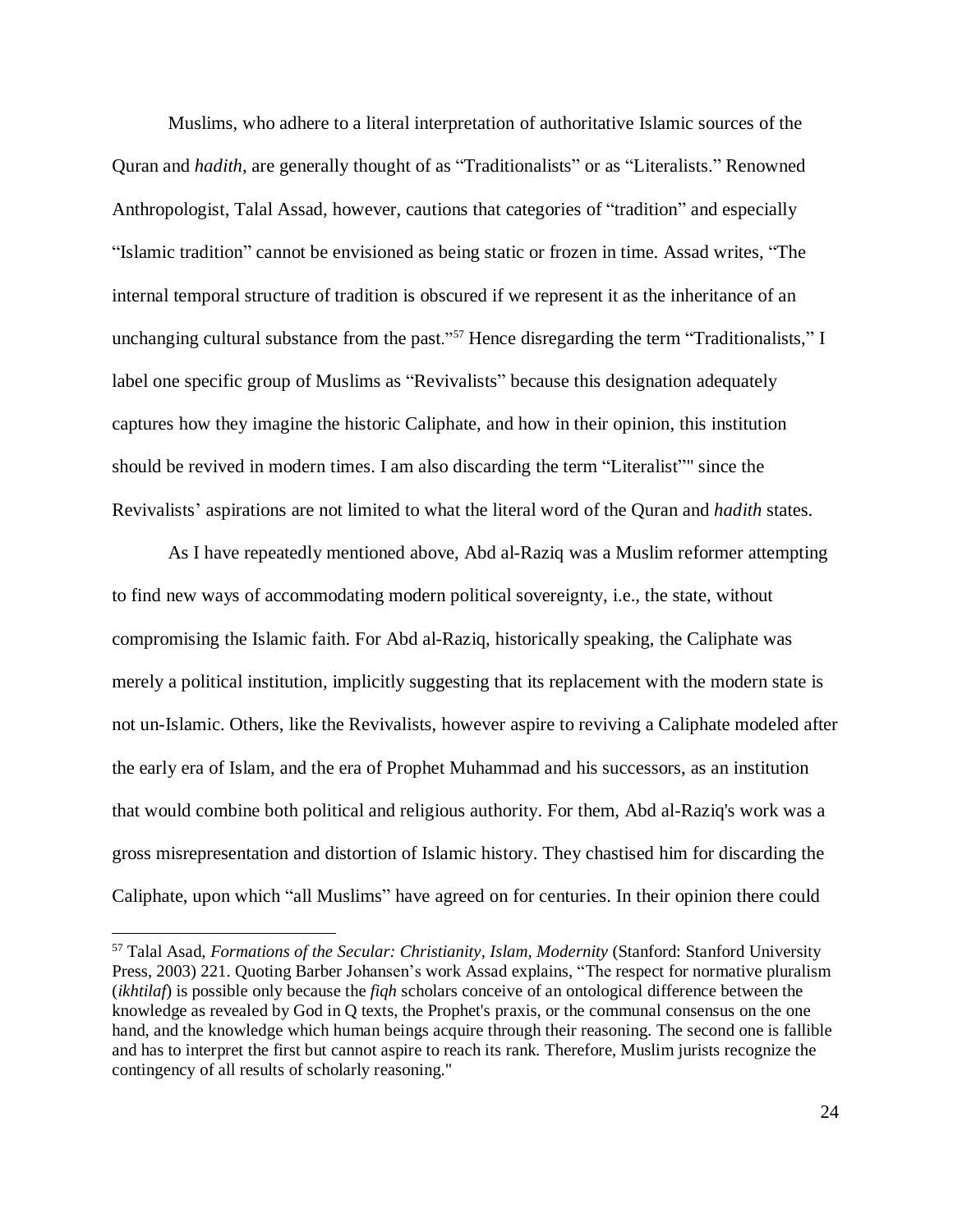only be two explanations for Abd al-Raziq's work: he was either taking credit for a non-Muslim Western writer or he was colluding with the British imperialists by weakening the solidarity of the Egyptian Muslims with his work.

The most prominent voices of opposition against Abd al-Raziq's ideas were his colleagues from Al-Azhar who brought specific charges against him, held a trial, and eventually revoked his judgeship license.<sup>58</sup> These peers charged Abd al-Raziq with denigrating the status of the *Sharia* by arguing that it did not necessitate the Caliphate in Islamic tradition. They also accused him of distorting the nature of Prophetic government, negating the "religious" nature of the consensus (*ijma*) of the first Islamic community, as well as the piety of the *Rashidun* by labeling them as Kings. Even though both Abd al-Raziq's and his critics' goal was the same, to preserve and enforce the *Sharia*, they disagreed on the nature of political authority in Islam as delineated by this system.

It is pertinent to remember that the project of modernization in 19th and 20th century Egypt, with its creation of European inspired schools, armies, and administrations, as Wael Hallaq articulates, "came to displace almost every sphere that the *Sharia* and its related institutions had occupied. The effect of these reforms was to create a new subject, the citizen, who sees the world through the eyes of the modern state." <sup>59</sup> Meaning the *Sharia*, which Abd al-Raziq had encountered in his present, and was different from the one, which had been historically present during the time of the *Rashidun*.

Abd al-Raziq like other modern Muslims, was conscripted in the project of modernity and could not help but internalize the concepts of free reason, rationality, and political

<sup>58</sup> Broucek, "The Controversy Of Shaykh 'Ali 'Abd Al-Raziq," 4.

<sup>59</sup> Wael Hallaq, *Restating Orientalism: The Critique of Modern Knowledge* (New York: Columbia University Press, 2018), 116.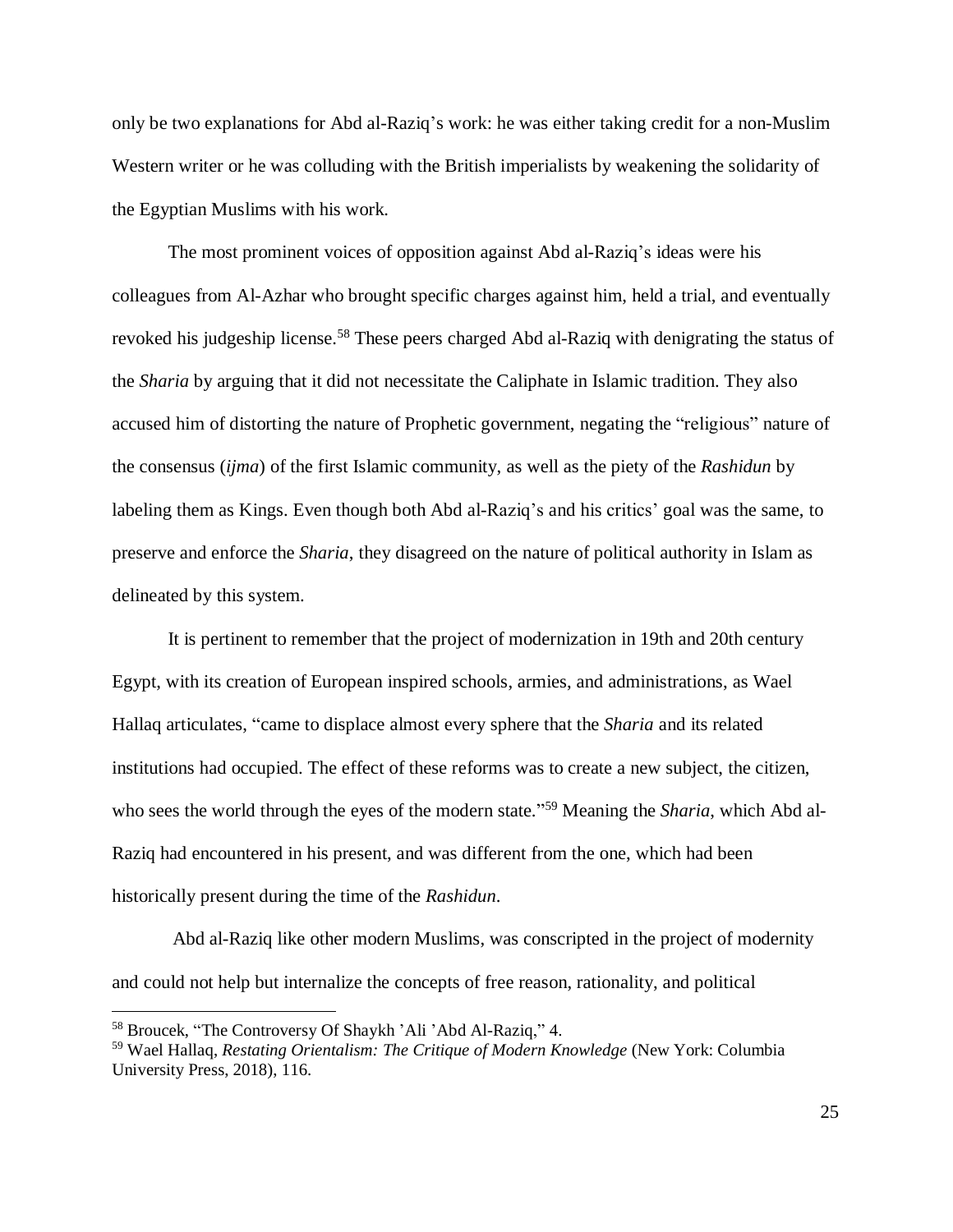sovereignty as necessary replacements to the Caliphate. Thus, in his book, Abd al-Raziq stated that "*Sharia* cannot be used to justify certain State institutions…state cannot claim to enforce *Sharia*, and that people need to use *reason* to oppose the state (in that matter)."<sup>60</sup> However, this is precisely what the Egyptian state had done by curtailing *Sharia*'s scope of regulatory power, which was not limited initially to the "private" sphere but had played a significant role in the shaping of the moral sensibilities of believers.<sup>61</sup>

Additionally, among the Revivalists, who also disagreed with Abd al-Raziq's interpretation of the *Sharia* and the early era of Islam, was the Syrian journalist Muhammad Rashid Rida (d.1935), who been a student of Abd al-Raziq's teacher, Muhammad Abduh.<sup>62</sup> Abduh is frequently described in Western scholarship as a "liberal" Islamic reformer, who wanted to "Westernize" the Islamic education system, beginning with the University of al-Azhar. Abduh's experience as a student at Al-Azhar during the mid 19th century, and his struggles with classical methods of learning, namely; memorization and oral recitation, led him to perceive the quality of Islamic education as outdated and ineffective. Nontheless, Abduh desired to "bridge the gap between what Islamic societies should be, and what they had become, and in what sense can Muslim societies be truly Muslim?"<sup>63</sup> This was a dilemma for Abduh-- how to grapple with the perverseness of modernization and secularization taking place during 19th century Egypt, while also preserving the ethical sensibilities of being a Muslim? In the face of these conditions,

<sup>60</sup> James Broucek, "The Controversy Of Shaykh 'Ali 'Abd Al-Raziq," 41.

<sup>61</sup> Hallaq, *Restating Orientalism,* 112.

<sup>62</sup> Mark Wegner, *Islamic Government*, p.173. Rida was the disciple and biographer of Muhammad Abduh. Similar to Abduh, Rida also preached Islam's compatibility with modern conditions; however, went to great lengths in finding complementary features of modern government within the Islamic tradition. <sup>63</sup> Albert Hourani, *Arab Thought in the Liberal Age: 1798-1939* (London: Oxford University Press, 1970), 138.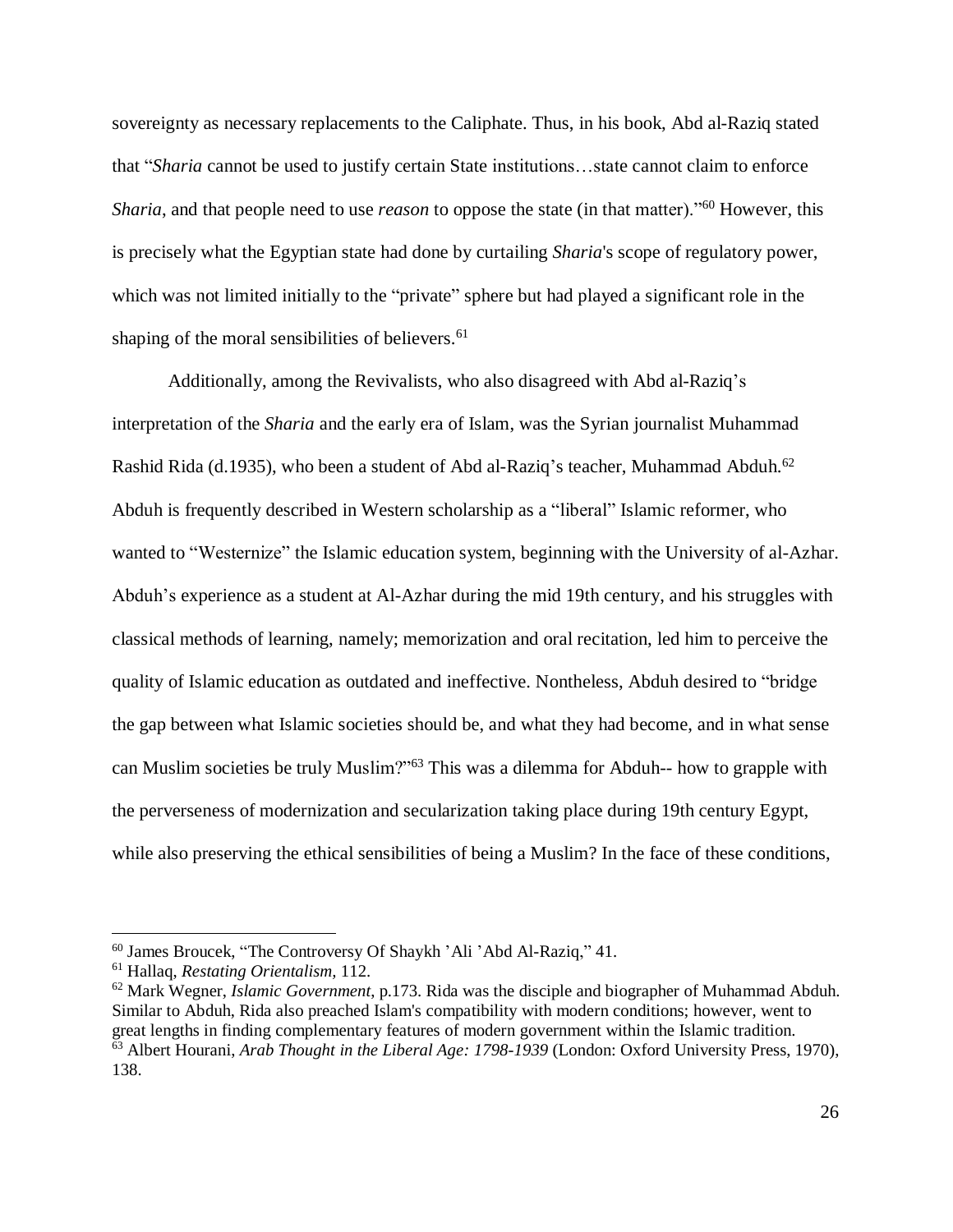Abduh advocated for educational reform in Islamic learning at Al-Azhar. However, as Asad decribes, Abduh's dilemma remained in tact as he attempted to define the *Sharia*:

"On one hand he (Abduh) complains that teaching and examining the *Sharia* in al-Azhar pays far too much attention to *ibadat* (rituals of worship) and far too little to *muamlat* (rules for social relations). But he also says that the judge's authority requires more than intellectual competence, and that it depends on his developing certain moral aptitudes and predispositions." 64

As a Muslim, Abduh wanted to preserve the limited role of the *Sharia* in the face of Western encroachment, but as a modern subject, he also had internalized subjectivities of Western Europe, as shaped by the concept of the Secular and the political doctrine of Secularism.<sup>65</sup> Abd al-Raziq similarly conceived of *Sharia* not as a template which allowed every individual Muslim to decide for themselves which political system they desired to live in, but rather as a guiding roadmap for the *Ummah* since the "*Sharia* rejects the idea that the moral subject is completely sovereign…Islamic jurists regard the individual's ability to judge what conduct is right and good (for oneself as well for others) to be dependent…on embodied relationships."<sup>66</sup>

While Rashid Rida did not have a formal secular education like Abd al-Raziq, he too internalized the vocabulary of the modern subjectedhood. We know Rida had written on the

<sup>64</sup> Asad, *Formations of the Secular*, 247.

<sup>&</sup>lt;sup>65</sup> Ibid. In his chapter 1 "What Might an Anthropology of Secularism Look Like?" Asad begins with the premise that it is imperative to map the difference between secularism as the political doctrine and the secular, which, "brings together certain behaviors, knowledge, and sensibilities in modern life." Secularism falls under the broad project of modernity with its myth of equal citizenship, private vs. public reason, and universal human rights, all of which conflict with the nation-state's monopoly on an exercise of violence for security purposes. The secular on the other hand is contingent upon time, place, and religion for meaning and involves the creation and transformation of a sovereign subject, who is supposed to have agency, autonomy, rationality, meanwhile, nature is also transformed as a "manipulatable material determinate, homogenous, and subject to mechanical laws." <sup>66</sup> Ibid.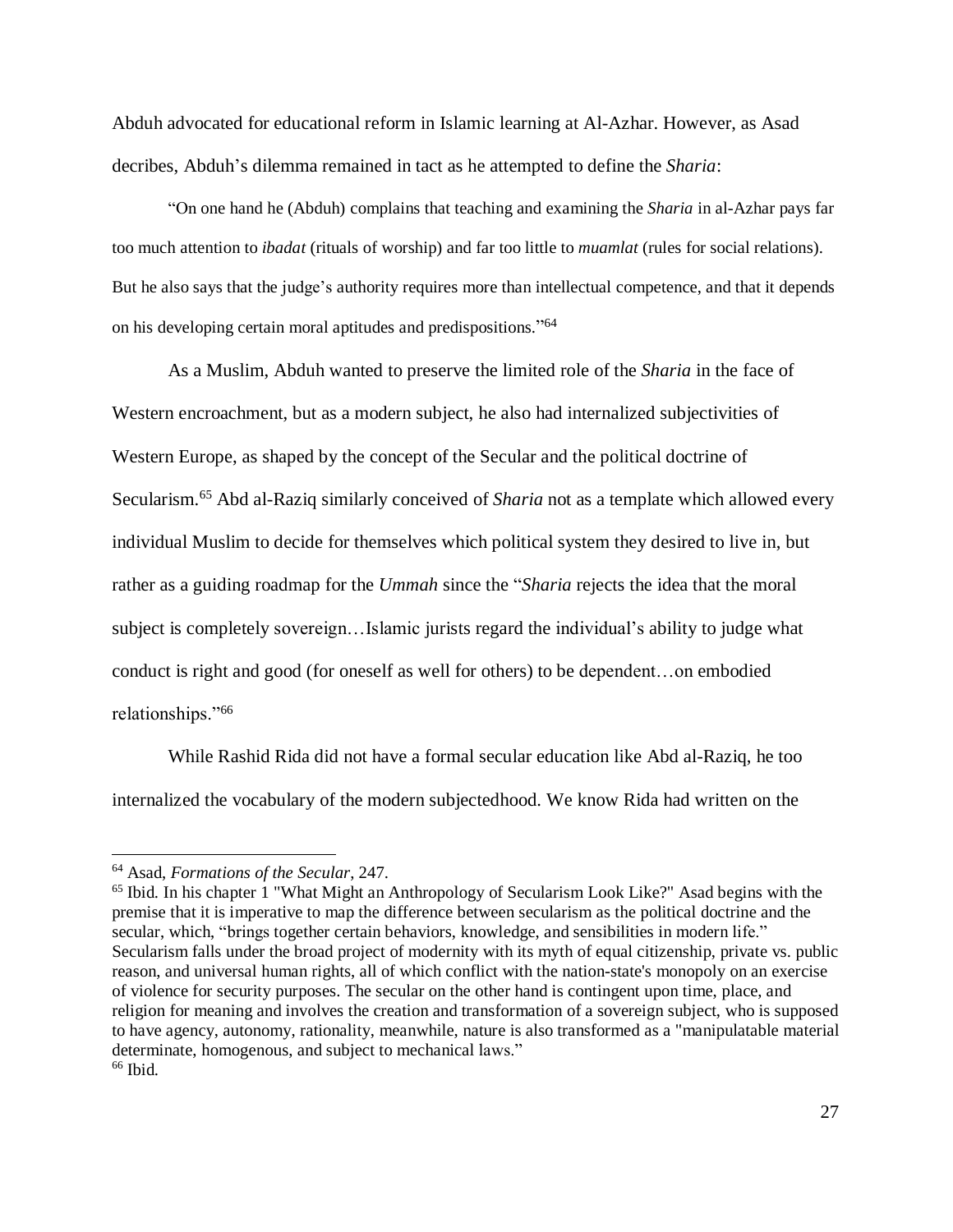topic of the Caliphate as early on as the 1890's when "drawing upon Abduh's work, he (Rida) supported the Ottoman Caliph Abdulmecid II."67 While Rida remained critical of Abdulmecid's failure as a Caliph, he hoped that the built-in mechanisms within the *Sharia*, such as the principle of *Shura*, would allow Muslims to prevent a despotic Caliphate. Additionally, even though Rida's opinions on the Caliphate changed throughout his lifetimes, he remained adamant that Muslims, especially the Arabs with the assistance of Turks, needed to establish a Caliphate to resist Western imperialism.

In a modern-day Caliphate, Rida envisioned, "the Caliph would not have absolute authority since in Classical Sunni doctrine *those who bind and loose* (*ahl al-ḥall wal-aqd*) would put constraints on the Caliph's authority. In modern times it would be all leaders and not just *Ulama* who would limit the Caliphate's reach."<sup>68</sup> This expansion of authority by Rida, to all Muslim leaders was a modern interpretation of the checks and balances mechanisms, which had been reserved for only a select group of men within the Sunni tradition. Rida justified his addition of all the leaders by limiting a Caliph's power, given the political realities of his present, as the wave of Pan-Arabism was rising in the Middle East, and as the Ottoman Empire was taking its last breaths.

It is quite possible that Abd al-Raziq's work against the Caliphate offended Rida, who had published his call for a renewed Caliphate two years prior in 1923, labeled *al-Khilafa au Imam al-Uzman* (*Caliphate or the Great Imamate*). Immediately after the publication of *al-Islam*, on June 21st, 1925, Rida published a scathing book review of *al-Islam* in his journal The Lighthouse (*Al Manar*) by using the terminology of "falsify," and "misguidance" to discredit

<sup>67</sup> Broucek, "The Controversy Of Shaykh 'Ali 'Abd Al-Raziq," 194.

<sup>68</sup> Ibid.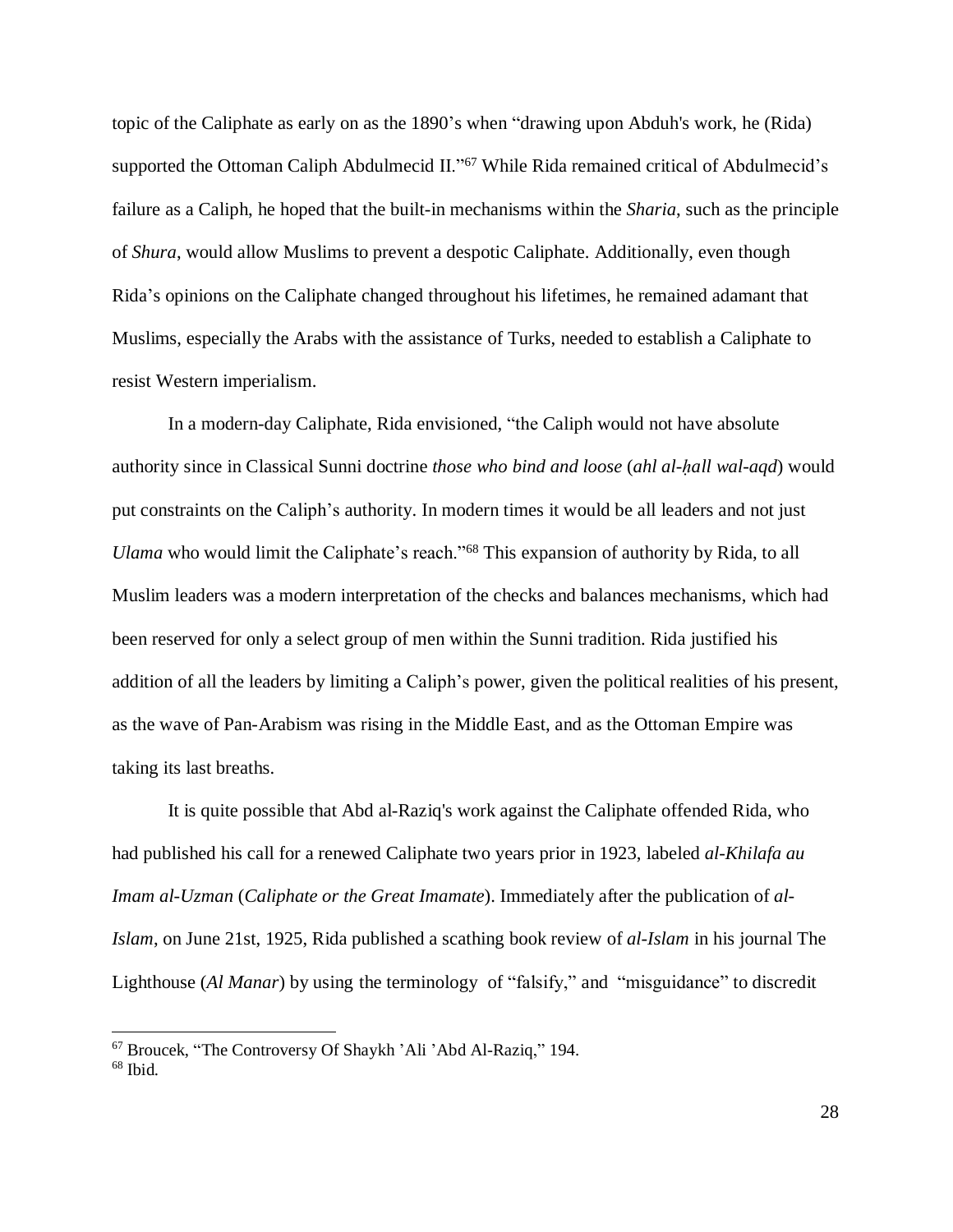Abd al-Raziq's work. In a 1932 speech, Rida continued his attack on certain "false" reformers, whom he believed "assumed the leadership of renewal and monopolized the title of Islamic revivalists."<sup>69</sup> From Rida's perspective, Abd al-Raziq had falsely propagated an extreme view which not only made it permissible to abolish the Caliphate but a necessity.<sup>70</sup> As an alternative, Rida proposed that Muslims needed to revive the Caliphate, to fortify against Western encroachment as well as to take a necessary step towards the revival of the *Ummah.* However, as I will discuss next, Muslims Laicists, in disagreement with Rida, embraced Abd al-Raziq's arguments and called for the end of the Caliphate as a viable institution in modern times.

\* \* \* \* \*

Laicism, the predecessor of the concept of Secularism, first emerged during the French Revolution and insisted upon the separation of a "religious" institutions from the political ones.<sup>71</sup> What makes Muslim Laicists distinct from ordinary Muslims is their rejection of an Islamic State or the Caliphate based on "religious" reasons. Essentially, Muslim Laicists demand a pluralist society in which a state would represent all cultures and groups regardless of religious or atheist affiliation. They also enthusiastically praise Abd al-Raziq's work to justify the creation of such a society, which would emphasize individual liberties.<sup>72</sup> Overall, Muslim Laicists find Laicism to be complementary to Islam rather than its antithesis, and argue that Abd al-Raziq was not the

<sup>69</sup> Rashid Rida, "Renewal, Renewing, and Renewers," *Oxford Islamic Studies Online,* [http://www.oxfordislamicstudies.com/article/opr/t125/e1979.](http://www.oxfordislamicstudies.com/article/opr/t125/e1979)

<sup>70</sup> Malcolm Kerr, *Islamic Reform: The Political and Legal Theories of Muḥammad ʻAbduh and Rashīd Riḍā* (Berkeley: University of California Press, 1966), 221.

<sup>71</sup> Radhan Luay. *Muslims against the Islamic State*, 4. I am relying heavily upon Luay's definition, and explanation of Laicism since his work extensively discusses this concept and how Abd al-Raziq's legacy can be interpreted under this category.

<sup>72</sup> Christian Donath, "Ali Abd Al-Raziq and the Politics of Secularism: Breaking the Islamist-Liberal Impasse," in *Beyond the Arab Spring in North Africa*, eds. Daniel Křížek, and Jan Záhořík (Maryland: Lexington Books, 2017), 165.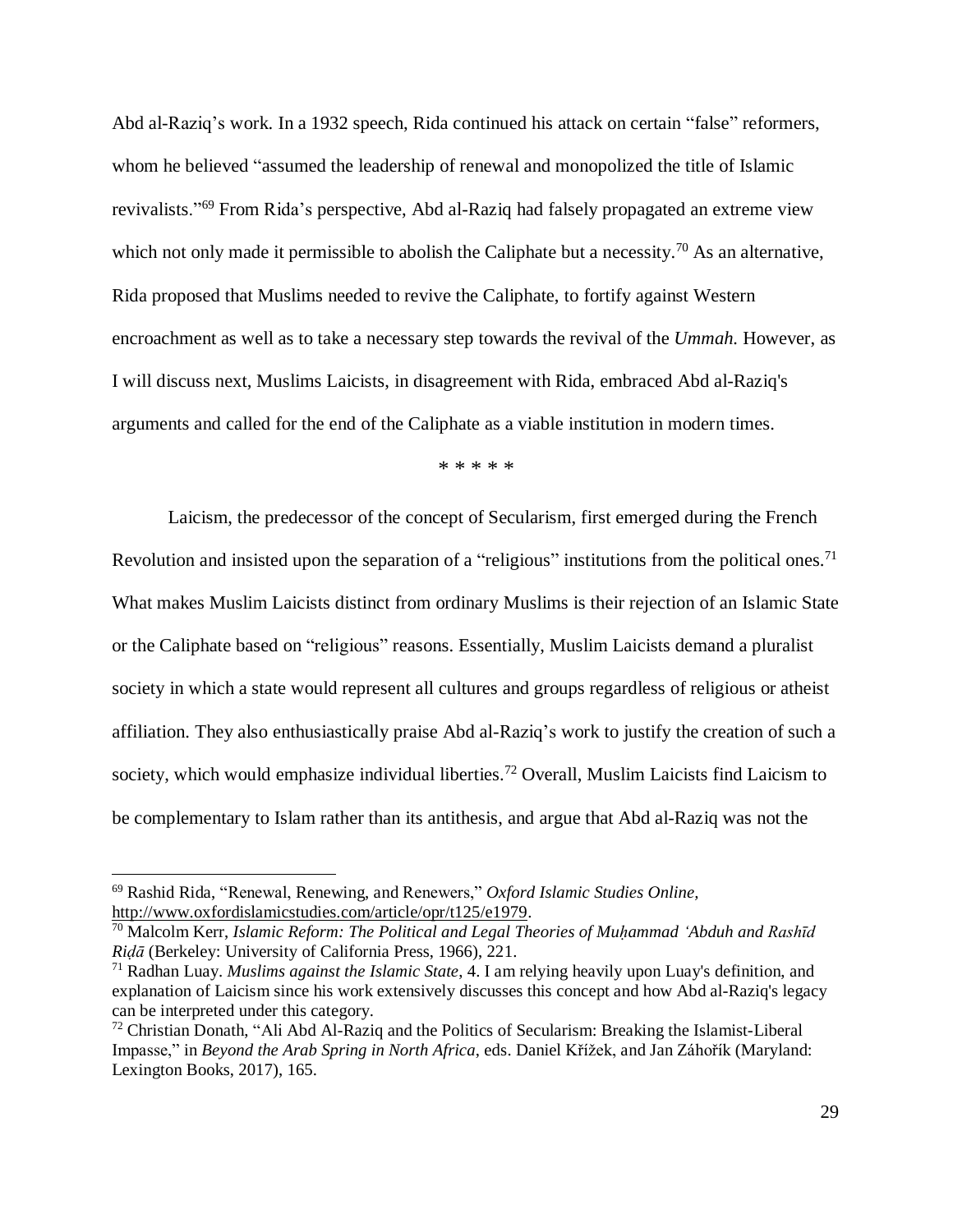only thinker to advance such a position.<sup>73</sup> However, as James Broceuk would counter, "it would be more accurate to categorize Abd al-Raziq's work as a refutation of Islamism rather than a promotion of secularism since he never offered how living in a secular state would be beneficial for the believers." <sup>74</sup> Nonetheless, some prominent supporters of Abd al-Raziq in this group include Professor of Islamic Law Abdullahi Ahmed al-Naim.<sup>75</sup>

Al-Na'im as a passionate defender of Laicism asserts, "I need a secular state because *Sharia* cannot be coerced due to the fear of the state."<sup>76</sup> His arguments can be summarized as such; Laicist ideology does not contradict but complements Islam. Though Islam has political components, this should not be a reason to establish an Islamic State or the Caliphate since the state has always relied upon a legitimized monopoly of violence and has enlisted political elites for support.<sup>77</sup> Furthermore, there was no established authority on the moral necessity of the Caliphate in classical or medieval Islamic political theory as Abd al-Raziq has argued in his work. Thus, for Al-Na'im any state which upholds one "religion" over others would be coercive in power, encroach on its citizens human rights, and hence could never be Islamic.

<sup>&</sup>lt;sup>73</sup> They are partially correct in arguing that similar to Abd al-Raziq the Pakistani Muslim Philosopher, Muhammad Iqbal had supported the Mustafa Kemal's to "chart new paths and articulate a new consensus" by abolishing the Caliphate. Iqbal had been greatly inspired by the 17th-century Sufi reformer Shah Wali Allah and believed that attempts at recreating the first community in the present in the form of a Caliphate should not be imposed "stringently" on future Muslims. For more details on Iqbal find Muhammad Qasim Zaman, "South Asian Islam and the Idea of the Caliphate," in *Demystifying the Caliphate: Historical Memory and Contemporary Contexts,* eds. Madawi Al-Rasheed, Carool Kersten, and Marat Stern (Oxford: Oxford University Press, 2015), 59-60.

<sup>74</sup> James Broucek, "The Controversy Of Shaykh 'Ali 'Abd Al-Raziq," 4.

<sup>75</sup> Luay. *Muslims against the Islamic State*, 14. For Muslim Laicists Abd al-Raziq's case against the Caliphate does not contradict to the message of Islam or the authentic Prophetic narrations (*hadith*). This group would rather have a pluralistic community as established under the Prophet than the type of Caliphate, which Arab elites engineered after the death of Muhammad. In their opinion, it is not practical all of humanity or even all Muslims to live under one type of government. Muslims have to protect themselves against the self-centered tyrant since the threat to the community is not external as much as it is internal.

 $76$  Ibid.

<sup>77</sup> Ibid, 276.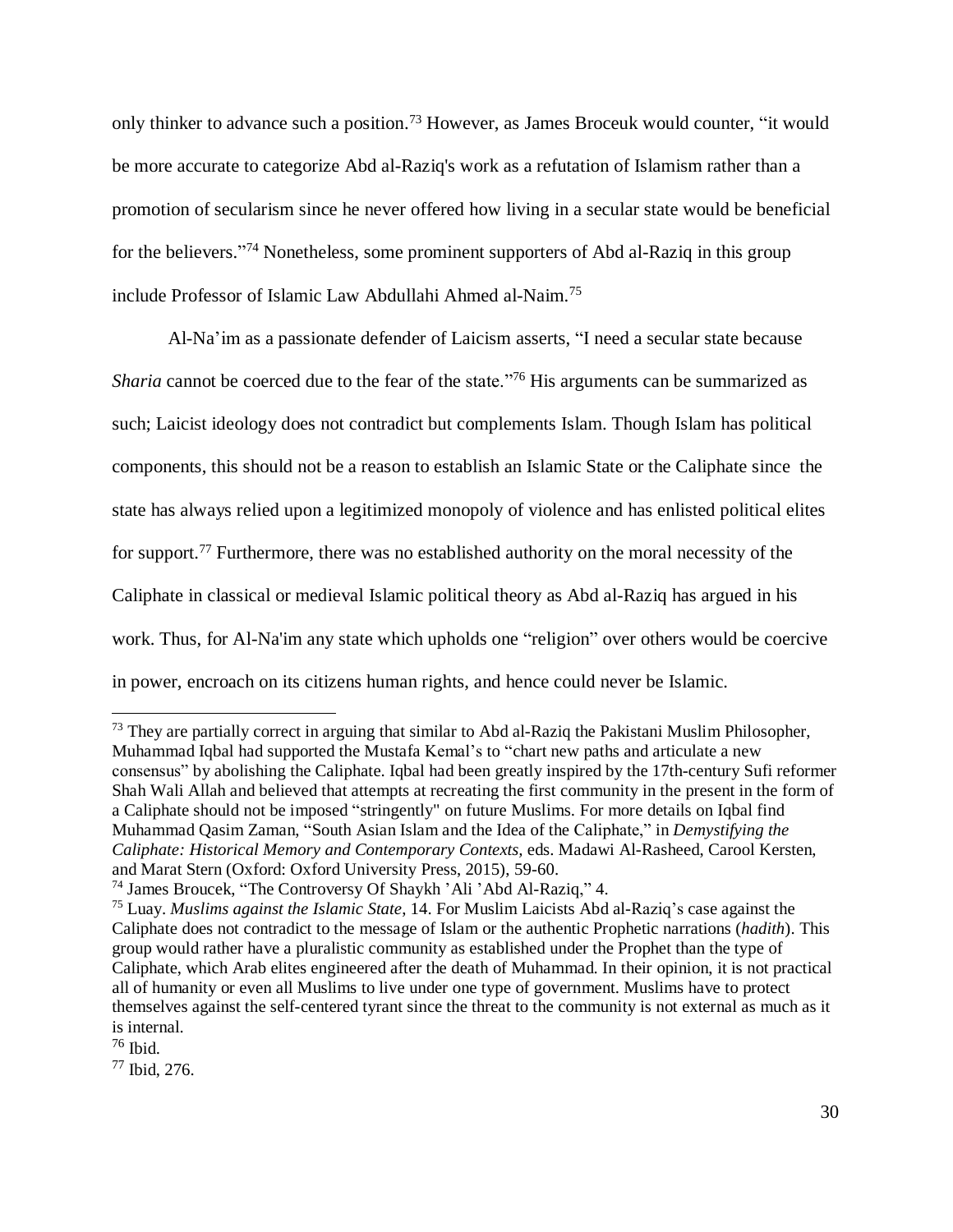Furthermore, Al-Na'im explains, "Muslims need not perceive the secular state as a threat to Islamic politics since it has an interest in promoting political participation."<sup>78</sup> However, we know from Michel Foucault, Asad, and Hallaq's work, that this view is very much the myth espoused by Modernity as a tradition. The state, using its diffused power and governmentality, dominates and refashions modern subjects, both externally by disciplining their bodies, and internally by leading them to internalize the values of secularism, liberalism, rationalism, humanism, and the uncompleted project of the Enlightenment.<sup>79</sup> Al-Na'im's endorsement of Laicism, can thus be explained as his reading of the historic Caliphate as a modern subject. One needs to remember the historic Caliphate, under the *Rashidun* never functioned like a modern state. Only the Ottoman Caliphate, under the conditions of modernity, eventually enacted secularization reforms in 1839 and began to form state structures.<sup>80</sup> Before presenting my hypothesis on Abd al-Raziq's motivation for writing *al-Islam*, I now briefly discuss the reactions of Modern liberals, who find in Abd al-Raziq a kindred spirit.

\* \* \* \* \*

Some Modern liberals maintain that Abd al-Raziq's work does not fit neatly within rigid ideological camps of "liberal" or "secular" since he would not have described himself as such. According to Christian Donath, Abd al-Raziq's definition of *Sharia* place him closer to his

<sup>78</sup>Asad, *Formations of the Secular*, 65.

<sup>79</sup> Michael Allen Gillespie, *The Theological Origins of Modernity* (University of Chicago Press, 2008), 6. <sup>80</sup> These include centralization of authority, bureaucratization, the abolition of charitable endowments (*Waqf*) and seizure of land, as well as taxes, and fiscal reforms. For more details consult Joel Beinin, "Ottoman Reform and European Imperialism, 1839-1907," in *Workers and Peasants in the Modern Middle East,* 44-70. Also, Ussama Makdisi, "Rethinking Ottoman Imperialism: Modernity, Violence, and the Cultural Logic of Ottoman Reform," in *Empire in the City*, eds. Jens Hanssen, Thomas Philipp, and Stefan Weber, 29-48.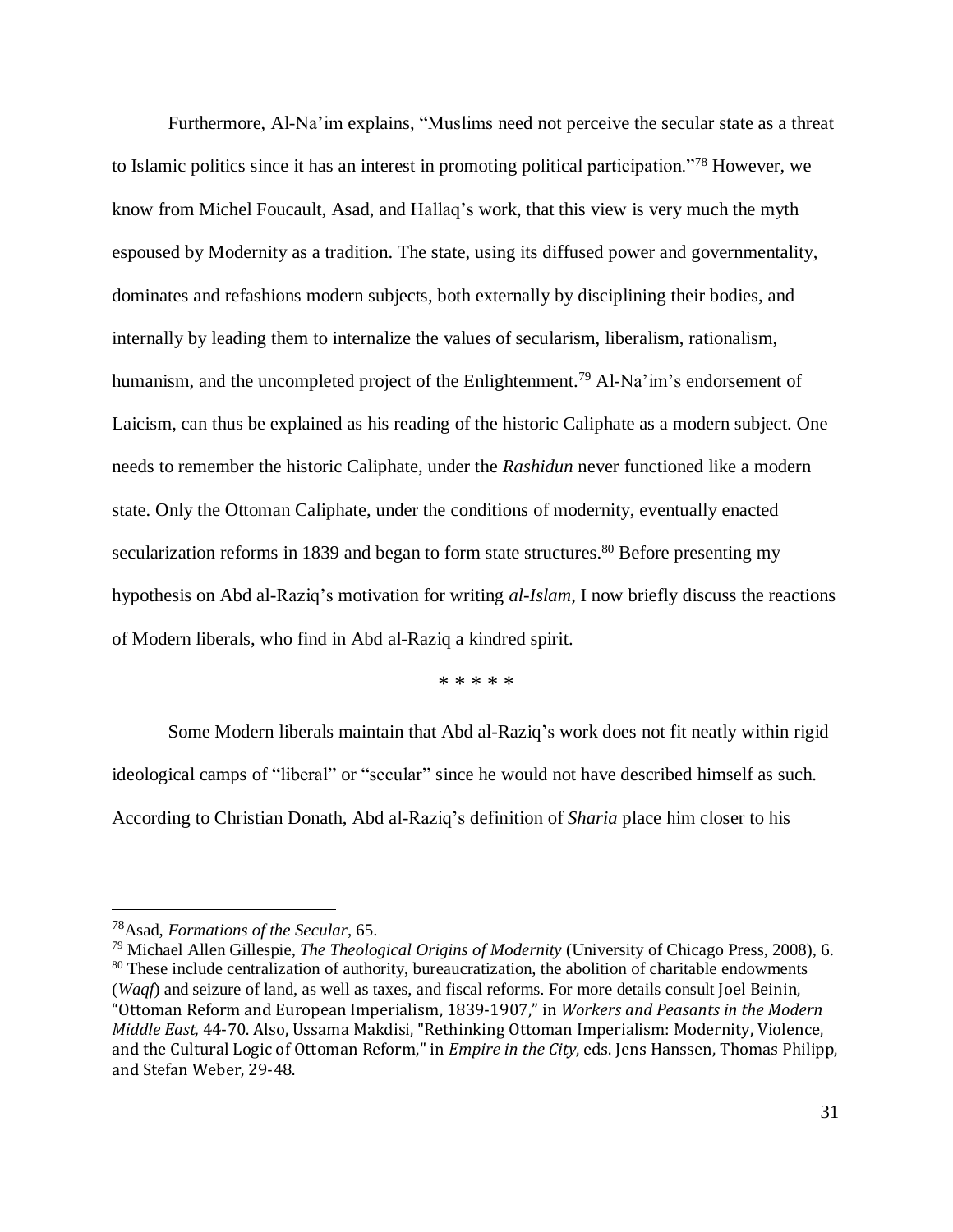opponents' comfort.<sup>81</sup> While I commend Donath for attempting to break out of rigid and misleading categories, I believe Abd al-Raziq's ideas do not overlap with those calling for the revival of the Caliphate. As explained earlier, the Revivalists maintain the "religious" legitimacy of the Caliphate while Abd al-Raziq does not. Thus, both are not on the same spectrum, though I emphasize that Abd al-Raziq's stance does not make him any less Muslim, than Revivalists, as other polemics claim.

Nonetheless, Donath persuasively shows how important the application of the *Sharia* was for Abd al-Raziq when he wrote, "Islam does not impose upon Muslims a particular type of government…but allows us to choose the form that can facilitate the application of the *Sharia.*" 82 Hence in Donath's opinion, it would be incorrect to label Abd al-Raziq and his work as advocating Liberalism, Laicism, or Secularism since his intentions were not to erect a barrier between state power and religious life; instead, he wished to invite both groups to begin discussions on how Muslims can proceed from the fall of the Caliphate. Here I find Donath's analysis convincing and concur, that Abd al-Raziq was not advocating for a liberal definition of Islam, but trying to justify why the need for a Caliphate in the modern context was no longer necessary.<sup>83</sup> Donath is also correct in assessing how Abd al-Raziq vigorously defended the *Sharia* which is "often ignored by his critics and supporters alike."<sup>84</sup> I further add that Abd al-Raziq's aim, was not to question the authority of the *Ulama* or denigrate Islam as a *din*. His

<sup>81</sup> Christian, Donath. "Ali Abd Al-Raziq and the Politics of Secularism," 171.

<sup>82</sup> Ibid.

<sup>83</sup> M. A. Muqtedar Khan, "What Is Enlightenment? An Islamic Perspective," *Journal of Religion and Society* 16, (2014). "I think that the route to this noble end is through a collective emergence from this self-imposed *jahiliyyah*. This task requires major changes in the outlook of Muslim intellectuals as well as Muslims in general. Our self-imposed immaturity does not stem from a complete disregard for a reason; on the contrary, it stems from a lack of self-confidence" (p.6).

<sup>84</sup> Donath, "Ali Abd Al-Raziq and the Politics of Secularism," 172.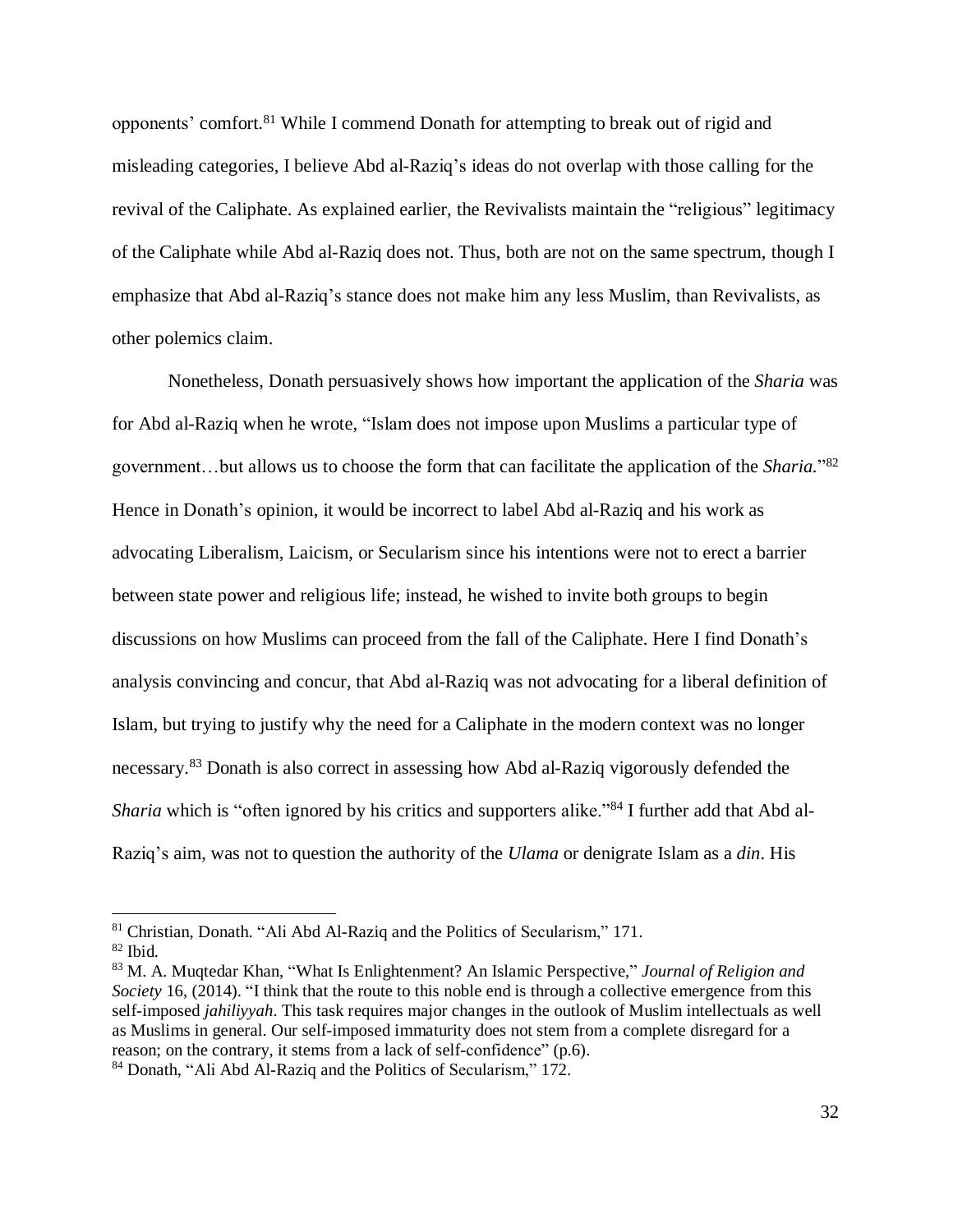original critique of the Caliphate served as a wake-up call for the *Ummah* to discuss other pressing matters, such as what comes next and how can this discussion begin. <sup>85</sup>

\* \* \* \* \*

I will now bring forth my interpretation of Abd al-Raziq's motives behind his *al-Islam*, what he hoped to accomplish in my opinion, as well as my solution on how we can reinterpret his legacy by eliminating Western-centric labels, which have been attached to his work uncritically for far too long. I hypothesize that Abd al-Raziq conducted a scholarly investigation and historical revision on the concept of the Caliphate. An important fact to keep in mind is that Abd al-Raziq began his research at the University of Cairo and continued it for over a decade. Even though he was an *Alim* (religious scholar) and *Qadi* (judge), he was also a Muslim curious about the exalted status of the Caliphate which had assumed a timeless essence within the Islamic tradition. Thus, he wondered, have Muslims always venerated this institution or is it a recent phenomenon? Most importantly, why has this institution gained the status of the article of faith (*Iman*), when it was human-made and never established by the Prophet? All Muslims are aware that Prophet Muhammad's first community was not a Caliphate, and neither was he the first Caliph. In other words, I would say, Abd al-Raziq's work questioned when Prophetic authority ended and when temporal politics began within Islamic history.

Above all, he argued within the discursive Islamic tradition as an *Alim*, by applying his independent reasoning (*ijtihad*) and locating his arguments in Quranic verses and limited numbers of *hadith*. This is what renews and reforms Islam as a *din*--a constant generation of

<sup>85</sup> Ibid, 162.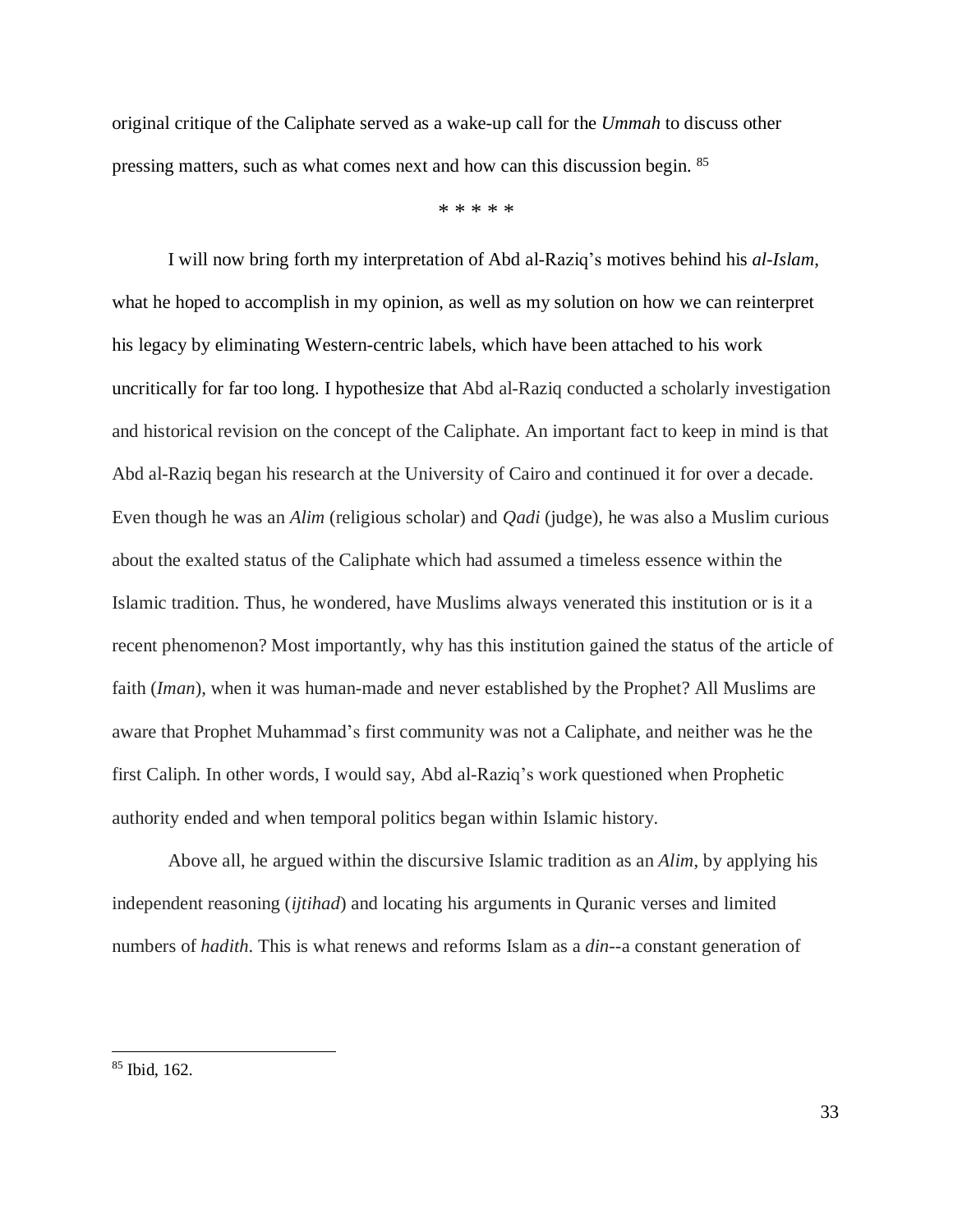novel ideas, debates, disagreements, and discussions occurring internally within the tradition.<sup>86</sup> While his description of Prophet Muhammad's leadership as only a "religious" leader might not entirely convince all Muslims, we must remember that the idea of separate concepts like "religious" and "political" authority was not part of the language or culture of the tribal society within which the Prophet and his message of Islam unfolded. This distinction emerged in the modern age when a modern state dictated the separation of religion and state. It is the modern state of being that led to Abd al-Raziq's response that the Caliphate itself was never a "religious" institution, unlike the Catholic church in Western Europe. His stance, however, does not make Abd al-Raziq either a liberal or secularist as stated by his opposition, and requires that we engage closely with his ideas rather than dismiss or miscategorize them.

I demand that we place Abd al-Raziq's work on the Caliphate within the Islamic tradition and reimagine what it is meant by both the terms "Tradition" and "Islamic tradition." Philosopher, Alasdair MacIntyre like Talal Asad, cautions that "Tradition is an ever-changing set of socially embodied arguments extended through times…which certain fundamental agreements are defined and redefined through debating with external enemies and internal debates."<sup>87</sup> Traditions are constituted and reconstituted through debates, disagreements, and paradoxes, thus embodying a fluidiy. Similarly, Islam as a tradition, has a fluid and dynamic movement

<sup>&</sup>lt;sup>86</sup> Abd al-Raziq is correct in arguing that there was never such a thing as clear consensus within the community or the jurists since humans can never agree all the time. Muslims from the present would like to imagine and have done that there were no disagreements amongst past generations of Muslims. However Islamic history shows that there was plenty of strife amongst the community after the death of the Prophet.

<sup>87</sup> Ibid, 4.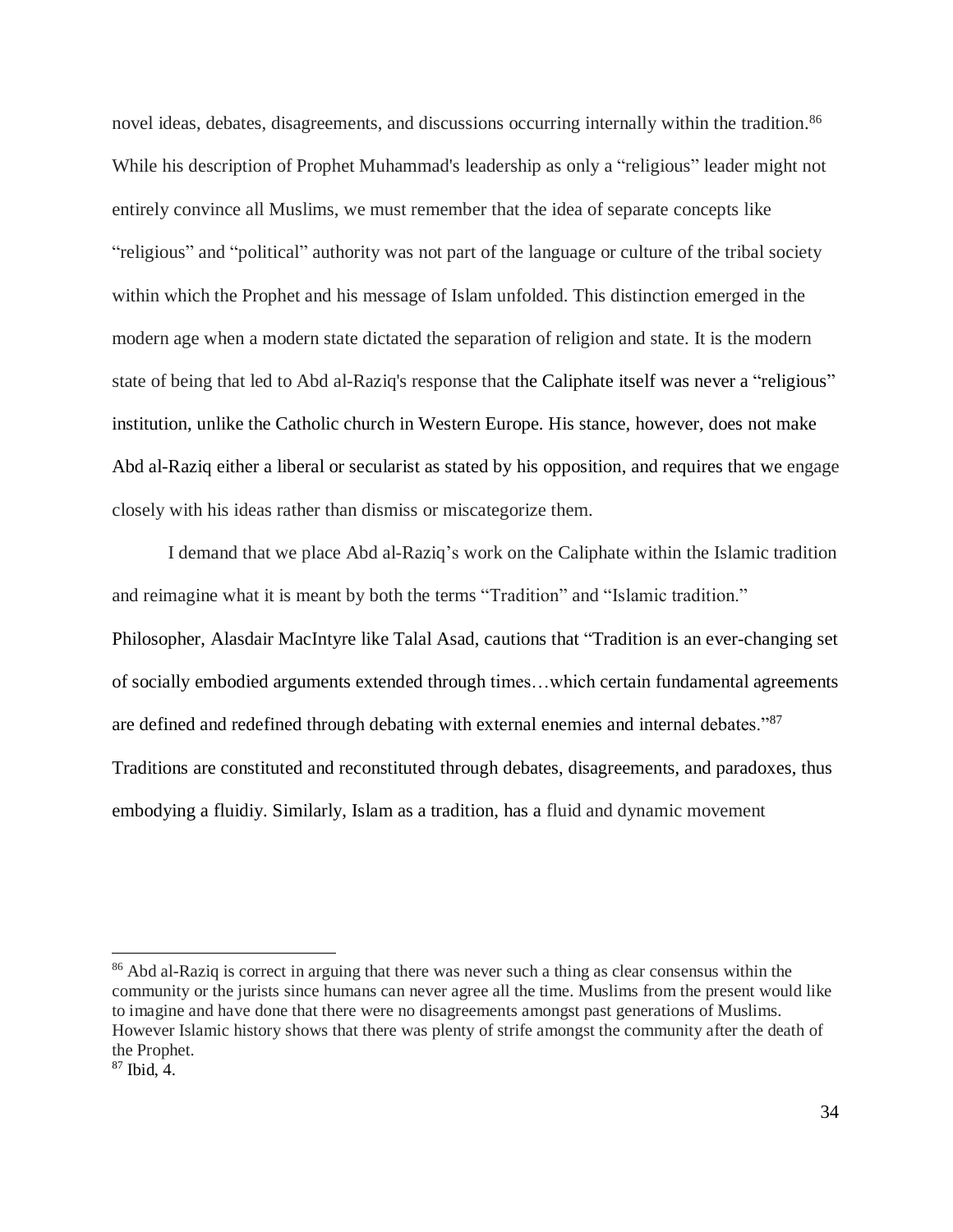(*harakiyya*). <sup>88</sup> Since renewal (*tajdid*), reform (*islah*), and revival (*iihya*) are all authentic and necessary aspects of Islam as a faith and tradition, Islam should be described as a living tradition, which moves, breathes, evolves, and changes given the conditions of believers' time and contexts.<sup>89</sup> Therefore, Abd al-Raziq, in my opinion made an internal critique of the Caliphate within the Islamic tradition, and not simply a secular, modern, or liberal claim.

\* \* \* \* \*

As this section has shown, I strongly disagree with the hypothesis that Ali Abd al-Raziq's work can and should be categorized under the labels of Liberalism, Laicism, and Secularism. These are Western and Eurocentric terms, which distract us from pondering upon what Abd al-Raziq left unstated in his work. I believe that was the main thrust of his work, to move on from the Caliphate debate and discuss what comes next for the *Ummah*, and how Muslims can adhere to the *Sharia* in the modern age? Abd al-Raziq's work is relevant even today as certain fundamentalist Islamic groups continue to co-opt the term "Caliphate" and the past to justify their political ends. Even though we can only imagine the past through the lens of the present, we still can preserve some of it's essence by saving quotes.<sup>90</sup> Thus, I close this section with a quote from Abd al-Raziq as he stood by his work until the end by declaring, "I do not revoke it (my stance). I have never revoked it."<sup>91</sup>

\* \* \* \* \*

<sup>88</sup> Shahrough Akhavi, "The Dialectic in Contemporary Egyptian Social Thought: The Scripturalist and Modernist Discourses of Sayyid Qutb and Hasan Hanafi," *International Journal of Middle East Studies* 29, no. 03 (August 1997): 377–401.

<sup>89</sup> Samira Haj. *Reconfiguring Islamic Tradition: Reform, Rationality, and Modernity* (Stanford: Stanford University Press, 2009), p.7.

<sup>90</sup> Walter, Benjamin, "Theses on the Philosophy of History," in *Illuminations: Essays and Reflections*, ed. Hannah Arendt (New York: Schocken Books, 1968), 264.

<sup>91</sup> Luay, *Muslims against the Islamic State*, 184.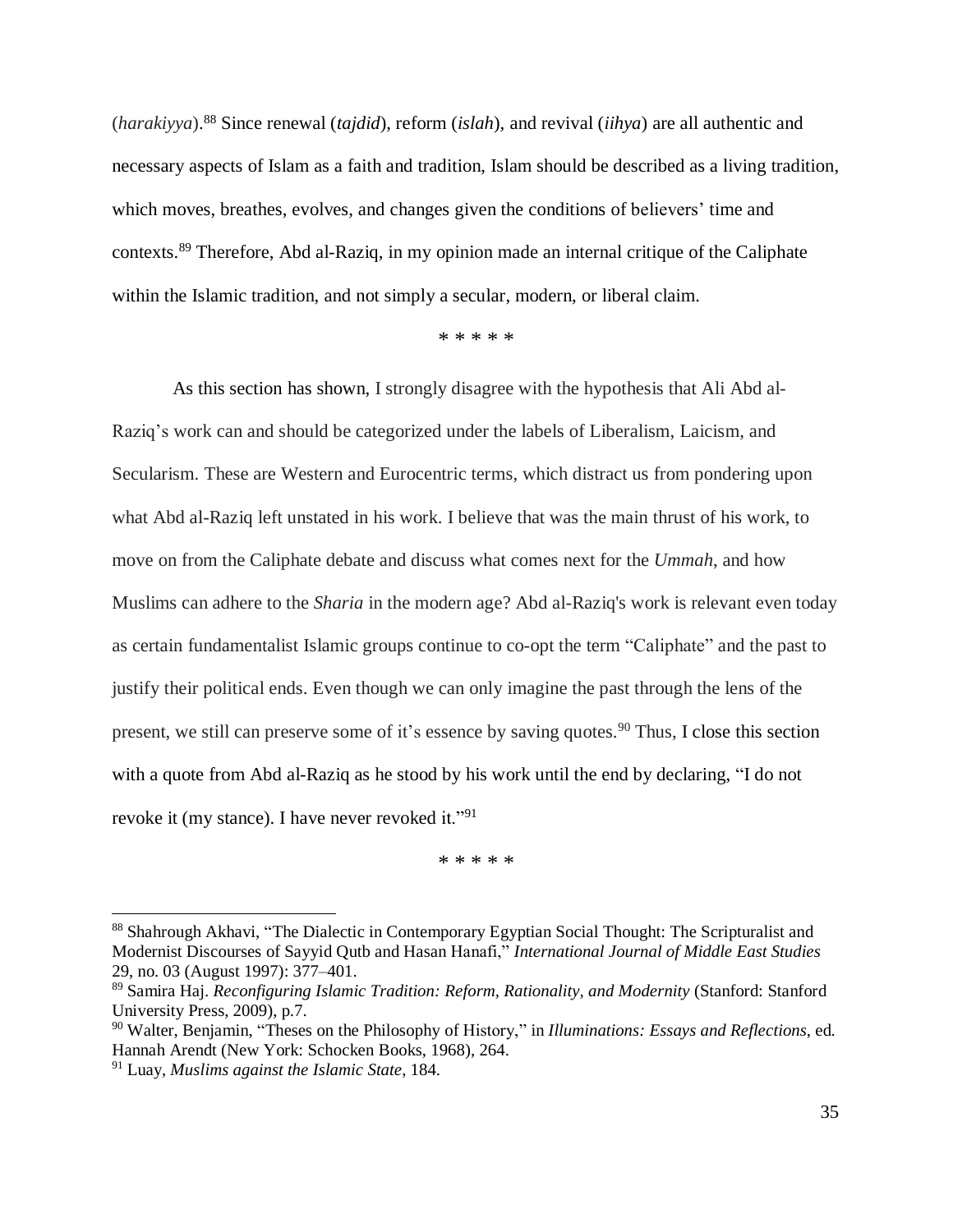In the following section, I move to discuss South Asian Muslims' reception of *al-Islam* by primarily focusing on sources in Urdu. As I will discuss below, several books and chapters have been devoted to discussions of *al-Islam,* and the historical context within which it emerged, precisely at the height of the Caliphate debate in 1925. There are also secondary sources which endlessly discuss and debate Abd al-Raziq's assertion that the Caliphate had been retroactively elevated as part of faith, while historically it had been a purely political institution. These sources also emphasize the broader impact of his ideas evident from the multi-lingual translations of his book, now available in French, German, Farsi, Malay, and Turkish. However, most secondary literature has failed to take notice or even mention the existence of an Urdu language translation of his work, titled *Islam aur Usul-i Hukumat*. 92

My recovery of this Urdu translation is significant, because it addresses a glaring gap in modern scholarship, since, to my knowledge no secondary source on Abd al-Raziq's critique of the Caliphate has mentioned this Urdu translation. I suspect this is the case since, since most Muslims and Western scholars focused on the immediate impact of *al-Islam* after its publication in Egypt in 1925 and, more broadly the reactions engendered by this book, within the Arab world today. However, such scholars have failed to address how Muslims received Abd al-Raziq's work in other regions such as South Asia, South East Asia, Central Asia, and even Europe.<sup>93</sup> Thus as a remedy I asses the Urdu language translation and bring forth the reception of one

<sup>92</sup> ʻAlī Abd al-Raziq, *Islām aur Uṣūl-i Hukūmat: al-Islām va Uṣūl al-Hukm,* trans. Rājā Muḥammad Fakhr Mājid (Lahore: Bazm-i Iqbāl, 1960). In the rest of the footnotes, this source will be abbreviated as (Majid, *Islam aur Usuli Hukumat*, p.x).

<sup>&</sup>lt;sup>93</sup> I believe a mention of other language translations of *al-Islam* and brief reception of modern Muslims who may have read al-Islam in other languages would have strengthened both Buttersworth and Hassan's analyses.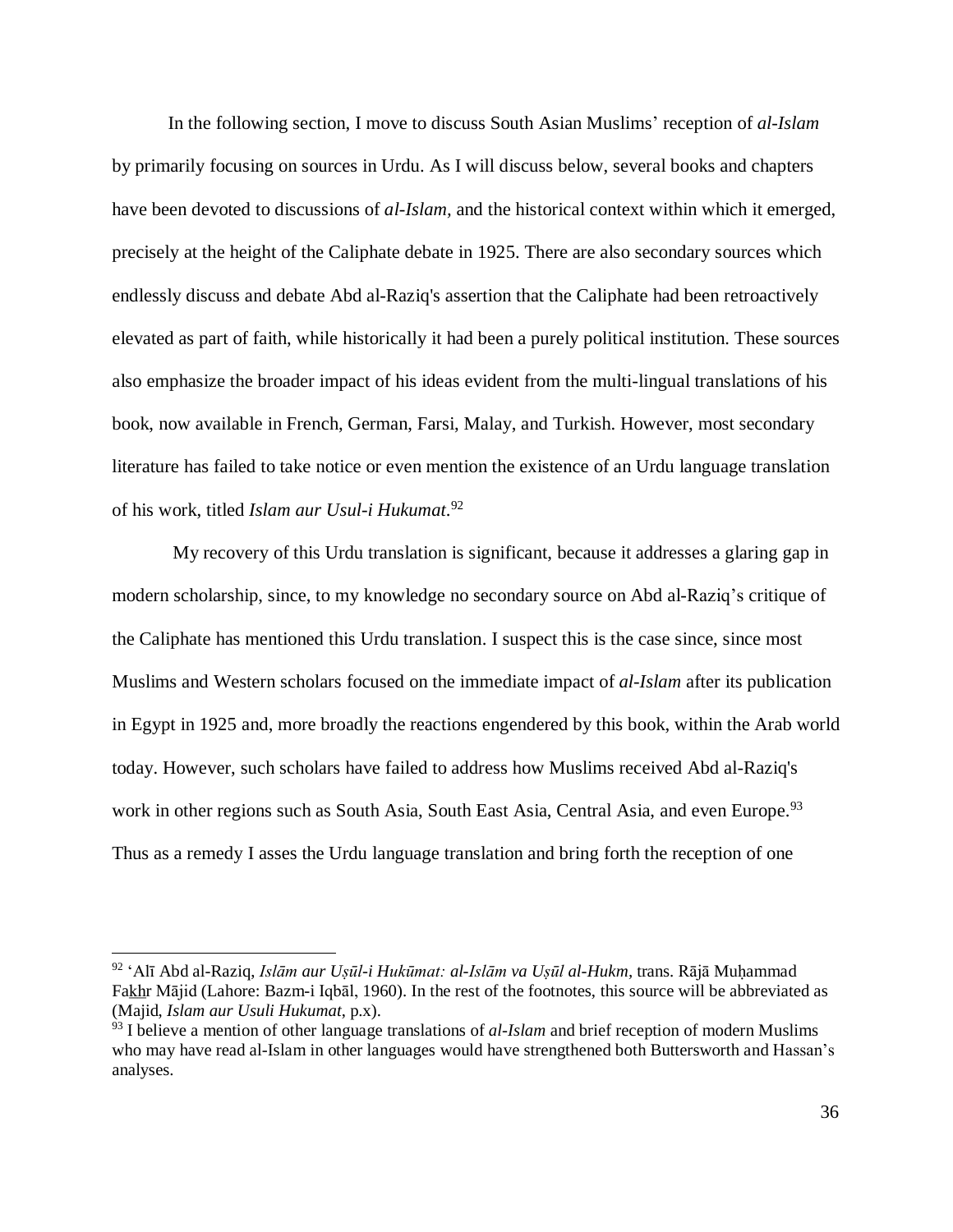Pakistani academic, while also offering a glimpse into how other intellectuals other than Egyptians and Arabs reviewed Abd al-Raziq's work.<sup>94</sup>

By making use of this translation and other primary Urdu sources, I discovered that the *Ulama* and other academics rejected Abd al-Raziq's theory of the Caliphate as based upon, what they interpreted as, some faulty premises. The convergence of opinions amongst South Asian Muslims leads me to hypothesize that the failure of the Khilafat Movement in 1922, the nature of education in Islamic learning institutions (*Madrasa/Mudaras*) in this region, and the creation of Pakistan in 1947, all contributed to shaping South Asian Muslims' conceptualization of the Caliphate. Additionally, I argue that Abd al-Raziq's stance on the Caliphate provided an opportunity for some South Asian Muslims to extend their critiques from his work, on to the European project of modernity. In what follows, I focus on the voices of the Indian and Pakistani Muslims, including the *Ulama* from Nadawat al-Ulama Institution, as well as other South Asian academics and intellectuals.<sup>95</sup> I start with Raja F. M. Majid's translation and critique of *al-Islam,* written approximately between 1952-53 but published in 1960. The second part of this section discusses reviews of *al-Islam* by the renowned Indian *Ulama,* Maulana Abul Hasan Ali Nadwi (d.1998), and Maulana Muhammad Raziul Islam Nadi (b.1964), both of whom also obtained their religious training from Nadwat al-Ualam school.

\* \* \* \* \*

<sup>94</sup> A quick search of the title *al-Islam* in World Cat led me to Columbia University's library catalog which showed the Urdu source listed in their offsite collection. Thankfully New York Public Library's MarLI program allowed me to access this source and make the necessary scans.

 $\frac{95}{95}$  An Islamic institution of learning founded in 1894 in Lucknow, India. Its curriculum gave primacy to Islamic sciences such as Hadith literature and Quranic exegesis along with a mastery of the Arabic language in both its classical and modern forms. Similar to Al-Azhar's curriculum in 1920's students of this institute were not given instructions in Western subjects such as Western philosophy, history, or sciences.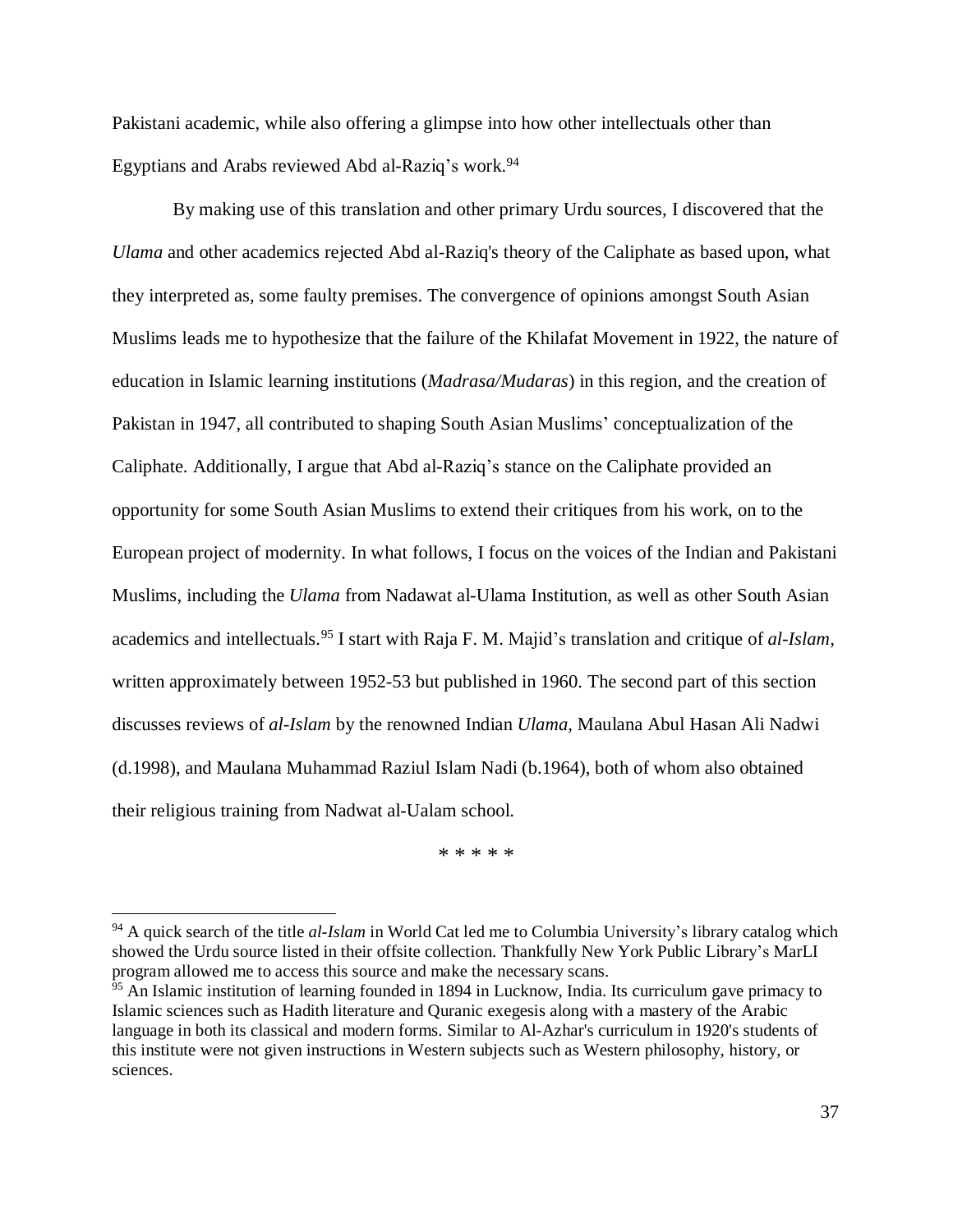A quick search on the name Raja Fakhr Muhammad Majid does not yield any significant results these days. The only information available is from the *Middle East Journal* article which documented Majid's status as a visiting staff at the McGill University between the year 1952- 53.<sup>96</sup> All the other information regarding his project comes from what he chooses to tell us in the preface. Specially, we learn that Majid worked closely with Canadian Orientalist, Wilfred Cantwell Smith (d.2000) who suggested this project.<sup>97</sup> We also discover that Majid had met Abd al-Raziq in person, in Cairo, to obtain his permission for the Urdu translation. In addition to reading the original Arabic version, Majid also accessed Charles C Adams's English translation of *al*-Islam to ensure the accuracy of his translation.<sup>98</sup> While Majid does not specify his reasons for the translation, it is likely that he felt the need to respond to Abd al-Raziq's compelling arguments against the "religious" necessity of the Islamic Caliphate.

In the preface, Majid skillfully summarized the life and career of Abd al-Raziq, who was alive at the time of this translation in 1960. From his summary, we learn that Abd al-Raziq had the privilege of personally learning from the renowned Egyptian reformer, Muhammad Abduh while attending the University of Al-Azhar in 1911.<sup>99</sup> Significantly Majid confirmed Abd al-Raziq's testimony that the history of *Sharia* eventually led Abd al-Raziq to wonder how Muslims

<sup>96</sup> The Middle East Institute, "Back Matter," *Middle East Journal* 7, no.1 (1953): 6,

[http://www.jstor.org/stable/4322480.](http://www.jstor.org/stable/4322480) It describes the inauguration of the Institute of Islamic Studies at McGill University in October 1952, thus the invitation of Muslim thinkers "in a cooperative endeavor toward an understanding of present-day developments in the Muslim world."

<sup>97</sup> Smith founded the Institute of Islamic Studies at McGill and authored, *The Meaning and End of Religion: A New Approach to the Religious Traditions of Mankind* (1962) which took issue with the Western concept of "Religion."

<sup>98</sup> Author of *Islam and Modernism in Egypt: A Study of the Modern Reform Movement Inaugurated by Muhammad 'Abudh* (New York: Russell & Russell, 1933). Majid, *Islām aur Uṣūl-i Hukūma*t, 19. Majid informs us that Adam's English translation was never published yet he credits Abd al-Raziq for sending him the photostats (photocopies?) of Adams' work.

<sup>99</sup> *Islam aur Usul-i Hukuma*t, 7.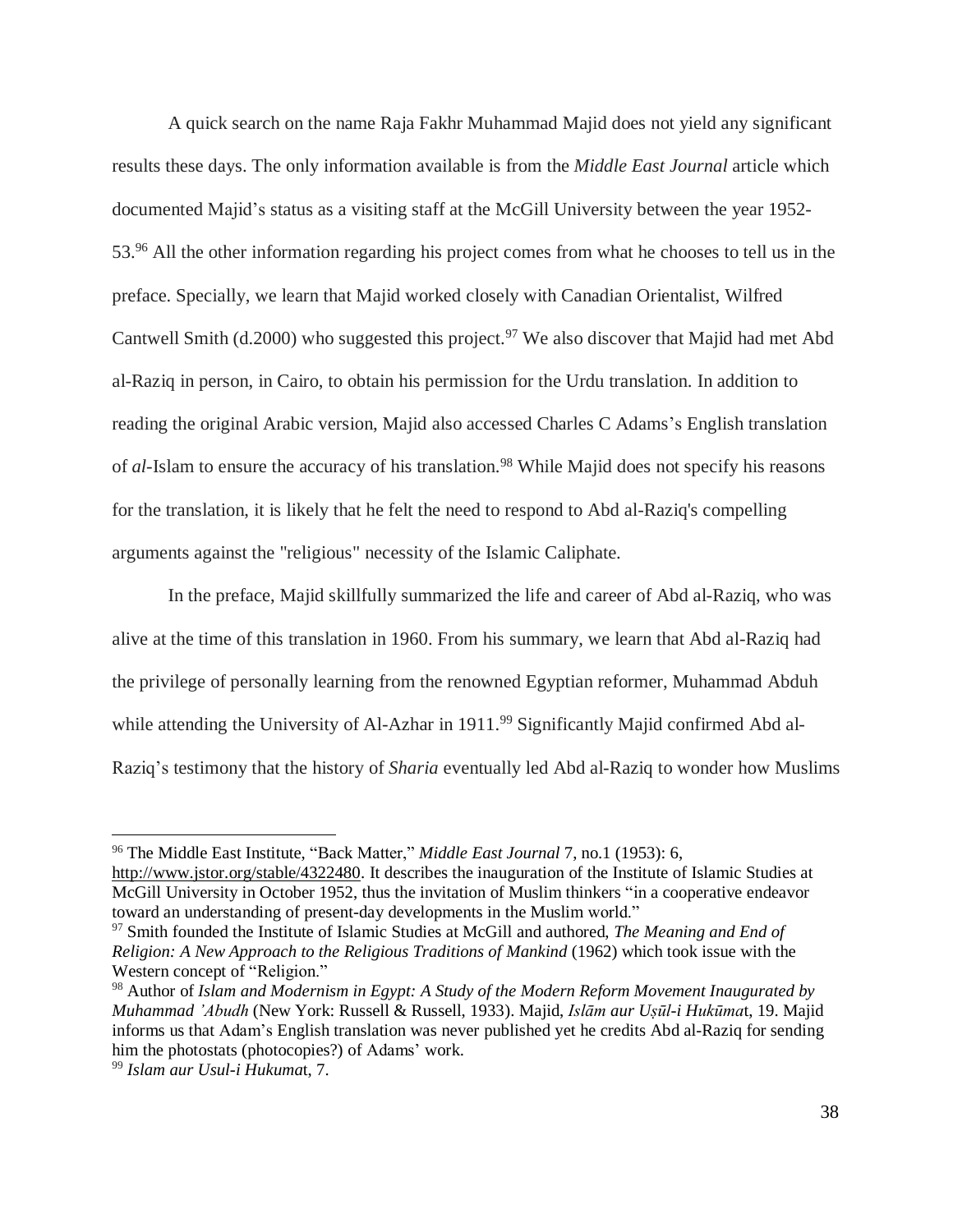constructed the significance of the Caliphate over the years.<sup>100</sup> However, immediately Majid اور اسی زما نے میں (فواد اول جب مصرکے حکمران تہے آپ یعنی " ,contradicted himself by commenting "شیخ علی عبدالرازق یہ کتاب اإلسالم لکہی جس سے درپردہ ان کا مقصد فواد اول کے دعواۓ خالفت کا ابطال تہا "during this time period (when Fuad I was the King of Egypt) his (Sheikh Abd al-Raziq's book *al-Islam*) was written with an implicit agenda of demolishing the King's political ambitions of becoming the next Caliph."

As I have argued earlier, Abd al-Raziq began working on this project long before the Caliphate debate or the abolition of this institution. In the introduction of the original Arabic version of *al-Isla*m, Abd al-Raziq informed his readers, "I must state that these pages are the fruit of labor in which I have invested the better part of my energies *for many years*."<sup>101</sup> As a Muslim scholar, it was part of Abd al-Raziq's professional training to not only produce scholarly works related to Islamic jurisprudence but also to engage with debates, disagreements, and reinterpretation of specific topics such as the role of *Sharia* and the Caliphate in modern times. Thus, unlike Majid and some other scholars, we should not overlook this crucial aspect of Abd al-Raziq's testimony. Within the preface, Majid also made a sweeping statement about *al-Islam*, یہ کتاب پہلی مر تبہ ایک.ایسے موضوع پر لکہی گی تی جو مسلمانا عالم کے نزدیک صدیوں تک ناقابل تردیدہا اور " گیا سمجہا امرخداوندی جسے "meaning, "for first time a book like this discussed a topic (the Caliphate) *upon which the entire Muslim world had previously agreed on for centuries* and

<sup>100</sup> Contrary to the misconception of the Sharia as "law," Professor Asma Afsaruddin describes the *Sharia* as a "wide-ranging moral and broad ethical principles drawn from the Quran and the practices and sayings (*Hadith*) of Prophet Muhammad" in "What Sharia Law Means: Five Questions Answered." *The Conversation*, June 15, 2017. [http://theconversation.com/what-sharia-law-means-five-questions](http://theconversation.com/what-sharia-law-means-five-questions-answered-79325)[answered-79325](http://theconversation.com/what-sharia-law-means-five-questions-answered-79325)

<sup>101</sup> Abd al-Raziq, *Islam and the Foundations of Political Power*, 22.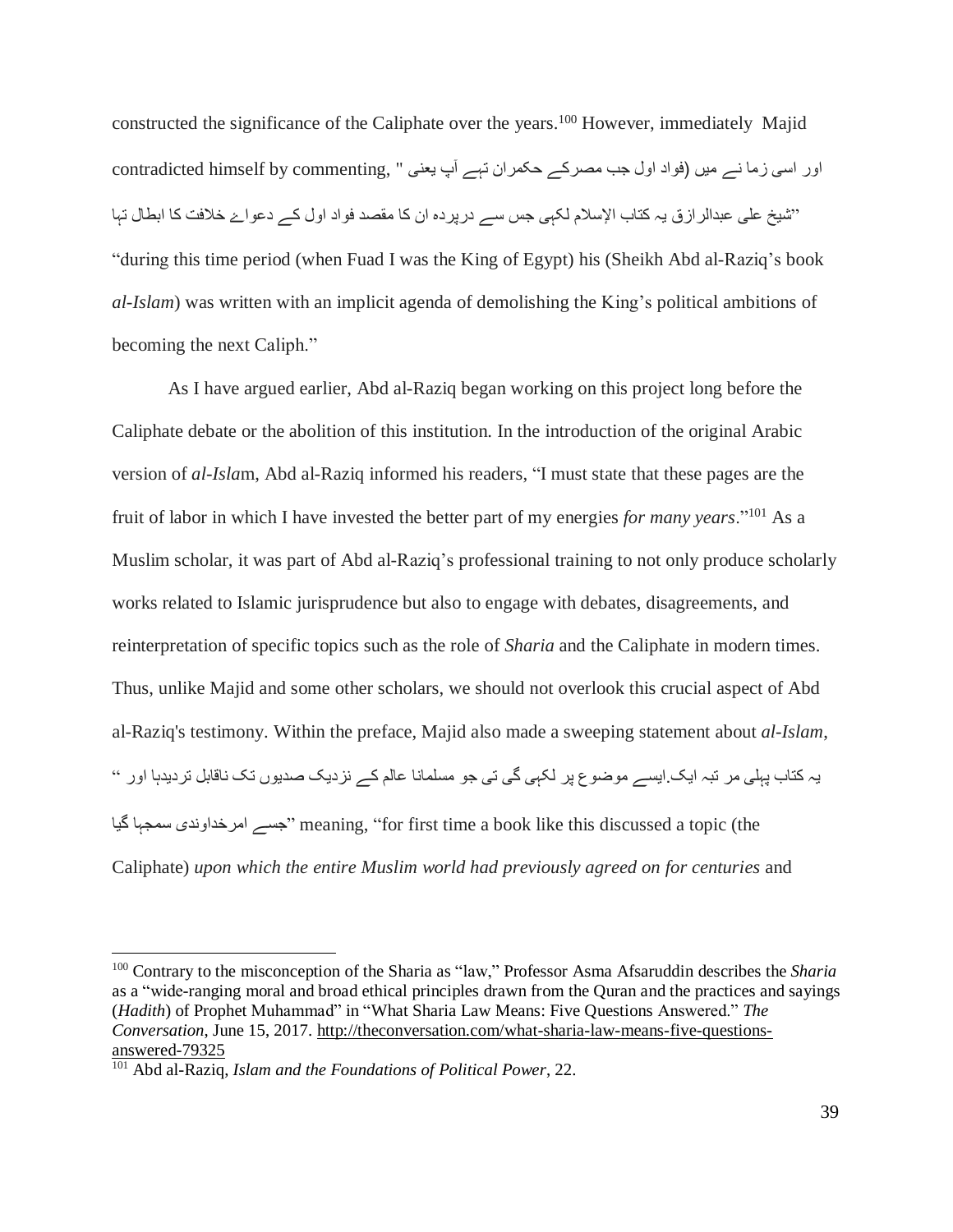which they had considered a crucial part of expressing devotion and obedience to Allah."<sup>102</sup> Here again, I take issue with Majid's reductionist statement, since as early as 1922, thinkers like Sayyid Bey of Turkey had published a book to justify the abolition of the Ottoman Caliphate. While Bey's work was created to bolster the support for Mustafa Kemal's decision, it still constituted an intellectual project written by a Muslim thinker for the consumption of other Muslims. Thus even before the publication of *al-Islam* in 1924 Muslims were making a case for the end of the Caliphate.

My critique of Majid's statement further gains strength from the fact that Indian *Khalifat movement* which emerged in 1914 in India, and favored preserving the Ottoman Caliphate, never grew up to be a mass political movement in the region.<sup>103</sup> Thus the collapse of this movement highlighted that even amongst South Asian Muslims, not everyone supported the preservation of the Caliphate. Most importantly, in *Islam-aur-Usual-i-Hukumat,* Majid critiqued Abd al-Raziq's ideas in defense of the Caliphate by stating "this institution of the Caliphate was not as bad as the Sheikh had so described in his work. Hence why his work was considered so offensive."<sup>104</sup> Majid does not specify whether the Egyptian scholar's work was considered offensive only in Egypt at the time of its publication, or for all Muslims? Though it is highly likely that Majid took offense to Abd al-Raziq's work as he continued, "while no one in the Muslim world had any

<sup>102</sup> Majid, *Islam aur Usul-i Hukuma*t, 8.

<sup>103</sup> To gain a deeper understanding of this movement consult; A. C., Niemeijer, *The Khilafat Movement in India: 1919-1924* (Koninklijk Instituut voor Taal-, Land-en Volkenkunde, 1972). See also Gail Minault, *The Khilafat Movement: Religious Symbolism and Political Mobilization in India* (Columbia University Press, 1982).

<sup>104</sup> Majid, *Islam aur Usul-i Hukuma*t, 12.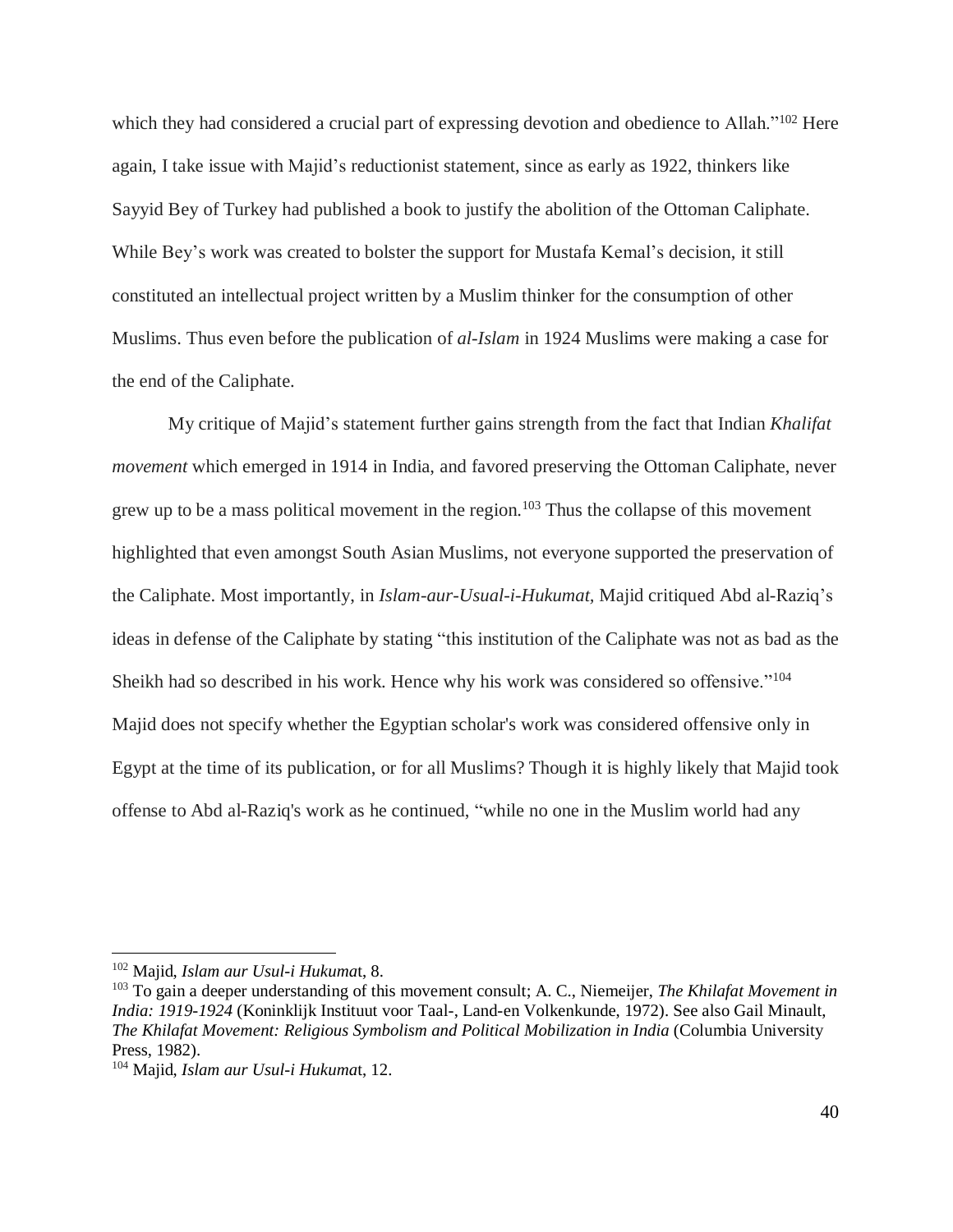qualms about the abolition of the Ottoman Caliphate or the book *al-Islam*, *we* find his work to be unconvincing and unacceptable."<sup>105</sup>

To counter Abd al-Raziq's "offensive" arguments against the necessity of the Caliphate, Majid posed the following questions; a) If the Quran has not assigned the Caliphate a "religious" significance then why did not the first community of Muslims raise this objection when pledging allegiance to Abu Bakr? b) How has the Muslim community allowed the Caliphate to exist for 1300 years and only recently began to raise objections against its legitimacy? c) If, as Abd al-Raziq stated, the concept of *Ijma* does not support the reinstatement of the Caliphate in the present, then what is the definition of this term? In Majid's opinion, the Prophetic *hadith* that "my community will never agree on any error" and the constant presence of the Caliphate both proved that the *Ummah* had given their *Ijma* to this institution, thereby collapsing the definition of Caliphate and *ijma* as one.<sup>106</sup>

Since Muslims have always pledged their allegiance to a Caliphal figure, for Majid, this proved that the *Ummah* had deemed the Caliphate to be as an integral part of the faith. He firmly asserted that the Caliphate was crucial for the existence of Islam, since it was a mechanism which ensured Muslims' access to justice, harmony, and the fulfillment of their obligations as commanded by Allah.<sup>107</sup> Unlike Abd al-Raziq's recommendation that Muslims should move past this political institution and establish another form of government, Majid countered, "How is it possible that Muslims be asked to observe their "religión" and perform all the duties incumbent on them but then give support to a non-Islamic form of government under which all forbidden

<sup>105</sup> Ibid, 12.

<sup>106</sup> Ibid, 13.

<sup>107</sup> Ibid, 14.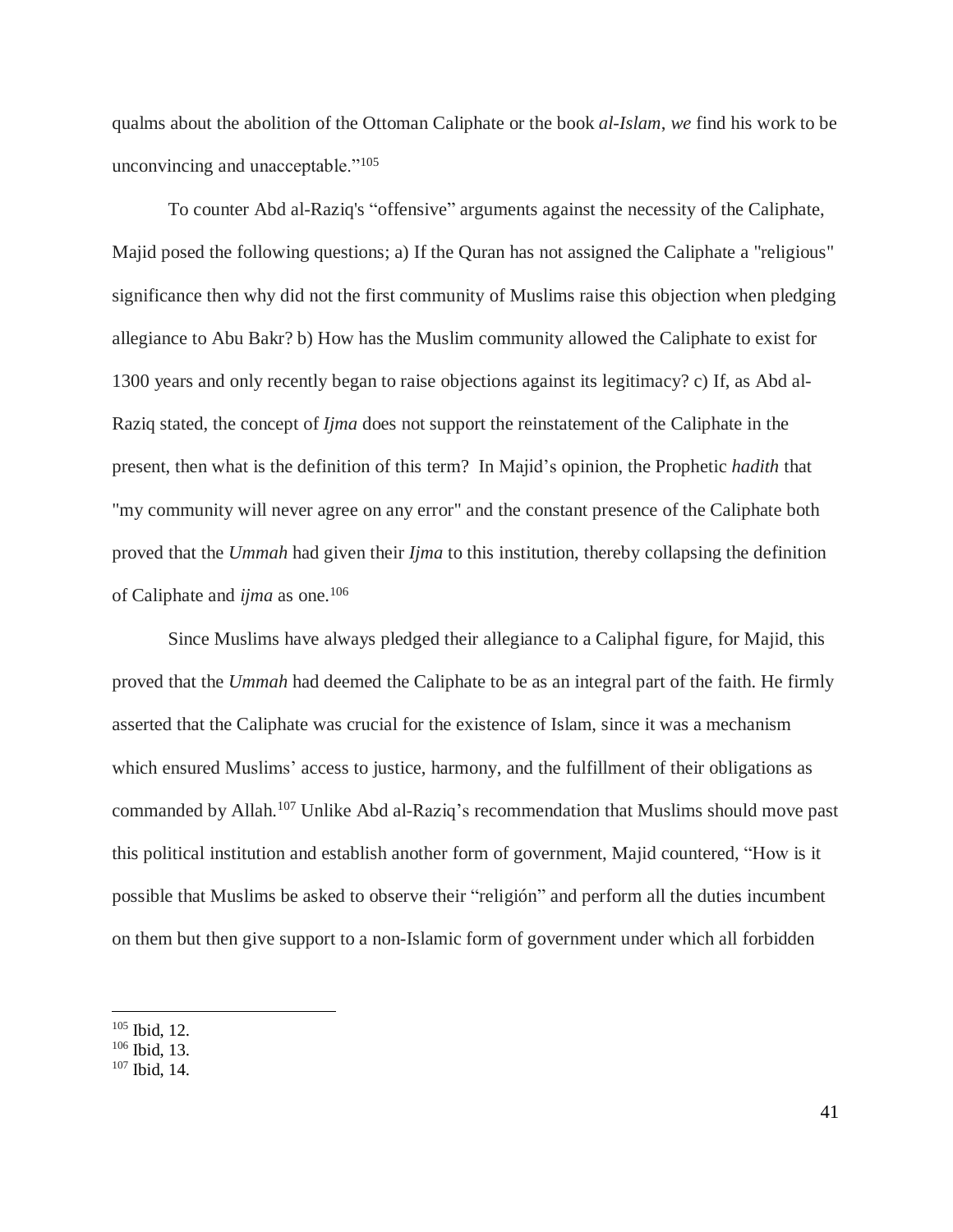things such as alcohol and usury are permitted?"<sup>108</sup> The anxiety caused by this dilemma became apparent when Majid mentioned that the Caliphate's absence would entail the moral corruption of the *Ummah* and the annihilation of Islam.

What I find ironic is how Majid was making these claims in 1952, long after the Ottoman Caliphate's demise. How did Majid reconciled his sweeping statements regarding the Caliphate with the historical and political realities of his time? I believe the answer lies in the creation of Pakistan as an Islamic Republic. I suspect Majid conflated the concept of a *Republic* with that of the Caliphate, as he stated: "Every government which observes and protects the *Sharia* is a Caliphate and should be called as such."<sup>109</sup> Even though it wasn't until 1956 when Pakistan officially adopted the title of " (کستانِ پا جمہوریہ اسالمیِ/Islamic Republic of Pakistan)," as early as 1948 the Assembly of Pakistan had drafted the basic principles of the country as a place, "wherein the Muslims shall be enabled to order their lives in the individual and collective spheres in accordance with the teachings and requirements of (*Sharia*) as set out in the Holy Quran and the Sunnah."<sup>110</sup> Thus, I suspect if Majid had agreed with Abd al-Raziq's work on the Caliphate, then it could have been interpreted as subversive to Pakistan's legitimacy. It could have potentially caused a great scandal in Pakistan since it was in its 5th year of existence by 1952. While I cannot substantiate these claim, the links between Majid's explicit support of a nonexistent Caliphate in 1952, and the existence of Pakistan are significant and deserve closer attention.

<sup>108</sup> Ibid, 15.

 $109$  Ibid.

<sup>110</sup> Shahzad Nakhoda, and Zartash Uzmi. "The Objectives Resolution." The Constitution of the Islamic Republic of Pakistan, 1995, <http://www.pakistani.org/pakistan/constitution/annex.html>.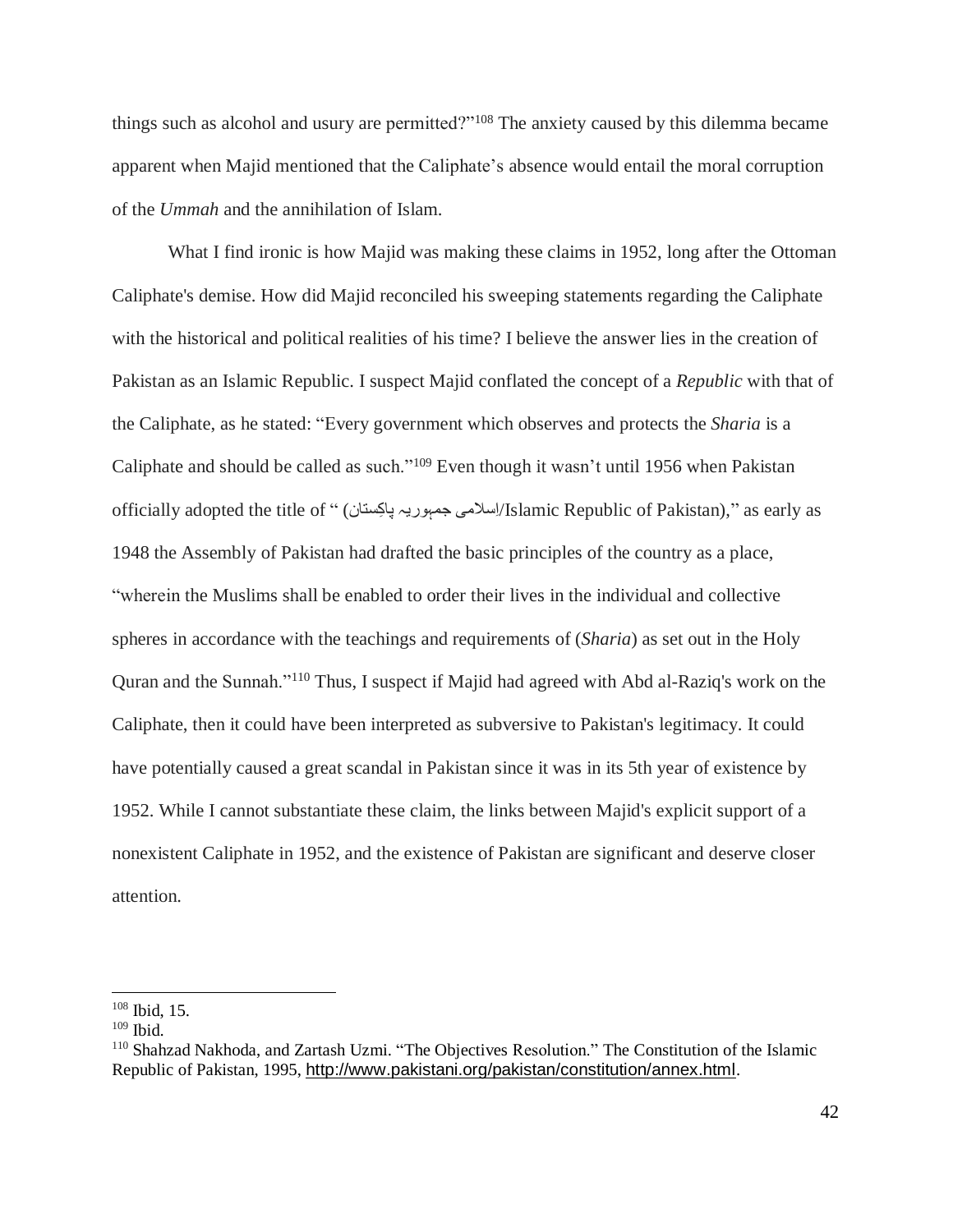What I can prove, on the other hand is that Majid criticized the Western project of modernity through his critique of *al-Islam*. This became transparent when Majid forcefully asserted, "These days religion is a slave to politics whereas in Islamic history it was politics which had to abide by religion. Abd al-Raziq's work and its foundations are faulty because they encourage subverting religion in the hopes of nationalism."<sup>111</sup> To elaborate, Majid provided a brief history of how the concept of nationalism originated in the West and extended it back erroneously to England's Henry VIII time when he broke from the Catholic Church. Majid described the concept of nationalism as a malaise, which had engulfed the Western world within its grip, which had motivated colonialism, and led to the two World Wars.<sup>112</sup> He lamented that during his time, the Muslim world had been splintered due to this concept, and Muslims had forsaken the idea of a trans-regional *Ummah*.

As a remedy to nationalism, Majid believed the bonds of faith amongst Muslims were stronger than the idea of an "imagined community" which Benedict Anderson had made famous through his work in 1983.<sup>113</sup> Before concluding his analysis, Majid offered an alternative to the growing disease of nationalism and further fragmentation of the Muslim world. He proposed Muslims to, "form a confederation similar to that of United Nations where each Muslims country would still be in charge of its affairs. However, the federation would oversee justice, defense, trade, economic relations, and internal affairs."<sup>114</sup> With this recommendation, Majid concluded

<sup>111</sup> Majid*, Islam aur Usul-i Hukuma*t, 16.

<sup>112</sup> Ibid, 17.

<sup>113</sup> Anderson, Benedict, *Imagined Communities: Reflections on the Origin and Spread of Nationalism.* (London: Verson, 2006). For a critique of Anderson's work as well as a new theory of nationalism consult Caspar Hirschi, *The Origins of Nationalism: An Alternative History from Ancient Rome to Early Modern Germany* (Cambridge, Cambridge University Press, 2011).

<sup>114</sup> Majid, *Islam aur Usul-i Hukuma*t, 18.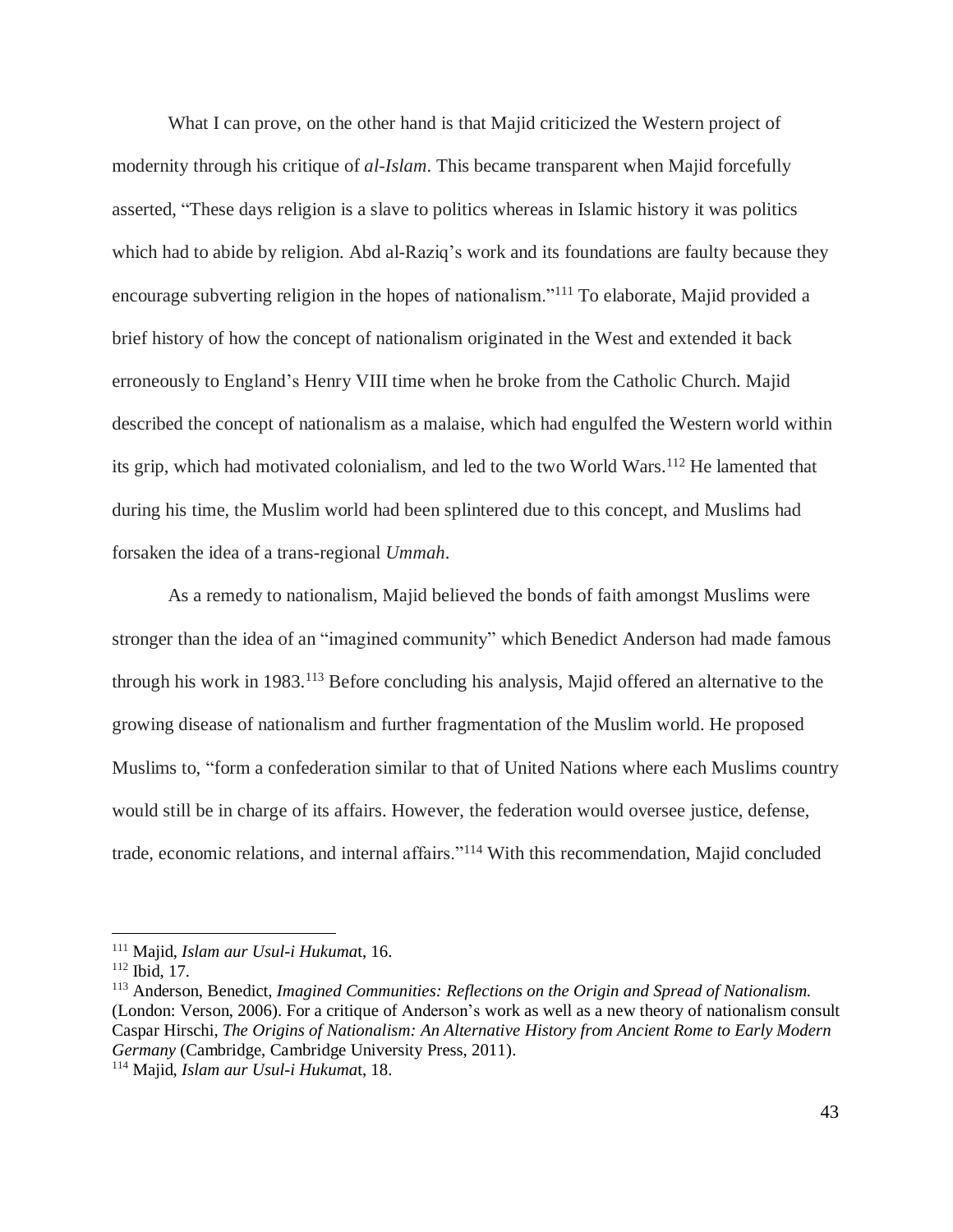his analyses of *al-Islam*, clarifying that though he disagreed with Abd al-Raziq's work on the Caliphate, he would still encourage engagement with his ideas since they do have some merit.

\* \* \* \* \*

Abul Hassan Ali Nadwi's scholarship and legacy (1914-1999) transcends well beyond the borders of India as he is highly regarded even in the Arab world. Abul Hassan was born in prepartition Indian in the region of Uttar Pradesh in 1914, and followed his father's footsteps by attaining an Islamic education in Quranic recitation, Islamic sciences, and the languages of Arabic, Urdu, and Farsi. Most importantly he served as the rector of Nadwat al-Ulama and fiercely opposed the concept of Pan-Arab nationalism.<sup>115</sup> Concerns regarding the future of Islam amid Pan-Arabic aspirations led him to author a paper which later turned into a thesis titled, "The Attitude of World of Islam towards Western Civilization"<sup>116</sup> While translating this work into Urdu, he made revisions to the thesis, add new information, and published them in 2003, titled *Muslim Mumalik mein Islamiyyat aur Maghribiyat ki Kashmakash* (*The Clash between Islamic Tradition and Modernity in Muslim Countrie*s).<sup>117</sup>

What compelled Abul Hasan to write *Muslim Mumamlik* was a sense of urgency created by the moral degeneracy of Muslim countries, their political and military weaknesses, as well as the pervasiveness of Western culture and its ideas, and influence in the Muslim world. Abul Hasan described the current situation of modern Muslims as, "all Muslim countries today are grappling with an acute crisis of an ideological and intellectual nature. This crises more

 $\overline{a}$ 

<sup>116</sup> Abulḥasan ʻAlī. Nadwi, *Western Civilization: Islam and Muslims*, trans. Mohammad Asif Kidwal, 4th edition (Academy of Islamic Research & Publications Nadwa; Lucknow, 1969).

<sup>115</sup> John L. Esposito, "Nadwi, Abul Hasan Ali" *Oxford Islamic Studies Online,* http://www.oxfordislamicstudies.com/article/opr/t125/e1686.

<sup>117</sup> Maulana Sayyid Abul Hassan Ali Nadwi. *Muslim Mumalik Main Islamiat Aur Maghribiat Ki Kashmakash, (Silsila Matbooat Majlis Nadwa al-Ulama*; Lucknow. 2003). After this citation, any mention of this source will be abbreviated as Nadwi, *Muslim Mumamlik, p.x*.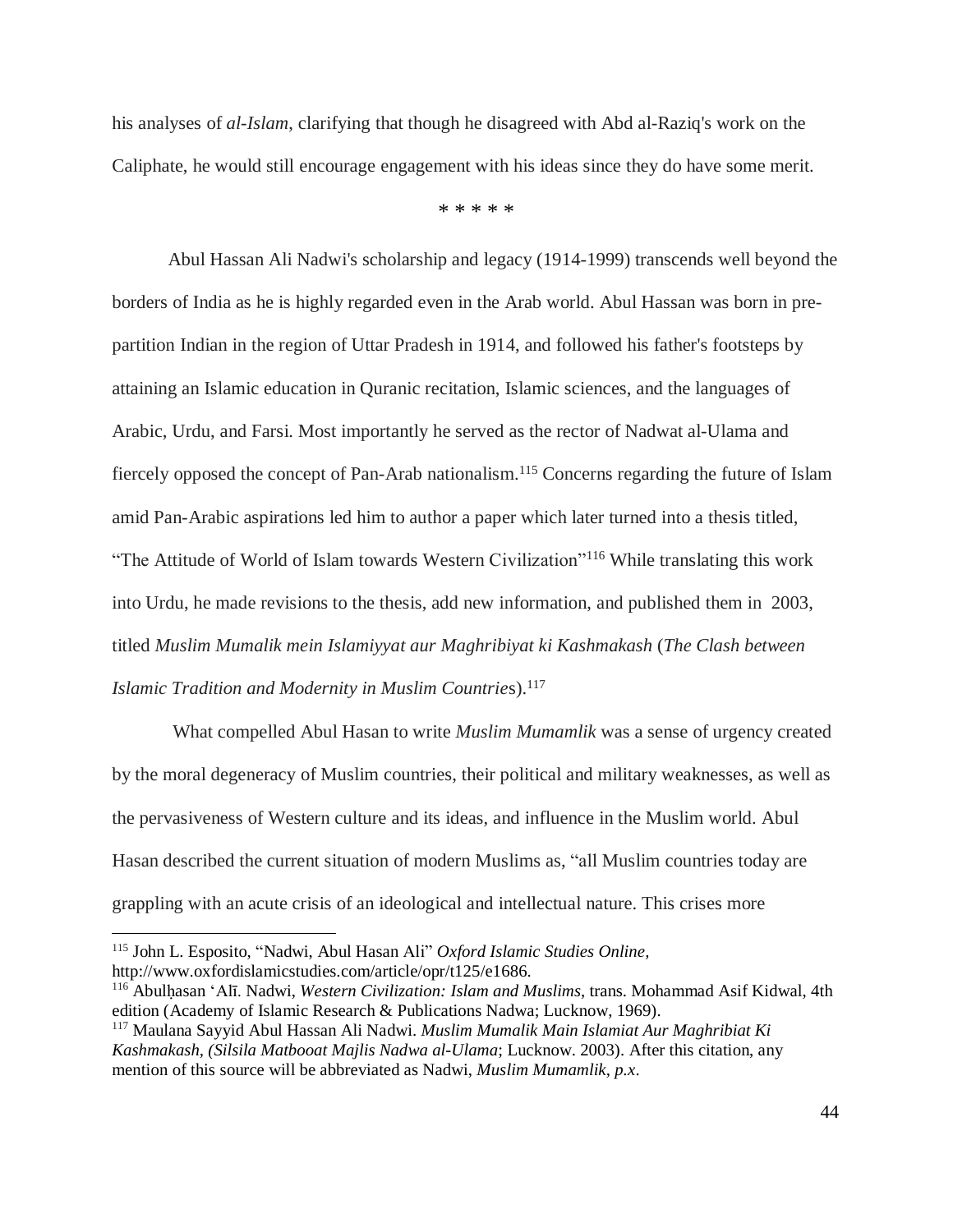adequately can be summarized as a clash or battle *[of subjectivities]* between Islam and the West."<sup>118</sup> Thus he historicized how this crisis between the West and the Muslim world began, how it transformed Muslim subjects, and what the future status of Islam looked like. Abu Hassan's book very clearly supports my hypothesis that some South Asian thinkers, who were deeply critical of the Western project of modernity, and this disdain for the West becomes manifest in Abul Hassan's reception of *al-Islam*.

In section "Proponents of Western civilization from the Arab world," Abul Hasan first described how several aspiring and rising intellectuals from the Egyptian world, travelled to Europe, to "swim in their waters" meaning to be inculcated in the Western mode of subjectivity, skepticism, and rationalism. These same men were trained to demand hard evidence and proofs, and were taught to be suspicious of universalizing claims, according to Abul Hassan. Furthermore, they were trained to demand human rights, liberty, and freedom from oppressive powers, such as that of "religion," and were encouraged to rebel against the system of Islam.<sup>119</sup> In Abul Hassan's view, the only two Muslim intellectuals who sucessfully resisted the West's coercive and transformative powers were; the Pakistani Poet-Philosopher, Muhammad Iqbal (1877-1938) and Indian activist, Muhammad Ali (1878-1931). These men, served as an example for what lacked within the Egyptian and Arab Muslims, namely the need for more "lovers of Islam." In his opinion, men like Iqbal and Ali had used Western knowledge to criticize this same system, rather than their *din*. 120

As a continuation of these thoughts in another section titled "Egyptian Orientalists and their echoes" Abul Hasan mentioned specific Egyptian thinkers who had been fully molded by

 $118$  Ibid, 11.

<sup>119</sup> Ibid., 140.

<sup>120</sup> Ibid.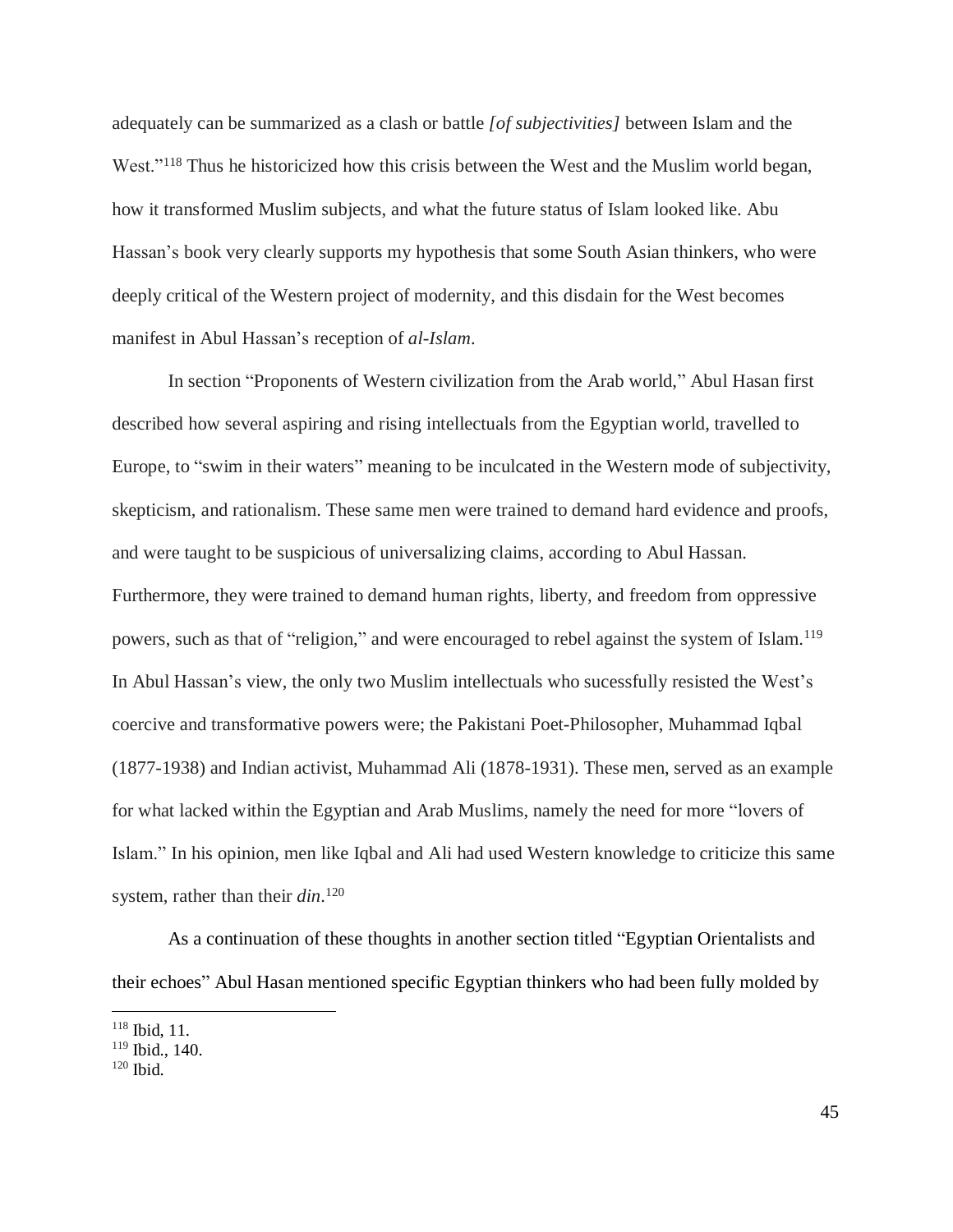Western values, to the extent that they even "breathed from the lungs of the West," meaning that any trace of Islamic sensibilities within them had been eradicated internally.<sup>121</sup> The ultimate task of such Muslims was to please the West, to spread its agenda, to demolish the foundations of Islam and to further the process of secularization, Abul Hasan contended. Among such Egyptian Orientalists (*Mustashriqueen*), he mentioned Ali Abd al-Raziq's name, as an advocate for the separation of Islam and politics. He further added, "The extent of Western power was so strong that it had made a religious scholar (*Alim*) spread Orientalists ideas that the Caliphate was not related to nor relevant in Islam."<sup>122</sup>

Abul Hassan vociferously attacked Abd al-Raziq as an advocate of the West for claiming that the Caliphate was only a necessity for a specific period, and had eventually transformed from Kingship into dynastic rulership. What stung Abul Hassan the most, was the overall message of Abd al-Raziq's work that the Caliphate had no relationship with *Sharia* which allowed Muslims to select any other form of government befitting the needs of their times.<sup>123</sup> For Abul Hassan, Abd al-Raziq's inspiration could safely be attributed to the West and its project of modernity. I partially agree with the Indian *Alim* that the diffusion of Western power through its project of modernity had affected the minds and bodies of Muslims as thoroughly as it had their institutions of learning, spaces of discipline, spheres of law, and spheres of domesticity. However, I do not agree with Abul Hasan's claim that thinkers like Muhammad Iqbal had successfully "resisted" this power, or that Abd al-Raziq was advocating on behalf of Orientalists.

Conscription for the project of modernity was an all-encompassing and non-voluntary project. Therefore I cannot imagine how Iqbal could have resisted this project, given that he

<sup>121</sup> Ibid. 147.

<sup>122</sup> Ibid, 148.

<sup>123</sup> Ibid.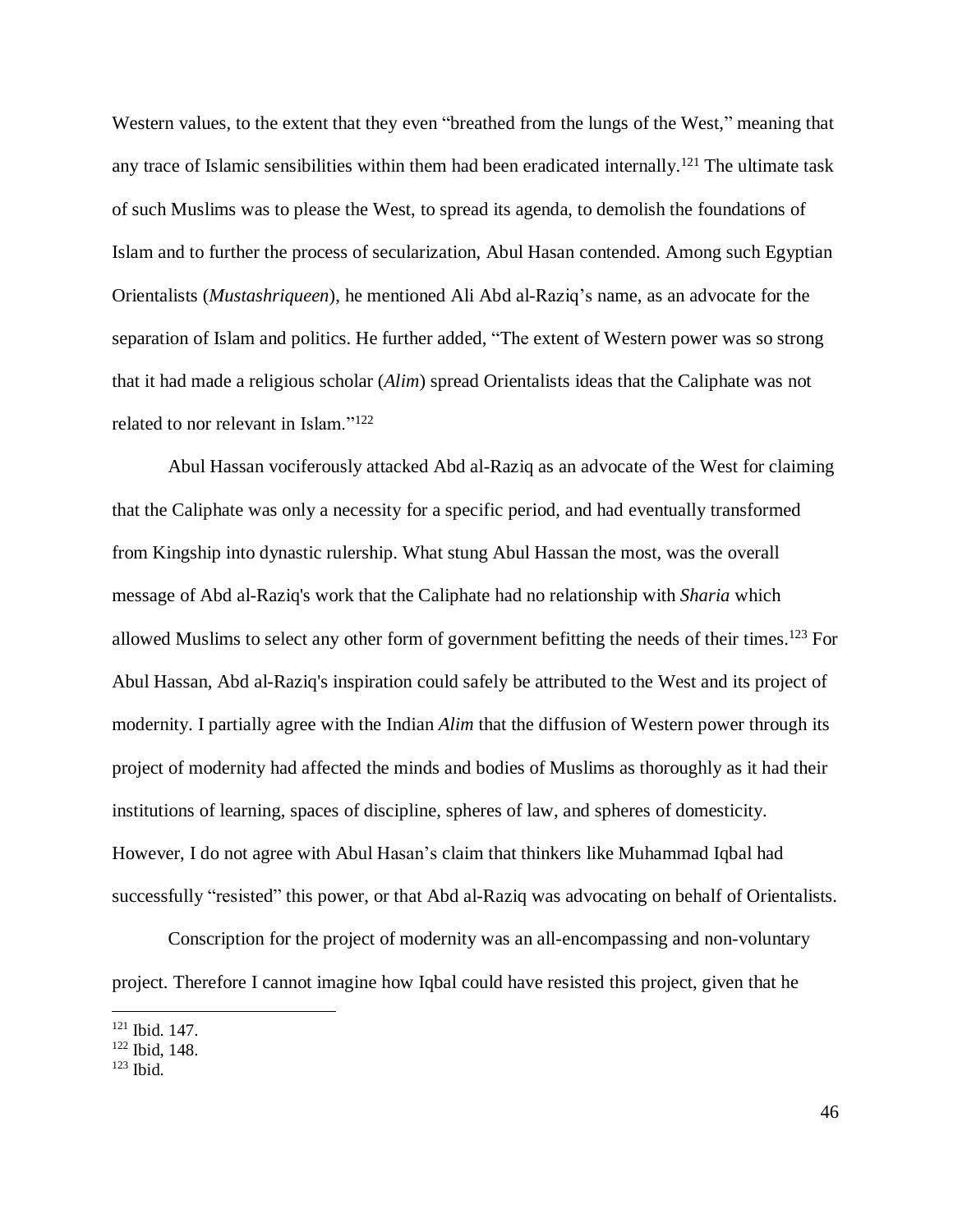received most of his higher education in Europe and was thoroughly inspired by European intellectuals such as Sir Thomas Arnold, Nietzsche, and Kant, to name just a few. Even a shallow reading of Iqbal's *Reconstruction of Religious Thought* proves the fact that the Pakistani philosopher drew on the works of several Western philosophers. On the concept of immortality, for instance, Iqbal mentioned "There is, however, in the history of modern thought one positive view of immortality– I mean Nietzsche's doctrine of Eternal Recurrence. This view deserves some consideration, not only because Nietzsche has maintained it with a prophetical fervor, but also because it reveals a real tendency in the modern mind."<sup>124</sup>

While it is true that the Western models of education, instruction, and training, also impacted how Abd al-Raziq came to regard the Islamic tradition and history, we should not overlook his commitment to the system of *Sharia*. Abd al-Raziq repeatedly affirmed his commitmment by stating, "Are we not commanded by the *Sharī'a* to be generous to beggars, considerate to the poor, and kind and compassionate towards them? Would a reasonable man deduce from this that we should make it a point to have poor people and beggars in our midst?"<sup>125</sup> He used this analogy to argue that even if authentic Prophetic *Hadith* encouraged obedience to the Caliphate, it did not mean that Muslims should treat this political institution as one of God's commandments as required by *Sharia.* He further deduced, "To treat the Caliphate as a requirement of "religious" law (*Sharia*) is a proposition that has consequences of great magnitude." By this, he meant that the Caliphate concept had been retroactively elevated and given a quasi-divine status, while it had been a human-made, political, and corrupting institution. Therefore, even though both Iqbal and Abd al-Raziq were conscripts and particpiated within the

 $\overline{a}$ 

47

<sup>124</sup> Mohammad Iqbal, *The Reconstruction of Religious Thought in Islam* (Stanford: Stanford University Press, 2013), 120.

<sup>125</sup> Abd al-Raziq*, Islam and the Foundations of Political Power*, 41.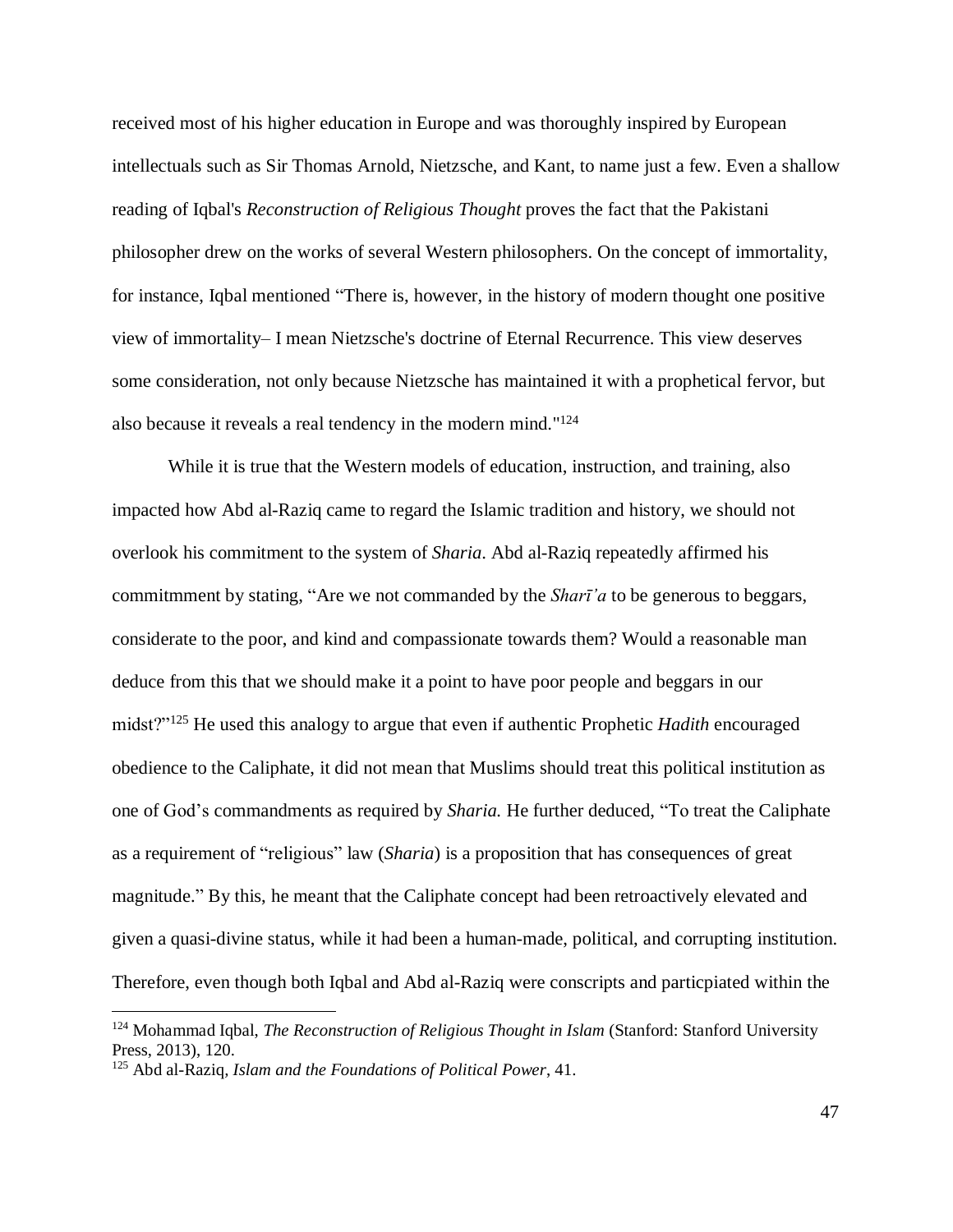project of modernity, this did not lessen their commitment to Islam nor their concern for the future of the *Ummah*.

\* \* \* \* \*

Lastly, I want to discuss Muhammad Raziul Islam's review of *al-Islam* and the evidence he brings forth in favor of the historic Caliphate. Raziul Islam's last name makes it apparent that he too is formally associated with the Nadwat al-Ualam's institution. Born in 1964 India, he currently serves as the secretary of Tasneefi Academy, and as a member of the *Jamaat-e-Islam* political party, (*Hind*) India branch. Aside from this information, little is available online regarding his formal education, mentors, or how he became interested in Abd al-Raziq's work. All we know is that Raziul Islam dedicated one blog post on his website to *al-Islam* titled "Islami Nizami Hukumat pe kiye jaane wale Aaterazaat" or "Some objections on the Islamic system of government and rule."<sup>126</sup>

Unlike other reviewers mentioned in this section, Raziul Islam first outlines what kind of rulership and form of governance are commanded by both Allah and His messenger. Using Quran's chapter 4 (Surah An-Nisa) verse 59, he quotes, "O you who have believed, obey Allah and obey the Messenger and *those in authority among you*… that is the best [way] and best in the result."<sup>127</sup> For Raziul Islam "those in authority" refers to a Caliph who not only ensures the protection and physical well being of the *Ummah* but also of their spiritual and moral astuteness.<sup>128</sup> The *alim* then mentions the *hadith* from Sahih Muslim regarding obedience to a

<sup>126</sup> Muhammad Raziul Islam Nadwi, "Islami Nizami Hukumat pe kiye jaane wale Aaterazaat," *Maulana Muhammad Raziul Islam* (blog), October 2, 2016, [http://www.raziulislamnadvi.com.](http://www.raziulislamnadvi.com/)

 $127$  English translation obtained from The Nobel Quran, 2016. [https://quran.com](https://quran.com/) <sup>128</sup> For details on how South Asian Muslims idealized the functions of a Caliph, and the institution of

Caliphate read; Maulana Abdul Majed Beyadoni, *Dars E Khilafa*t, (Kitab Khana Anjuman-e-Taraqqie, Dehli, 1920), [http://archive.org/details/DarsEKhilafatByMolanaAbdulMajedBedayouni.](http://archive.org/details/DarsEKhilafatByMolanaAbdulMajedBedayouni) As well as Dr.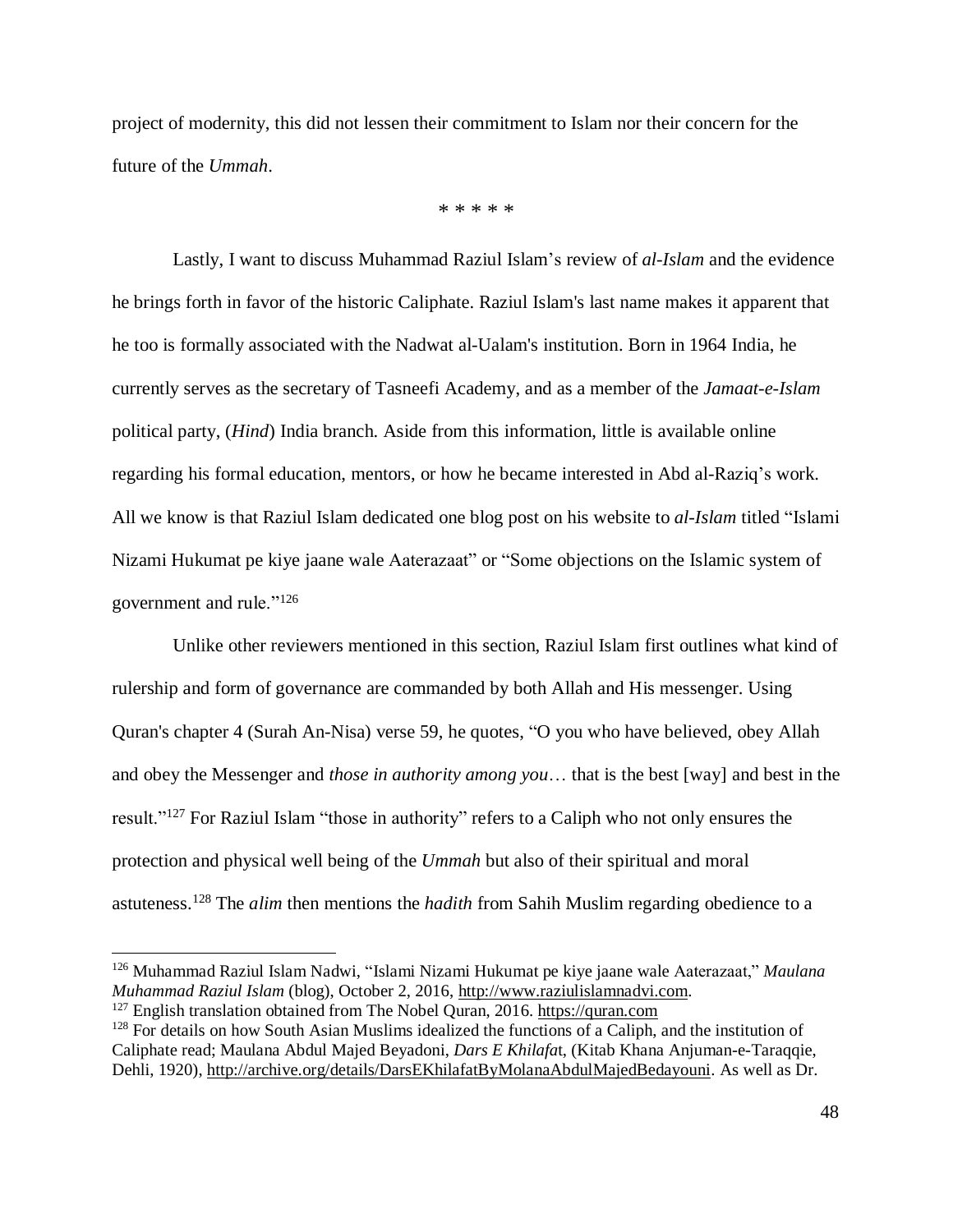leader that, ''ان امّرّ علیکم عبد مجدّع یقودکم بکتاب الله فاسمعوا و اطیعوا'' ,teader that "ان امّرّ علیکم عبد slave is appointed over you, as long as he obeys the book of Allah, then you must follow and obey him."<sup>129</sup> Therefore using these pieces of evidence from the Quran and Hadith, Raziul Islam establishes that in Islam there has never been nor can there ever be, a separation between political power and "religious" guidance.

Preceding from this point Raziul Islam also mentions how in European history, the separation of Church and State emerged from specific instances of religious wars, abuse of papal authority and corruption, as well as disagreements amongst Christians over doctrinal issues. Hence, the Catholic church was stripped of its political power and religion was declared a private matter, Raziul Islam informs his readers.<sup>130</sup> Here we also find Raziul Islam's implicit critique that the specific circumstances in the history of the West led to the demotion of Christianity and triumph of the political doctrine of Secularism. This result was then encouraged in the Muslim world by a few Muslim thinkers, in his opinion, who claimed that Islam too had this separation of spheres. I suspect Raziul Islam is categorizing Abd al-Raziq within such Muslim thinkers, and accusing him of claiming that Islam has not elaborated on any political ethics of governance, which blatantly misconstrues Abd al-Raziq's work. Another error on Raziul Islam's part, is to state that "Abd al-Raziq completed his higher education at Oxford" while we know that he had only briefly enrolled in a course at the university.

Ali Muhammad M. As-Salabi, *Saltanat e-Usmania: Turkoon ki Mufasal Siyasi Tamadni aur Tehzibi Tarkih,* trans. Ulama Muhammad Zafar Iqbal Kalyar, (Lahore: Zia al-Quran Publishings, 2008). Moreover, Mulana Muhammad Ayub Dehlvi, "Mas'ala E Imamat Amarat Wa Khilafat," *Ji*, 11 (2013): 195–218.

<sup>129</sup> Raziul Islam Nadawi, "Islami Nizami Hukumat pe kiye jaane wale Aaterazaat."

<sup>130</sup> Ibid.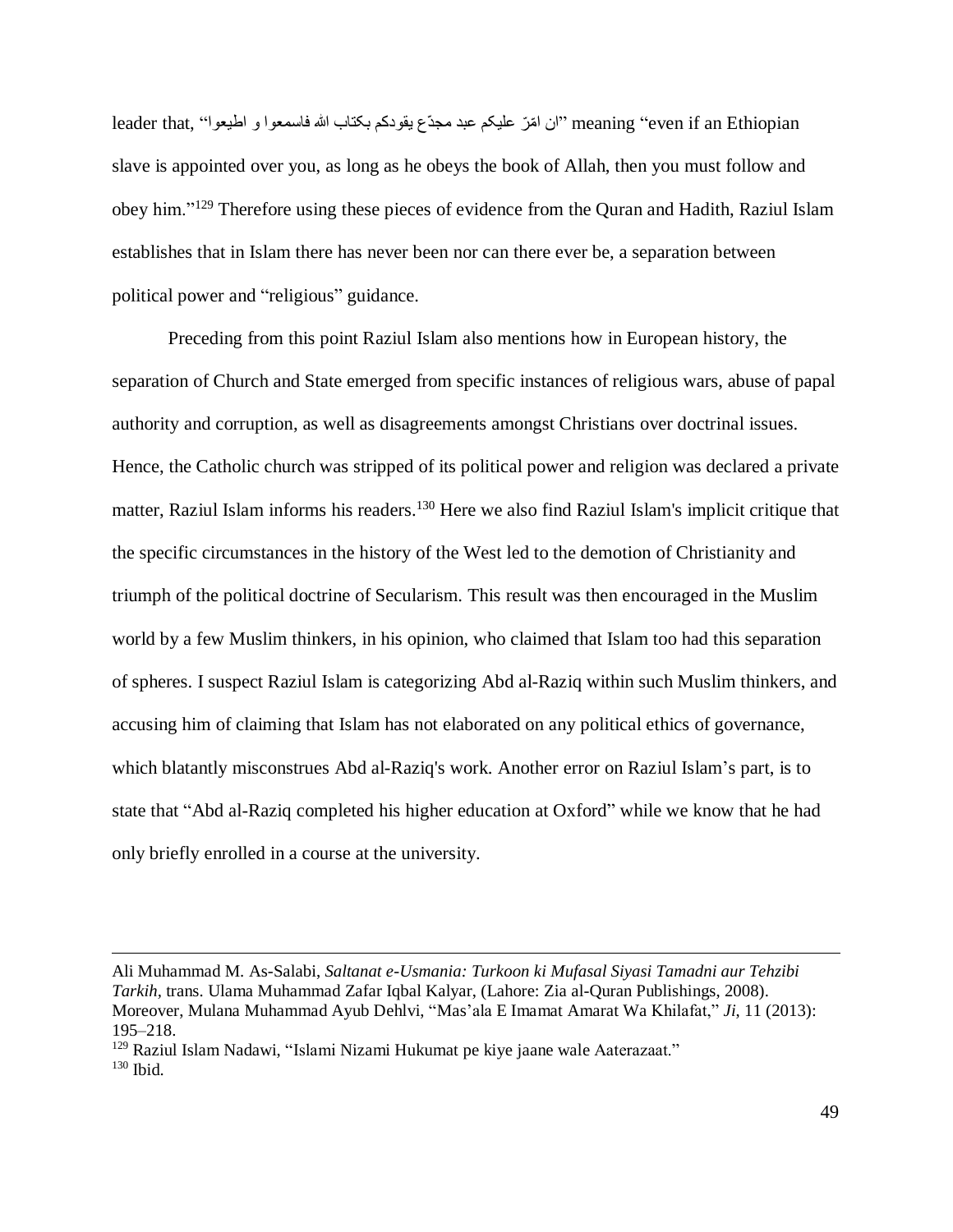While Raziul Islam does not make scathing remarks against *al-Islam* or Abd al-Raziq, like his colleague, Abul Hassan, Raziul Islam also manages to misrepresent a lot of Abd al-Raziq's points including, that "Islam has allowed Muslims to run all their affairs freely based on their rationality, experiences of their nations, and the nature of politics of their conditions."<sup>131</sup> Whereas in his work what Abd al-Raziq wrote was, "It (political governance) is a matter which religion (Islam) has left to humankind, for people to organize themselves following the principles of reason, the experience of nations and the rules of politics."<sup>132</sup> Meaning that Islam has not specified nor limited Muslims in their possibilities or imaginations from creating a different form of political organization which could still uphold the precepts of *Sharia*, the commandments of Allah, and the example of Prophet Muhammad, all the while participating in the conditions of modernity.

\* \* \* \* \*

To conclude**,** I have presented the reactions, receptions, and responses of some South Asian Muslims to Abd al-Raziq's book *al-Islam*. By focusing on opinions and critiques of Indian and Pakistani Muslims, I have shown how their response to Abd al-Raziq's *al-Islam* is to take the opposite position in support of the Caliphate and its "religious" significance in Islam. Their reaction was more or less generated by the specific historical conditions in South Asian including the demise of the *Khilafat* movement, the nature of educational reforms in *Mudaras*, and the creation of Pakistan, rather than simply an opposition to the historical evidence of Abd al-Raziq's basic argument. By strongly admonishing Abd al-Raziq's work, South Asian Muslims were

 $\overline{a}$ 

50

<sup>131</sup> Ibid.

<sup>132</sup> Abd al-Raziq*, Islam and the Foundations of Political Power, 117.*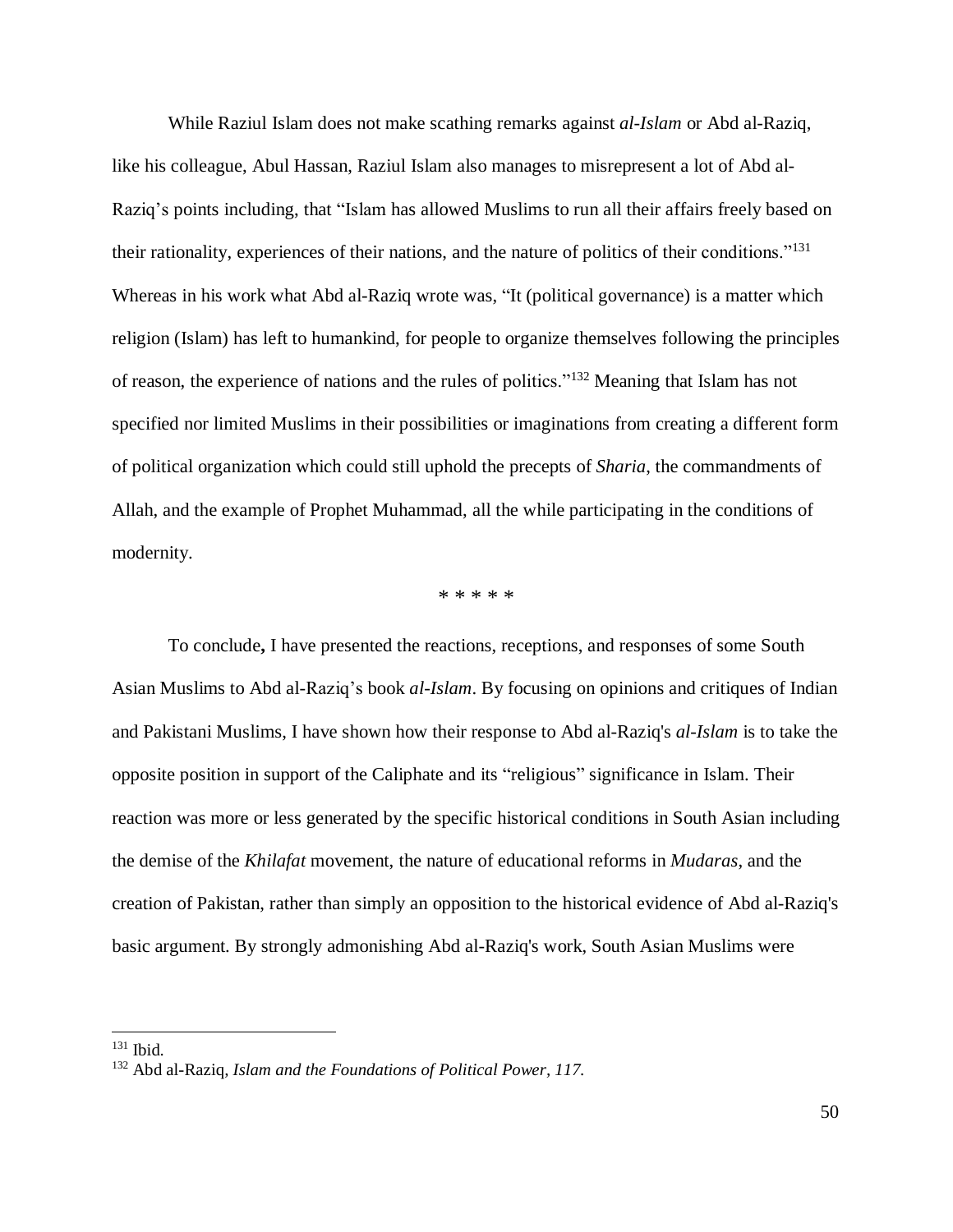directly projecting their critique of Western modernity, as having played a crucial part in the formation of Abd al-Raziq's specific arguments.

I hope that by putting individual Indian and Pakistani thinkers in conversation with Abd al-Raziq and his work, we can view these connections between the Middle East and South Asia not as 'freeze-framed' moments within history. But rather as reoccurring within different temporalities, as constituted by the relationship between the space of experience and the horizon of expectation, and in the context of language and history, language and time, and language and experience.<sup>133</sup> All of these voices allow us to trace cross-cultural connections between South Asia and the Middle East, and India and Egypt. Furthermore, incorporating these voices, I believe, reinvigorates the debate surrounding the definition and memory of the Caliphate—a debate which triggers disagreements on the nature of political sovereignty and its relationship to "religious" authority—to the present day.

\* \* \* \* \*

#### **V. Conclusion**

 $\overline{a}$ 

This thesis began with curiosity regarding Abd al-Raziq's bold claim that the Caliphate was a purely political institution, which had retroactively been made a part of the faith. Before embarking upon this project, I, like several of Abd al-Raziq's other critics, was skeptical and ready to dismiss his claims as an Orientalist inspired hubris. However, after spending close to two years researching, revising, and reformulating several of my assumptions, I have come to agree with Abd al-Raziq on several points. I am now convinced that the importance assigned to the Caliphate institution by modern Muslims is due to a longing for a past which has long gone.

<sup>&</sup>lt;sup>133</sup> Jordheim, "Against Periodization," 169.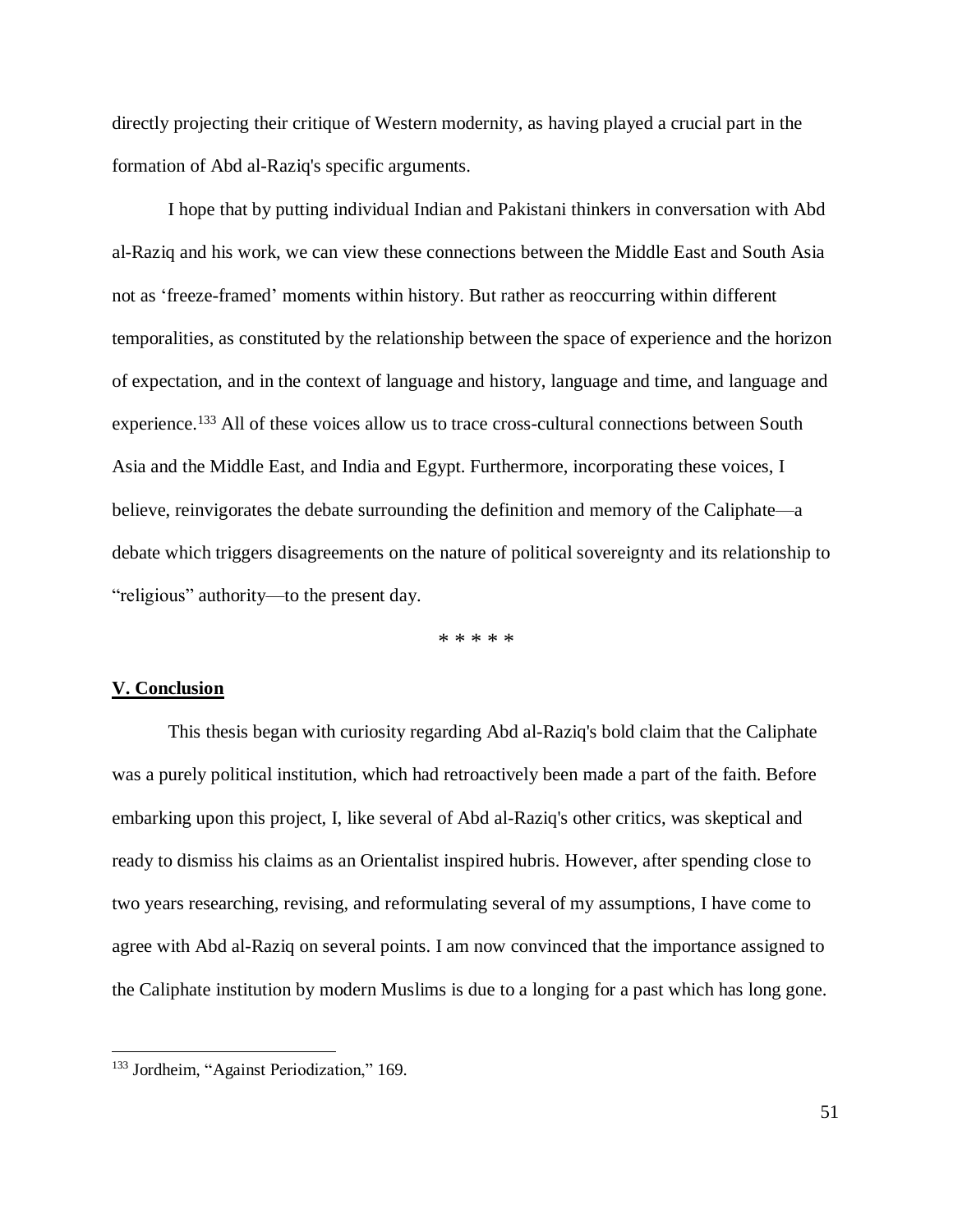A past in which modern Muslims imagine the conditions to be perfect, where the first *Ummah*'s unity was unbreakable, and the status of Islam was a force to be reckoned with.

As Muqtedar Khan, has convincingly explained, "One of the enduring myths of Islamic beliefs is the ultimate glorification of early Muslims…early Muslims are far superior in intellect and virtue than later Muslims."<sup>134</sup> The only way out of this mindset set is to realize that the modern *Ummah* is just as unique, as the *Rashidun's*, since modern Muslims have been entrusted with guiding each other without the aid of Prophet Muhammad. This is precisely what I believe Abd al-Raziq was also encouraging in *al-Islam*. Instead of trying to capture the past in the form of the Caliphate, modern Muslims should embrace what their present conditions have made available, namely an opportunity to create an experiment in politics, just as long as this experiment adheres to the system of *Sharia*, the word of God, and the example of the Prophet.

My thesis has shown that instead of demonizing, dismissing, or banishing the ideas of Abd al-Raziq as "un-Islamic" or "scandalous", we should grapple with them, even when we disagree with some or most of his work. Most importantly, my work has argued that instead of relying upon rigid categories of "Liberal," "Secular," and "Laicist," we should keep in mind Abd al-Raziq's commitment to Islam, his use of Quranic verses and Prophetic *hadith* to support his arguments, and his project of reform as taking place within the bounds of Islamic tradition. While it can be said that Abd al-Raziq was advocating for the creation of a secular state, he most certainly was not advocating for the complete secularization of the Egyptian society, nor the Muslim world.

Despite enduring grave consequences for his ideas, Abd al-Raziq did not renounce his opinions regarding the Caliphate. As he made quite clear in his Introduction, his book was meant  $\overline{a}$ <sup>134</sup> Khan, "What Is Enlightenment?" 7.

52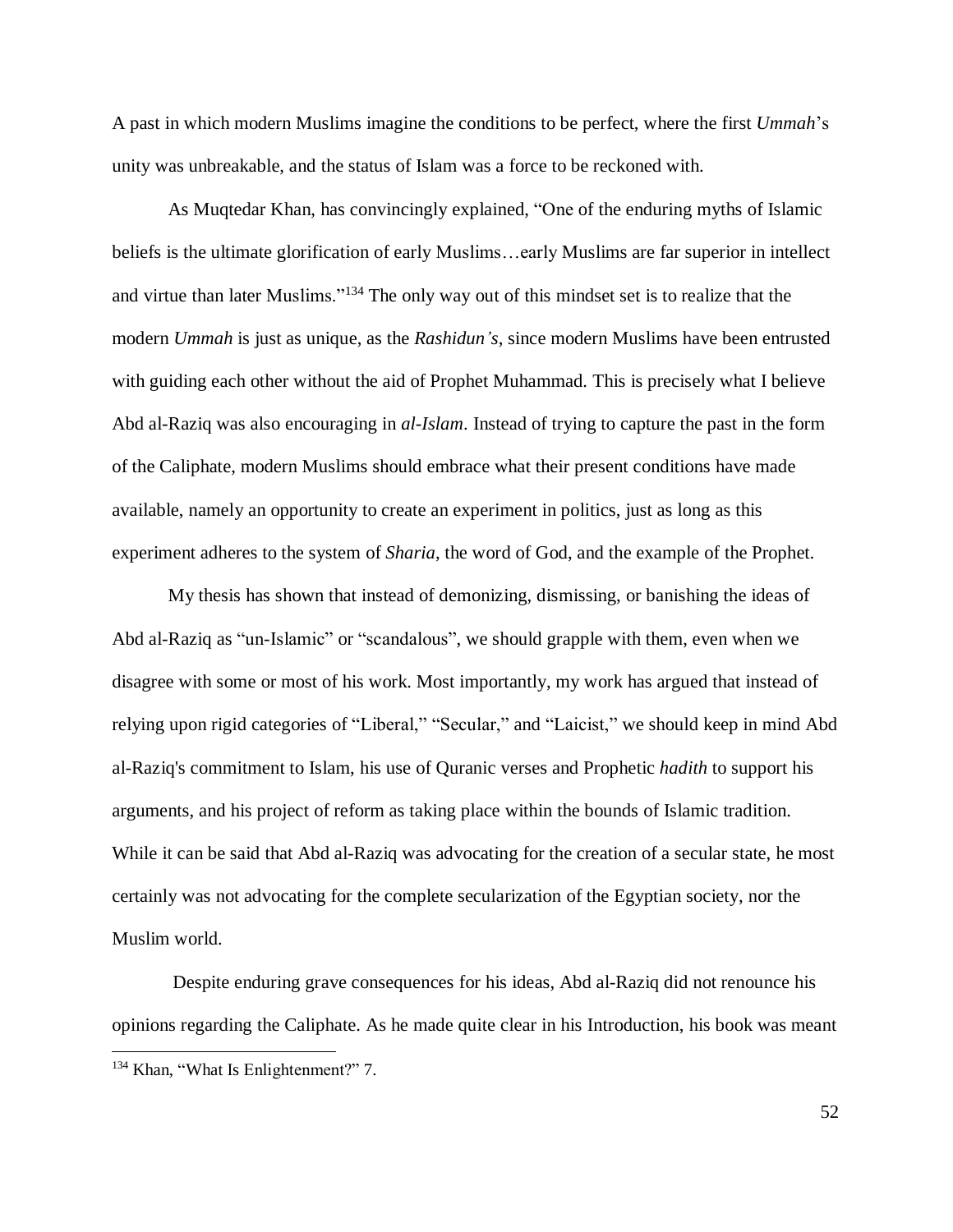to serve as a starting point for debate on the nature of political authority and sovereignty, "religious" legitimacy, the idealization of the Islamic past-- especially of the *Rashidun*-- and the nature of Prophet Muhammad's leadership. All of these points meant to serve as the beginning of a discussion, rather than a final word on the matter. Abd al-Raziq presented his case and anticipated that Muslims no doubt would disagree with him. As David Scott has written in his book *Conscripts of Modernity*, "There remains another story… the story of transformations that have reshaped those conditions which are not of people's choosing but within which they must make their history."<sup>135</sup> This is precisely what Abd al-Raziq was attempting within the historical conditions available to him, by asking, what if modern Muslims moved past the notion of the Caliphate--especially the one which has been constructed as a quasi-divinely ordained form of government? What other paths and horizons of expectations present themselves to the modern *Ummah*?

Furthermore, he posited particular dilemmas which remain unresolved within modern Islamic political thought, namely; How can believers adhere to the precepts of the *Sharia* which was meant to address all aspects of Muslims' lives, when the modern state takes over this system, curtails its powers, and banishes it to the "private" sphere? Second, when a modern nation-state also redefines the meanings of the terms "religious" and political authority, how then can Muslims reconcile these redefinitions with what had existed previously within Islamic history? Moreover, how can Muslims live in a moral community they define as the "*Ummah*" while still being citizens of a nation-state?

By detailing specific points within Abd al-Raziq's book, the reception of categorization of his work in both Western and non-Western scholarship, as well as South Asian Muslims'

 $\overline{a}$ 

53

<sup>135</sup> Scott, *Conscripts of Modernity,* 116.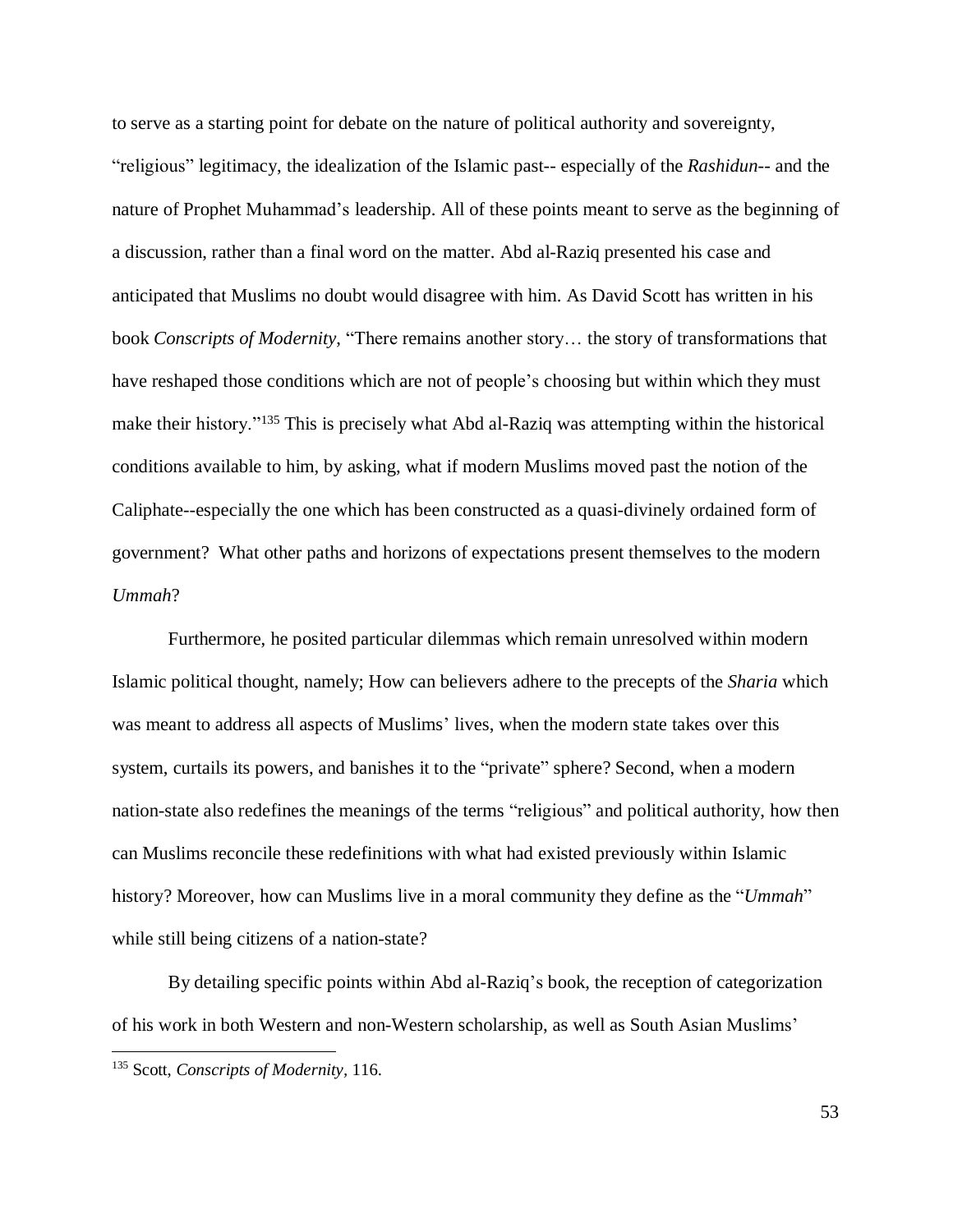critique of *al-Islam* and the greater project of modernity, it is hoped that the readers will appreciate a new perspective on Abd al-Raziq's scholarly contributions. Given the constraints of space, I was not able to discuss in depth the affinities in political thoughts possibly present between the Pakistani Poet-Philosopher, Muhammad Iqbal's and Abd al-Raziq. While I cannot substantiate that historically, Iqbal and Abd al-Raziq ever communicated, met, or came across each other's work, I believe both thinkers' ideas overlapped, especially with regards to the Caliphate. This is a thread of inquiry I would like to follow in a future project, by emphasizing that Abd al-Raziq was not alone in his journey of reconfiguring the definition of the Caliphate in Islam. Additionally, that scholarship on modern Islamic political thought should emphasize cross-cultural connections, rather than the study of thinkers and their ideas in sealed and isolated vacuums.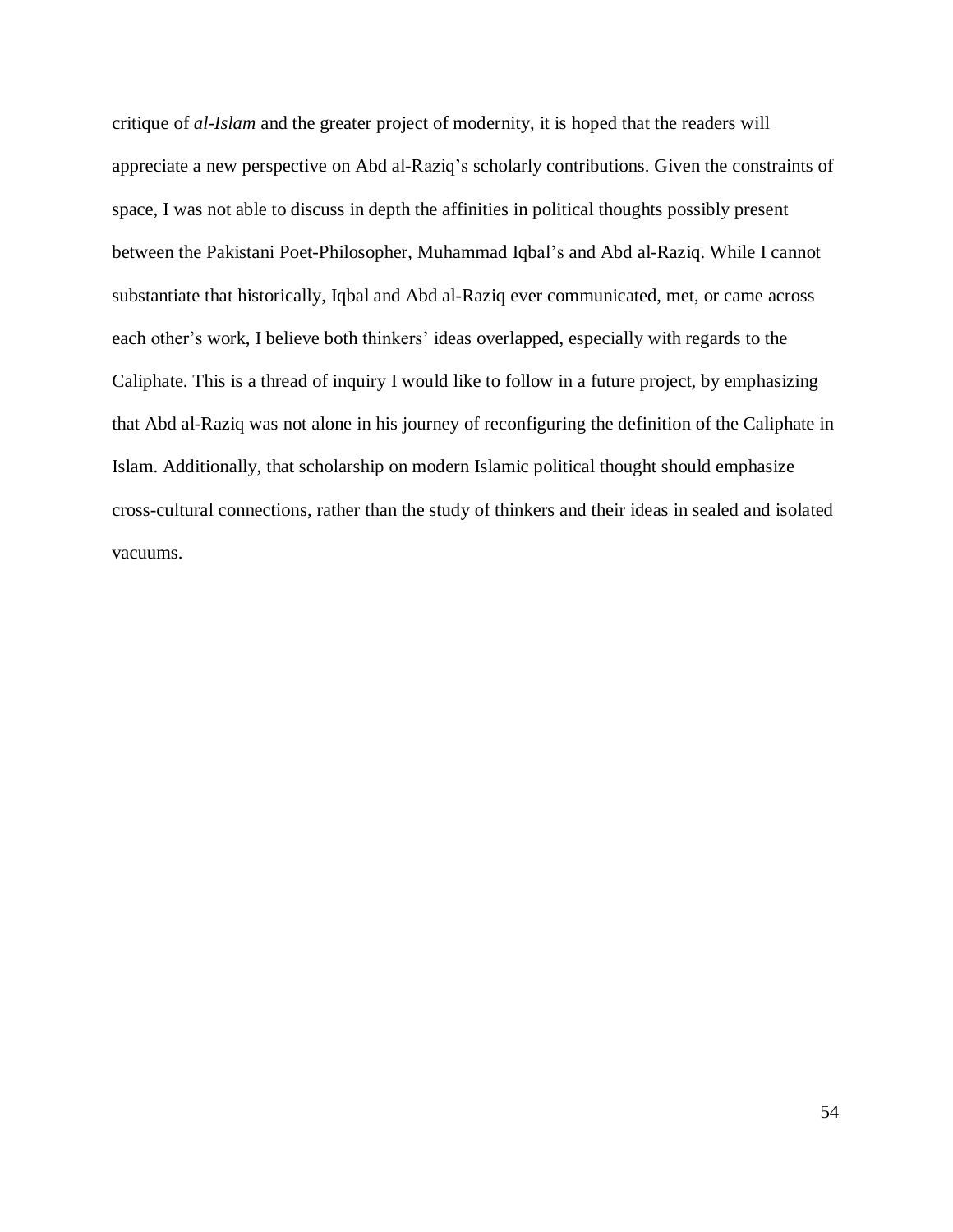#### **Bibliography**

- Abu-Rabi, Ibrahim M. *Intellectual Origins of Islamic Resurgence in the Modern Arab World* Albany: SUNY Press, 1996.
- Abd al-Raziq, Ali. *Islām aur Uṣūl-i Hukūmat: al-Islām va Uṣūl al-Hukm*. Translated by Rājā Muḥammad Fak̲h̲r Mājid. Lahore: Bazm-i Iqbāl, 1960.
- Abd al-Raziq, Ali. *Islam and the Foundations of Political Power*, edited by Abdou Filali-Ansary. Translated by Maryam Loutfi. Edinburgh: Edinburgh University Press & The Aga Khan Univeristy, 2014.
- Adams, Charles C. *Islam and Modernism in Egypt: A Study of the Modern Reform Movement Inaugurated by Muhammad 'Abudh*. New York: Russell & Russell, 1933.
- Akhavi, Shahrough. "The Dialectic in Contemporary Egyptian Social Thought: The Scripturalist and Modernist Discourses of Sayyid Qutb and Hasan Hanafi." *International Journal of Middle East Studies* 29, no. 03, (1997). [https://doi.org/10.1017/S0020743800064825.](https://doi.org/10.1017/S0020743800064825)
- Ali, Souad T. *A Religion, Not a State: AliʻAbd Al-Raziq's Islamic Justification of Political Secularism*. Utah: University of Utah Press, 2009.
- Asad, Talal. *Formations of the Secular: Christianity, Islam, Modernity*. Stanford: Stanford University Press, 2003.
- Asfaruddin, Asma. "What Sharia Law Means: Five Questions Answered." *The Conversation*, June 15, (2017). [http://theconversation.com/what-sharia-law-means-five-questions-answered-](http://theconversation.com/what-sharia-law-means-five-questions-answered-79325)[79325.](http://theconversation.com/what-sharia-law-means-five-questions-answered-79325)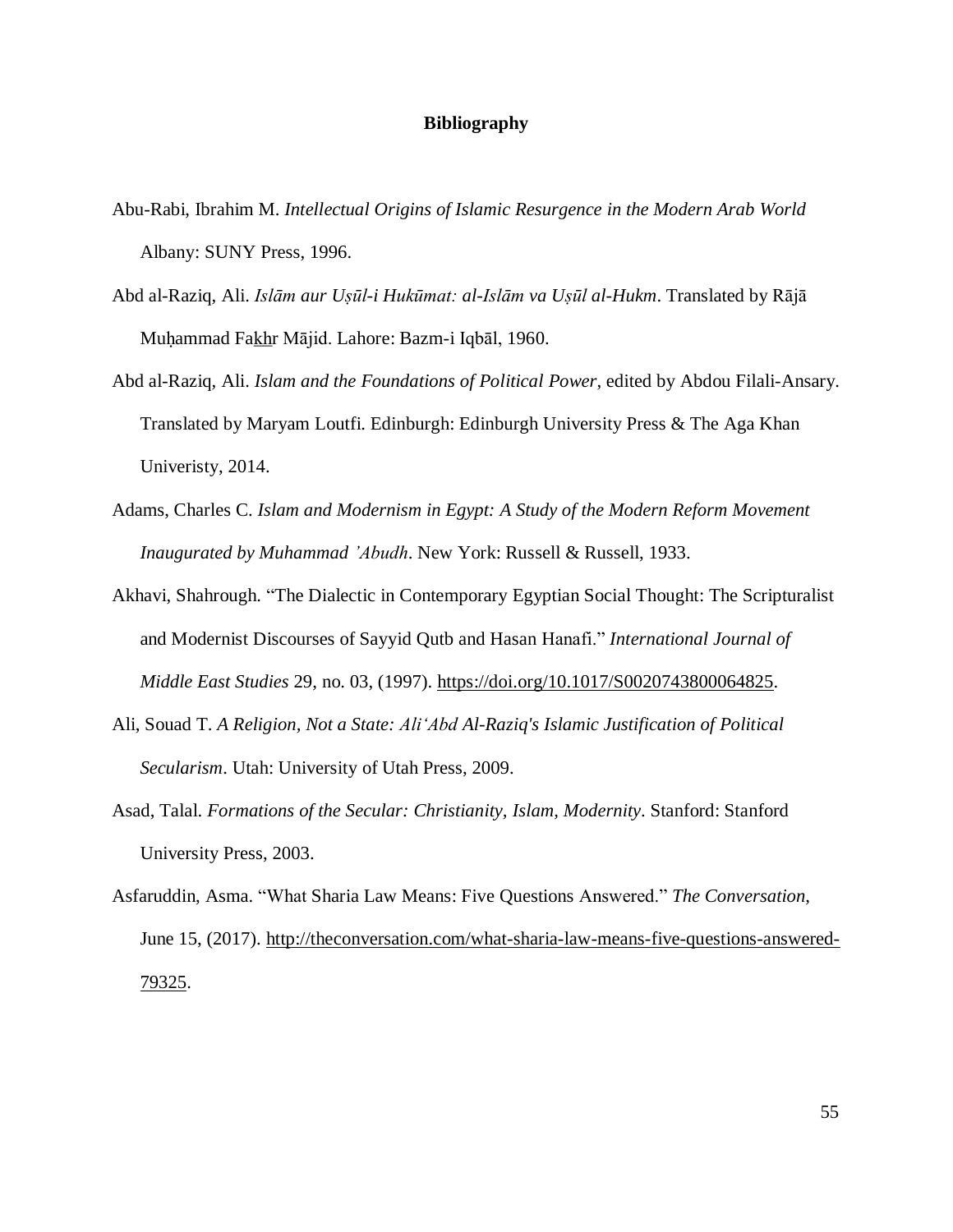- Al-Salabi, Dr. Ali Muhammad M. *Saltanat e-Usmania: Turkoon ki Mufasal Siyasi Tamadni aur Tehzibi Tarkih*. Translated by Ulama Muhammad Zafar Iqbal Kalyar. Lahore: Zia al-Quran Publishings, 2008.
- Bakshin, Orit. "Ali Abd Al-Raziq." In *The Princeton Encyclopedia of Islamic Political Thought*, edited by Gerhard Bowering, Patricia Crone, Wadad Kadi, Devin J. Stewart, Muhammad Qasim Zaman, and Mahan Mirza. Princeton: Princeton University Press, 2013.
- Beinin, Joel. "Ottoman Reform and European Imperialism, 1839-1907." In *Workers and Peasants in the Modern Middle East*. Cambridge: Cambridge University Press, 2001.
- Benjamin, Walter. "Theses on the Philosophy of History." In *Illuminations: Essays and Reflections*, edited by Hannah Arendt. New York: Schocken Books, 1968.
- Benedict, Anderson. *Imagined Communities: Reflections on the Origin and Spread of Nationalism.* London: Verson, 2006.
- Beydoni, Molana Abdul Majed. *Dars E Khilafat*. Delhi: Kitab Khana-e-Anjuman, 1926. [http://archive.org/details/DarsEKhilafatByMolanaAbdulMajedBedayouni.](http://archive.org/details/DarsEKhilafatByMolanaAbdulMajedBedayouni)
- Binder, Leonard. *Islamic Liberalism: A Critique of Development Ideologie*s. Chicago: University of Chicago Press, 1989.
- Botman, Selma. "The Liberal Age, 1923–1952." In *The Cambridge History of Egypt*, edited by M. W. Daly, 1998. [https://doi.org/10.1017/CHOL9780521472111.013.](https://doi.org/10.1017/CHOL9780521472111.013)
- Broucek, James. "The Controversy Of Shaykh 'Ali 'Abd Al-Raziq." The Florida State University College of Arts and Sciences, PhD. Dissertation, 2012.
- Brown, L. Carl. "16-Islamic Political Thought." In *The New Cambridge History of Islam Volume*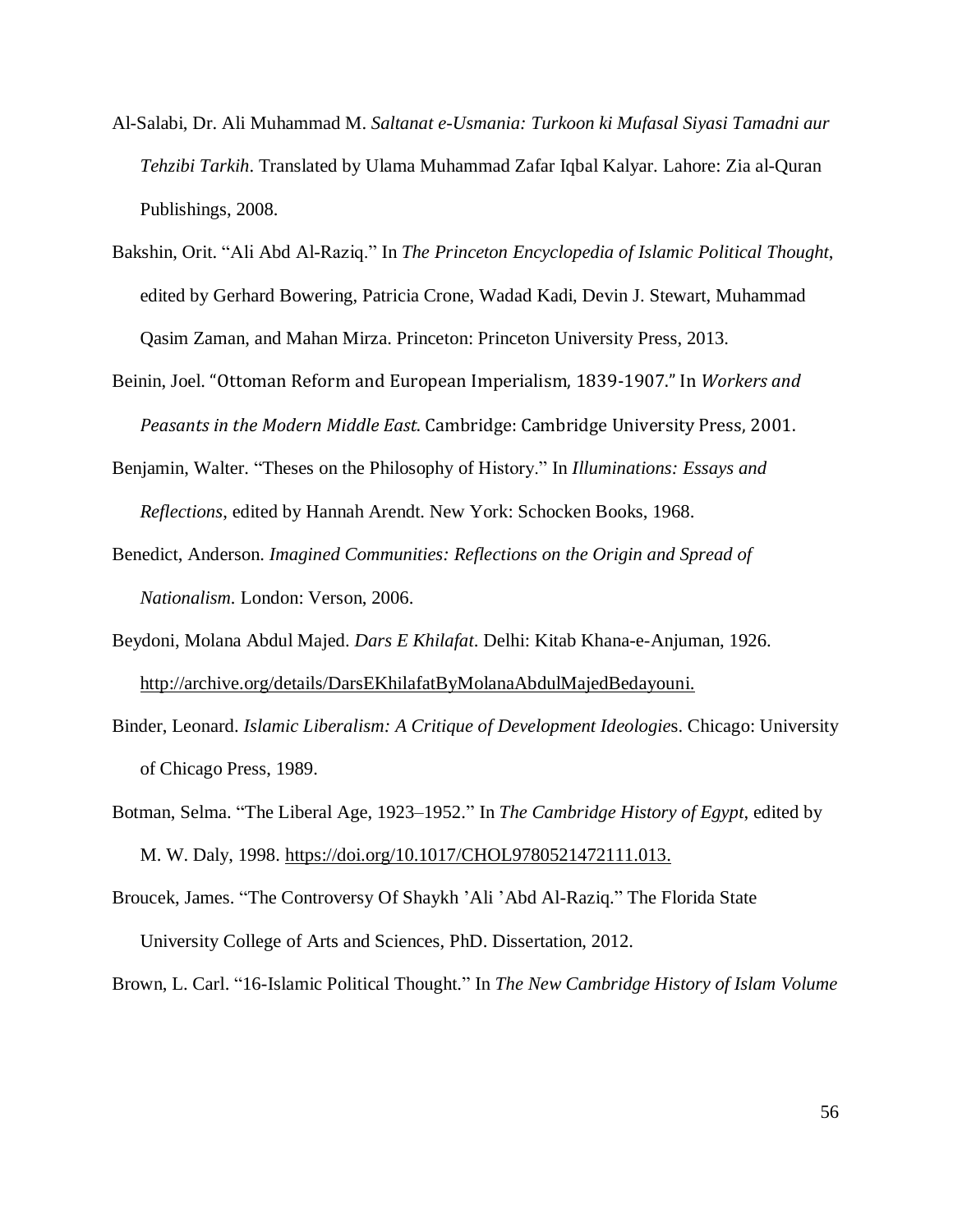*6: Muslims and Modernity: Culture and Society since 1800*, edited by Robert W. Hefner. Cambridge: Cambridge University Press, 2010.

[https://doi.org/10.1017/CHOL9780521844437.](https://doi.org/10.1017/CHOL9780521844437)

- Butterworth, Charles. *The Mirror for the Muslim Prince: Islam and theory of Statecraft,* edited by Mehrzad Boroujerd. New York: Syracuse University Press, 2013.
- Cole, Juan I. R. "16. Printing and Urban Islam in the Mediterranean World, 1890-1920." In *Modernity and Culture from the Mediterranean to the Indian Ocean, 1890–1920*, edited by Leila Tarazi Fawaz, C. A. Bayly, and Robert Illbert. New York: Columbia University Press, 2002. [https://doi.org/10.7312/fawa11426.](https://doi.org/10.7312/fawa11426)
- Crone, Patricia, and Martin Hinds. *God's Caliph: Religious Authority in the First Centuries of Islam*. *Cambridge:* Cambridge University Press, 1986.
- Dallal, Ahmad. "4-The Origins and Early Development of Islamic Reform." In The New Cambridge History of Islam Volume 6: *Muslims and Modernity: Culture and Society since 1800*, edited by Robert W. Hefner. Cambridge: Cambridge University Press, 2010. [https://doi.org/10.1017/CHOL9780521844437.005.](https://doi.org/10.1017/CHOL9780521844437.005)
- Dehlvi, Mulana Muhammad Ayub. "Mas'ala E Imamat Amarat Wa Khilafat." *Ji*, no.11, (2013). [https://archive.org/details/MaulanaAyyubDehlviMasalaEImamatAmaratWaKhilafat.](https://archive.org/details/MaulanaAyyubDehlviMasalaEImamatAmaratWaKhilafat)
- Donath, Christian. "Ali Abd Al-Raziq and the Politics of Secularism: Breaking the Islamist-Liberal Impasse." In *Beyond the Arab Spring in North Africa,* edited by Daniel Křížek, and Jan Záhořík, Maryland; Lexington Books, 2017.

Esposito, John. L. "Din." *Oxford Islamic Studies Online*.

[http://www.oxfordislamicstudies.com/article/opr/t125/e541.](http://www.oxfordislamicstudies.com/article/opr/t125/e541)

\_\_\_\_\_\_\_\_\_\_\_\_\_\_. "Nadwi, Abul Hasan Ali." *Oxford Islamic Studies Online.*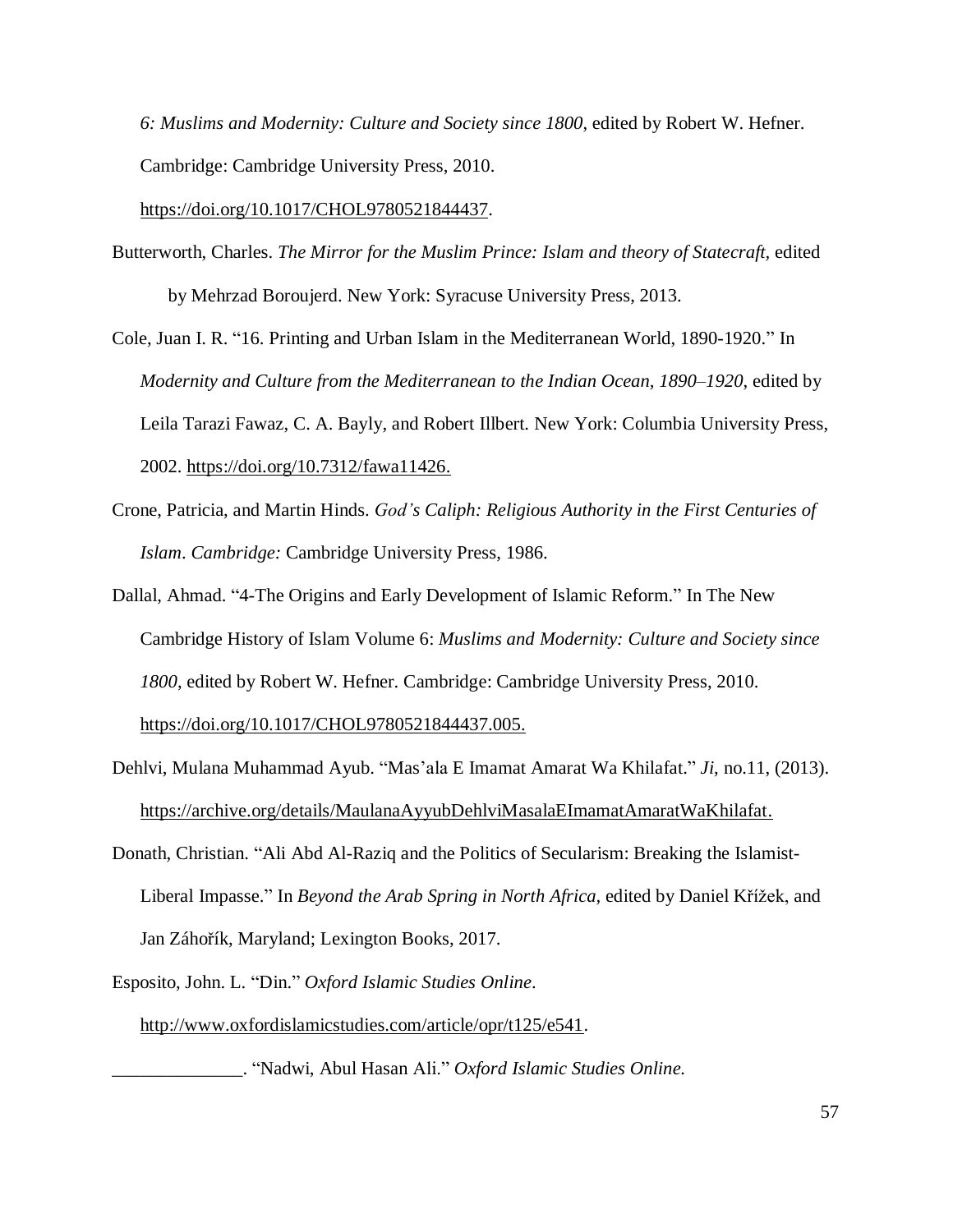http://www.oxfordislamicstudies.com/article/opr/t125/e1686.

Gallois, William. *Time, Religion and History*. Harlow: Pearson Education Limited, 2007.

- Gillespie, Michael Allen. *The Theological Origins of* Modernity. Chicago: University of Chicago Press, 2008.
- Haj, Samira. *Reconfiguring Islamic Tradition: Reform, Rationality, and Modernity*. Stanford: Stanford University Press, 2009.
- Hallaq, Wael. *Restating Orientalism: The Critique of Modern* Knowledge. New York: Columbia University Press, 2018.
- Hanioğlu, Sukru. *A Brief History of the Late Ottoman* Empire. Princeton: Princeton University Press, 2008.
- Hassan, Hassan. "The Sectarianism of the Islamic State: Ideological Roots and Political Context." *Carnegie Endowment for International Peace*. June 13, (2016). [https://carnegieendowment.org.](https://carnegieendowment.org/)
- Hassan, Mona. *Longing for the Lost Caliphate: A Transregional History*. Princeton, N.J: Princeton University Press, 2016.
- Helge, Jordheim. "Against Periodization: Koselleck's Theory of Multiple Temporalities," *History and Theory*, no. 2, (2012). [https://doi.org/10.1111/j.1468-2303.2012.00619.x.](https://doi.org/10.1111/j.1468-2303.2012.00619.x)
- Hirschi, Caspar. *The Origins of Nationalism: An Alternative History from Ancient Rome to Early Modern Germany*. Cambrigde, Cambridge University Press, 2011.
- Hourani, Albert. *Arabic Thought in the Liberal Age 1798–1939*. Cambridge: Cambridge University Press, 1983. [https://doi.org/10.1017/CBO9780511801990.](https://doi.org/10.1017/CBO9780511801990)
- Iqbal, Mohammad. *The Reconstruction of Religious Thought in Islam*. Stanford: Stanford University Press, 2013.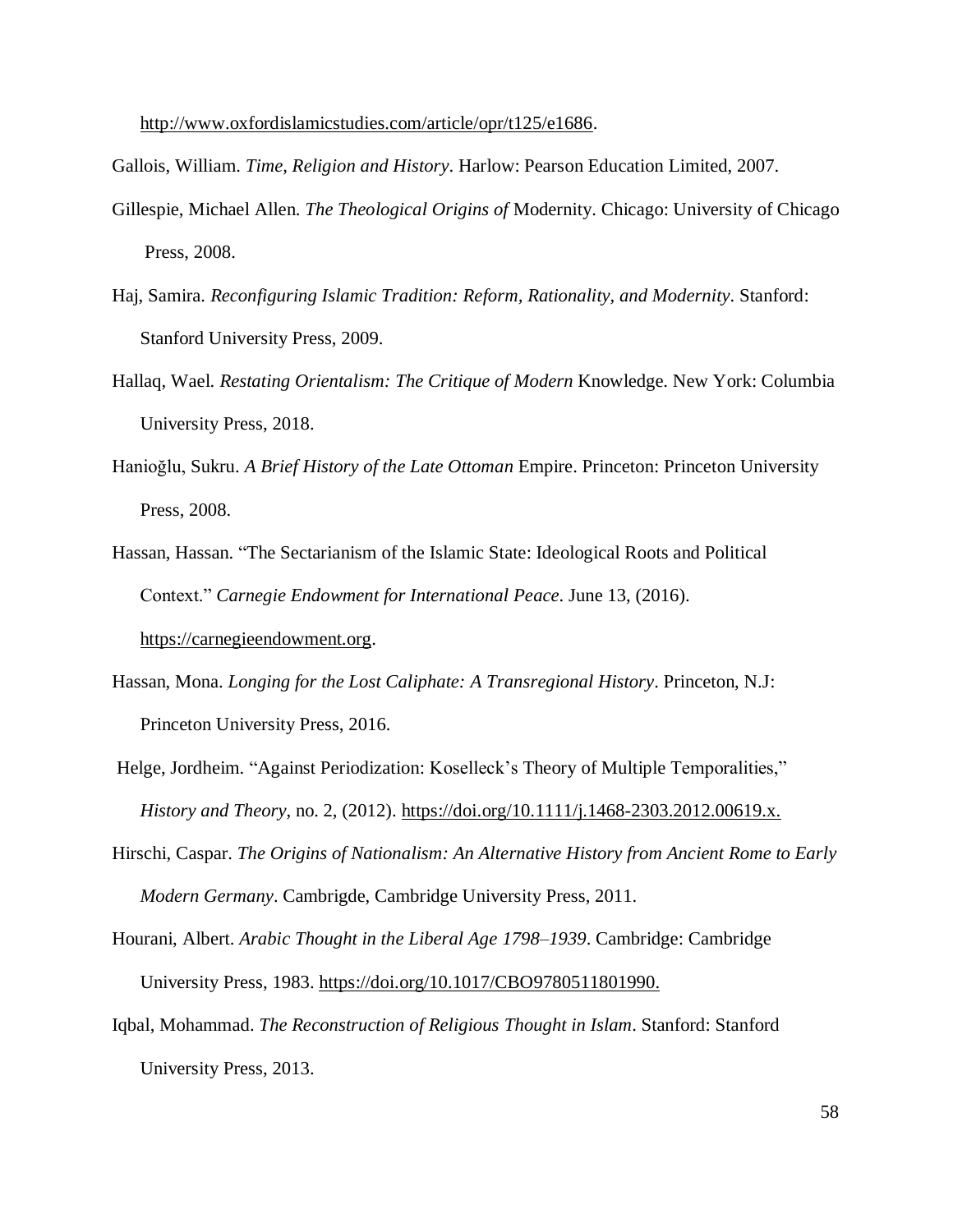- Jedaane, Fahmi, "Notions of the State in contemporary Arab-Islamic writings." In *The Arab State,* edited by Giacomo Luciani. New York: Routledge, 1990.
- Kadi, Wadad. "Caliph." In *The Princeton Encyclopedia of Islamic Political Thought,* edited by Gerhard Bowering, Patricia Crone, Wadad Kadi, Devin J. Stewart, Muhammad Qasim Zaman, and Mahan Mirza. Princeton: Princeton University Press, 2012.

\_\_\_\_\_\_\_\_\_\_\_\_\_. "Caliph." In *Encyclopaedia of the Qurʾān Volume:1*, edited by Jane Dammen McAuliffe. Leiden: Brill, 2002.

- Kerr, Malcolm H. *Islamic Reform: The Political and Legal Theories of Muḥammad ʻAbduh and Rashīd Riḍā*. Berkeley: University of California Press, 1966.
- Khan, M. A. Muqtedar. "The Islamic State: Classical and Contemporary Theories." In *Encyclopedia of Government and Politics*, edited by Mary Hawkesworth and Maurice Kogan. New York and London: Routledge, 2004. [https://www.academia.edu/6516141/.](https://www.academia.edu/6516141/The_Islamic_State_Classical_and_Contemporary_Theories)
- \_\_\_\_\_\_\_\_\_\_\_\_\_\_\_\_\_\_\_. "What Is Enlightenment? An Islamic Perspective." *Journal of Religion and Society,* no.16, (2014).
- Lauter, Bruno. "Thou Shall Not Freeze-Frame, or, How Not to Misunderstand the Science and Religion Debate." In *Science, Religion, and the Human Experience*, edited by James D. Proctor. Oxford: Oxford University Press, 2005.
- Lecker, Michael. "The Constitution of Medina." In *Muhammad's First Legal Document*. Princeton: Princeton University Press, 2004.
- Liew, Han Hsien. "Writing Away the Caliph: Political and Religious Legitimacy in Late Medieval Islamic Political Thought." Wesleyan University MA Thesis, 2012.
	- \_\_\_\_\_\_\_\_\_\_\_\_\_\_. "The Caliphate of Adam: Theological Politics of the Qurʾānic Term Ḫalīfa." *Arabica,* no*.* 63, (2016). https://doi 10.1163/15700585-12341381.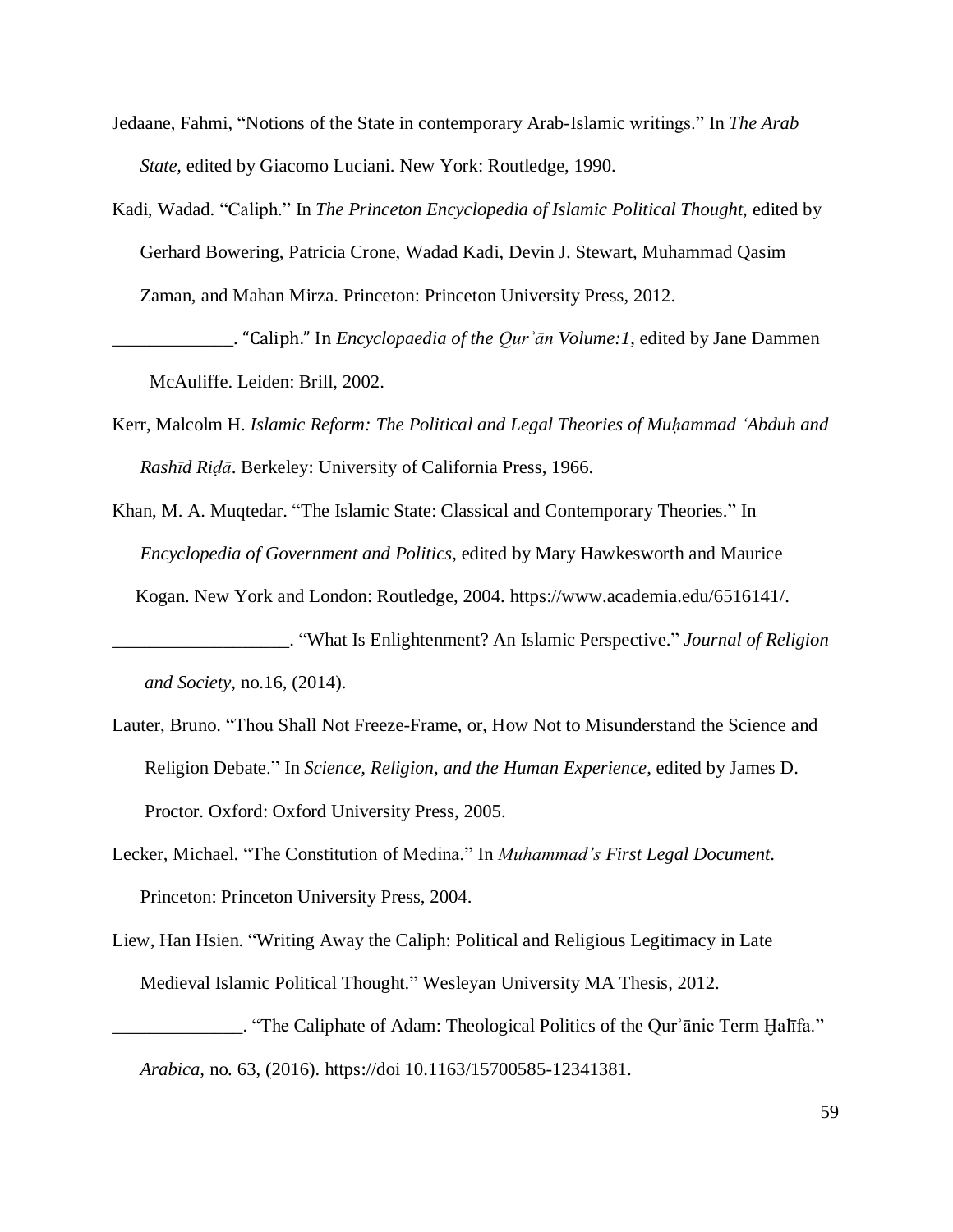Makdisi, Ussama. "Rethinking Ottoman Imperialism: Modernity, Violence, and the Cultural Logic of Ottoman Reform." In *Empire in the City: Arab Provincial Capitals in the late Ottoman Empire*, edited by Jens Hanssen, Thomas Philipp, and Stefan Weber. Wurzburg: Ergon in Kommission, 2002.

- Mardin, Serif. "Religion and Secularism in Turkey." In *The Modern Middle East: A Reader*, edited by Albert Hourani, Philip S. Khoury, and Mary C. Wilson. Berkeley and Los Angeles: University of California Press, 1993.
- Marsot, Afaf Lutfi Sayyid. *A Short History of Modern* Egypt. Cambridge: Cambridge University Press, 1985.
- Mas, Ruth. "Secularism and Religion-Making." In *Secularism and Religion-Making*, edited by Arvind-Pal S. Mandair and Markus Dressler. Oxford: Oxford University Press, 2011.
- Metcalf, Barbara D. *Islamic Revival in British India: Deoband 1860-1900*. Princeton: Princeton University Press, 2008.
- Minault, Gail. *The Khilafat Movement: Religious Symbolism and Political Mobilization in India*. Columbia: Columbia University Press, 1982.

Nadawi, Muhmmad Raziul Islam. "Islami Nizami Hukumat pe kiye jaane wale Aaterazaat." *Maulana Muhammad Raziul Islam* (blog). October 2, (2016).

[http://www.raziulislamnadvi.com.](http://www.raziulislamnadvi.com/)

Nadawi, Sayyid Abul Hassan Ali. "Muslim Mumalik Main Islamiat Aur Maghribiat Ki Kashmakash." *Silsila Matbooat Majlis,* 23, (2003).

\_\_\_\_\_\_\_\_\_\_\_\_\_\_\_. *Western Civilization: Islam and Muslims*. Translated by Mohammad Asif Kidwal, 4th edition. Luknow: Academy of Islamic Research & Publications Nadwa, 1969. Nafi, Basheer M. "The Abolition of the Caliphate in Historical Context." In *Demystifying the*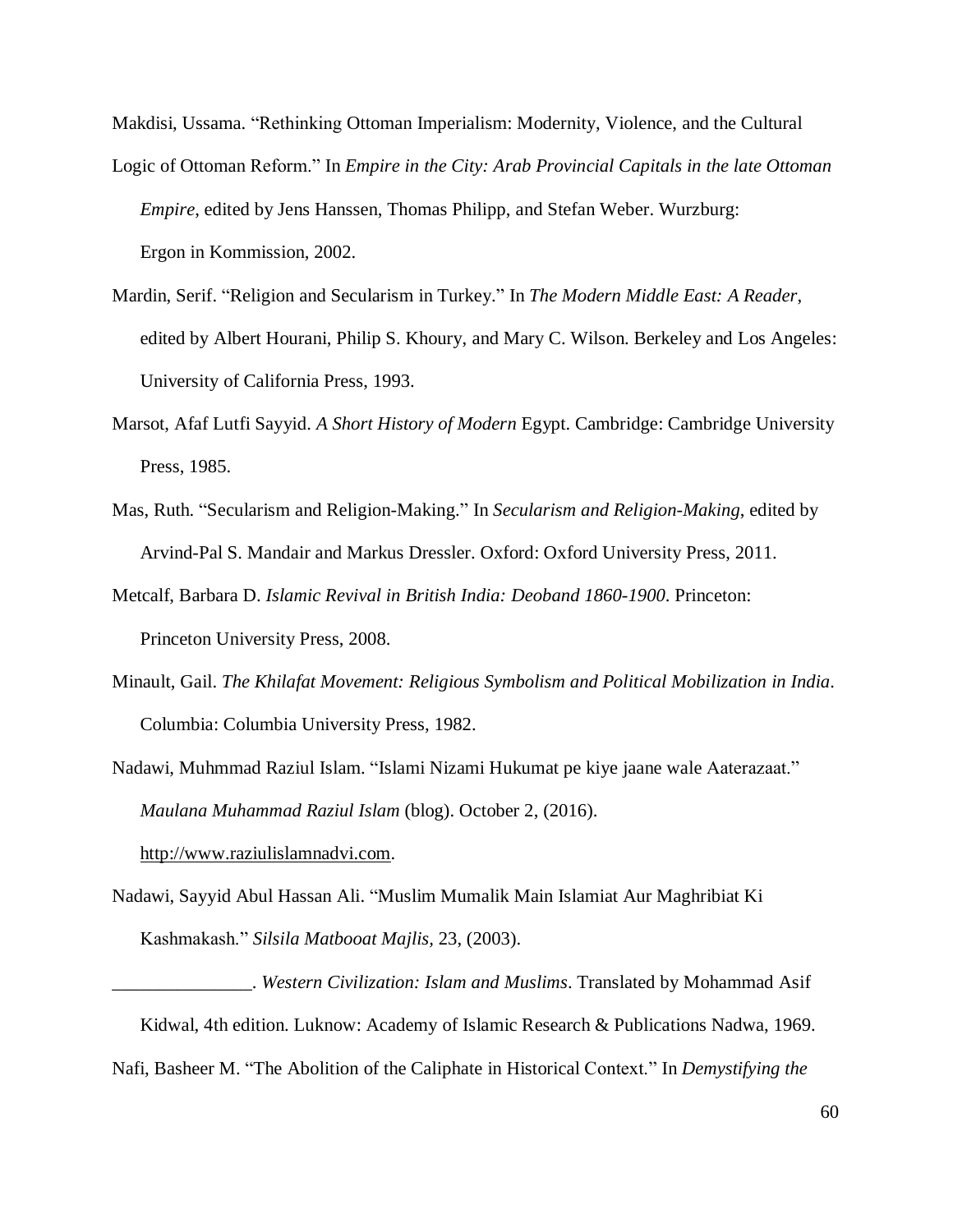*Caliphate: Historical Memory and Contemporary Contexts*, edited by Madawi Al-Rasheed, Carool Kersten, and Marat Shterin. Oxford: Oxford University Press, 2015.

Nakhoda, Shahzad, and Zartash Uzmi. "The Objectives Resolution." *The Constitution of the Islamic Republic of Pakistan*. 1995.

[http://www.pakistani.org/pakistan/constitution/annex.html.](http://www.pakistani.org/pakistan/constitution/annex.html)

- Nasr, Vali. "South Asia from 1919." In *The New Cambridge History of Islam Volume 5: The Islamic World in the Age of Western Dominance*, edited by Francis Robinson. Cambridge: Cambridge University Press, 2010. [https://doi.org/10.1017/CHOL9780521838269.022.](https://doi.org/10.1017/CHOL9780521838269.022)
- Niemeijer, A. C. *The Khilafat Movement in India: 1919-1924*. Koninklijk Instituut voor Taal, Land-en Volkenkunde, 1972.
- Nuwayhid, Walid. "Chapter 8: The Medina Charter," in *Human Rights in Arab Thought; A Reader,* edited by Salma K. Jayyussi. New York; I. B. Taurus, 2005.
- Orwin, Alexander. "In Search of the Vanished Caliphate." In *Current Trends in Islamist Ideology*, edited by Hillel Fradkin, Hussain Haqqani, and Eric Brown. Hudson Institute, 21, (2017).
- Pagels, Elaine. *The Gnostic* Gospels. New York: Random House, 2004.
- Peters, F. E. *Jesus, and Muhammad: Parallel Tracks, Parallel Lives*. New York: Oxford University Press, 2010.
- Qasim-Zaman, Muhammad. "South Asian Islam and the Idea of the Caliphate." In *Demystifying the Caliphate: Historical Memory and Contemporary Contexts*. Oxford: Oxford University Press, 2015.

\_\_\_\_\_\_\_\_\_\_\_\_\_\_. "The Ulama: Scholarly Tradition and new Public commentary." In *The New Cambridge History of Islam Volume 5: The Islamic World in the Age of Western Dominance*,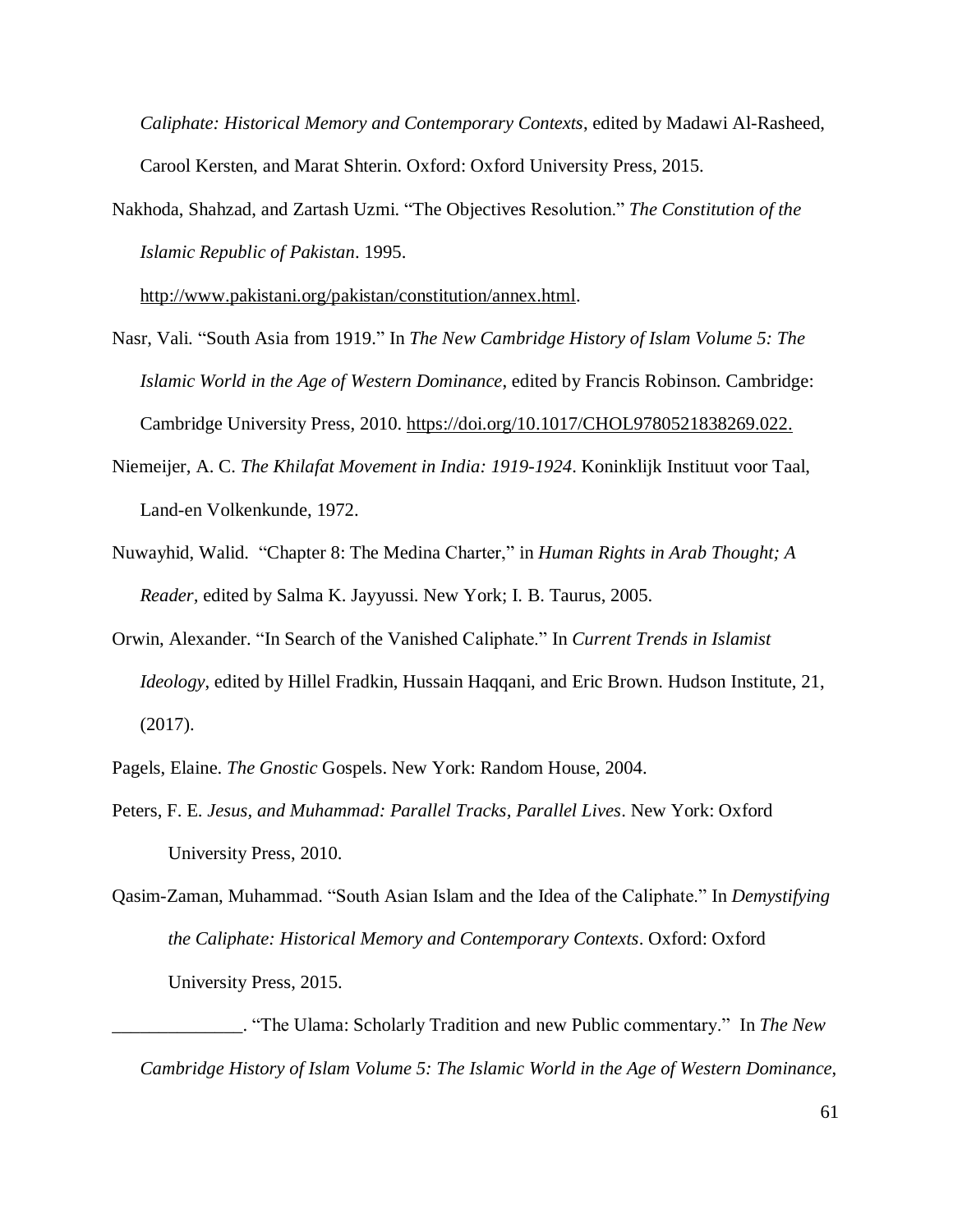edited by Francis Robinson. Cambridge: Cambridge University Press, 2010.

#### [https://doi.org/10.1017/CHOL9780521838269.022.](https://doi.org/10.1017/CHOL9780521838269.022)

- Radhan, Luay. *Muslims against the Islamic State: Arab Critics and Supporters of Ali Abdarraziq's Islamic Laicism*. Frankfurt: Peter Lang Academic Research, 2014.
- Rida, Rashid. "Renewal, Renewing, and Renewers," *Oxford Islamic Studies Online*. [http://www.oxfordislamicstudies.com/article/opr/t125/e1979.](http://www.oxfordislamicstudies.com/article/opr/t125/e1979)
- Robinson, Chase F. "Prophecy and Holy Men in Early Islam," in *The Cult of Saints in Late Antiquity and the Middle Ages: Essays on the Contribution of Peter Brown,* edited by James Howard-Johnston and Paul Anthony Hayward. Oxford: Oxford University Press, 1999.
- Robinson, Francis. "Islamic Reform and Modernities in South Asia." In *Modern Asian Studies,* 42, no. 2/3, (2008).

\_\_\_\_\_\_\_\_\_\_\_\_\_\_. "South Asia to 1919." In *The New Cambridge History of Islam Volume 5: The*

*Islamic World in the Age of Western Dominance*, edited by Francis Robinson. Cambridge:

Cambridge University Press, 2010. [https://doi.org/10.1017/CHOL9780521838269.010.](https://doi.org/10.1017/CHOL9780521838269.010)

- Rosenthal, Erwin I J. "Some Reflections on the Separation of Religion and Politics in Modern Islam." *Islamic Studies* 3, no. 3, (1964).
- Sagiv, David. "Chapter 7: Attitudes to the Caliphate and the Imamet." In *Fundamentalism and Intellectuals in Egypt 1973-1993*. London, Routledge, 1995.

Scott, David. *Conscripts of Modernity.* Durham and London: Duke University Press, 2004.

The Middle East Institute. "Back Matter." In *Middle East Journal*, 7, no.1, (1953).

[http://www.jstor.org/stable/4322480.](http://www.jstor.org/stable/4322480)

Voll, John O. "Reform and Modernism in the Middle Twentieth Century." In *The New Cambridge History of Islam Volume 6*, edited by Robert W. Hefner. Cambridge: Cambridge